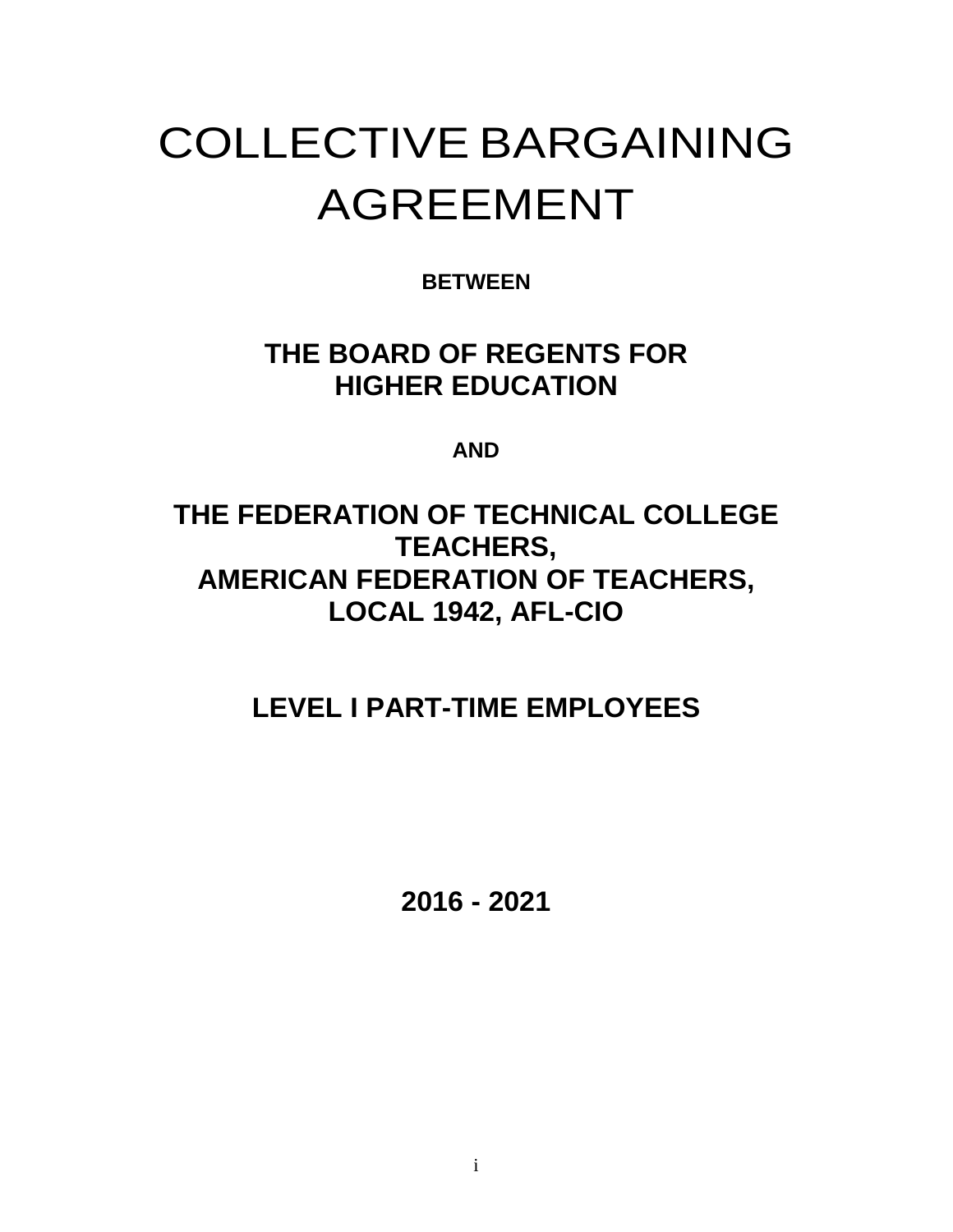#### **TABLE OF CONTENTS**

## **PAGE**

| <b>ARTICLE V. Checkoff Authorization and Maintenance 4</b>                                                                 |  |
|----------------------------------------------------------------------------------------------------------------------------|--|
|                                                                                                                            |  |
|                                                                                                                            |  |
| 7.2 Rights of Employees to their Professional and Grievance Files 7                                                        |  |
|                                                                                                                            |  |
|                                                                                                                            |  |
|                                                                                                                            |  |
| 11.4 Representation Rights of the Federation and Faculty Members 13<br>11.6 Administrative Record-Keeping of Grievances 14 |  |
|                                                                                                                            |  |
|                                                                                                                            |  |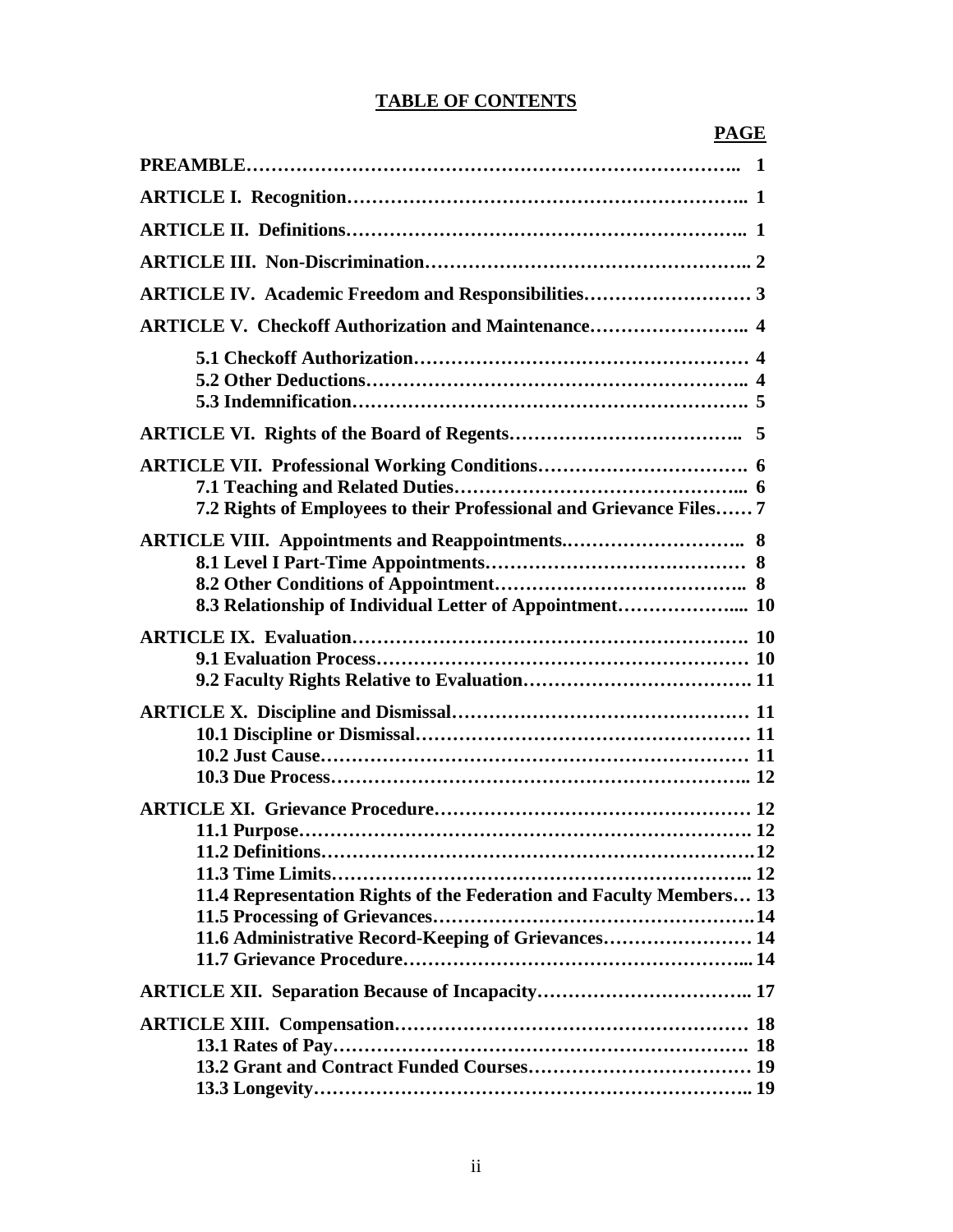| 14.5 Vacation Leave for Non-Teaching Level I Part-time Employees 22           |    |
|-------------------------------------------------------------------------------|----|
| 14.6 Leave Privileges for Transferred Staff Members 23                        |    |
|                                                                               |    |
|                                                                               |    |
|                                                                               |    |
|                                                                               |    |
|                                                                               |    |
|                                                                               |    |
|                                                                               |    |
|                                                                               |    |
|                                                                               |    |
|                                                                               |    |
|                                                                               |    |
|                                                                               |    |
|                                                                               |    |
| APPENDIX A. Side Letter of Agreement re: Federation Rights 28                 |    |
| <b>APPENDIX B. Memorandum of Agreement re: Semester Configuration 28</b>      |    |
| APPENDIX C. Side Letter re: Compensation of Athletic Coaches 29               |    |
|                                                                               |    |
| APPENDIX E. Side Letter of Agreement re: Section 13.331                       |    |
| <b>APPENDIX F. Side Letter re: Academic Work Year for Teaching Faculty 31</b> |    |
|                                                                               |    |
| <b>APPENDIX H</b> Side Letter re: Tuition Waivers for Part-Time Employees 32  |    |
| <b>APPENDIX I. Side Letter re: Part-Time Professional Development </b>        | 32 |
| <b>APPENDIX J. Unit Placement of PTLs on Merged Campuses </b>                 | 33 |
|                                                                               | 36 |
| <b>APPENDIX L. Reopener: Noncredit Lecturer Salary Schedule</b>               | 37 |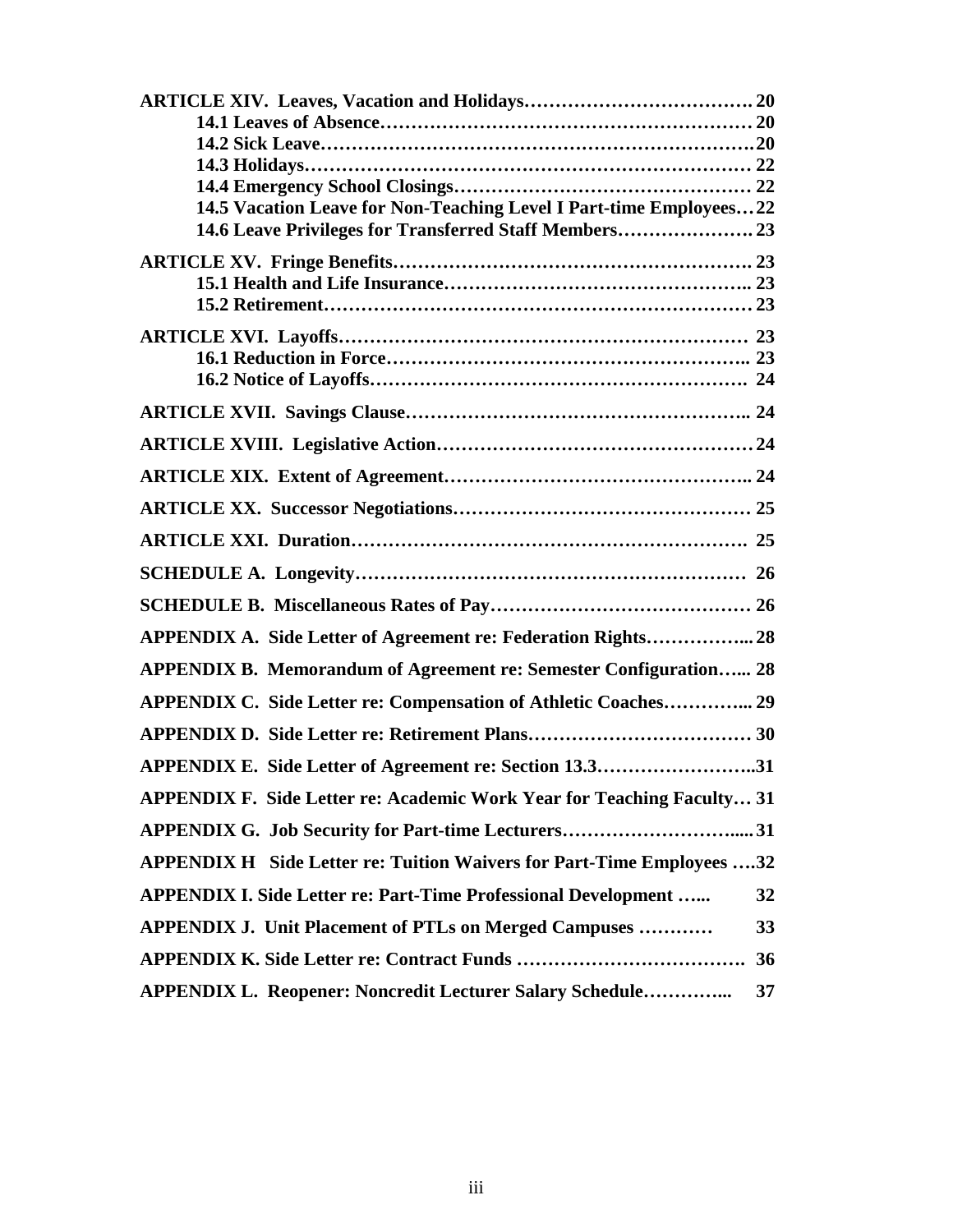#### **PREAMBLE**

Pursuant to Connecticut General Statutes Section 5-270 et seq., this Agreement, entered into by and between the Board of Regents for Higher Education and the Federation of Technical College Teachers, Local #1942, American Federation of Teachers, AFL-CIO, defines the terms and conditions of employment of Level I Part-Time Employees.

# **ARTICLE I. RECOGNITION**

The Board of Regents of Higher Education (hereinafter referred to as the Board) hereby recognizes the Federation of Technical College Teachers, Local #1942, American Federation of Teachers, AFL-CIO (hereinafter referred to as the Federation) as the sole and exclusive bargaining agent for the purposes of collective bargaining with respect to wages, hours, and other conditions of employment, pursuant to Connecticut General Statutes Sections 5-270 et seq., (as certified by the Connecticut State Board of Labor Relations in Case No. SE-12,880, Decision No. 3067, dated January 7, 1993) for all teaching faculty members, counselors and librarians employed for 8 or fewer contact/ credit hours per semester or 20 hours per week in non-teaching positions, provided that casual employees shall be excluded from the bargaining unit.

The parties hereby agree that all unit parameter issues will be decided through the petition procedures of the State Labor Board or by mutual agreement.

# **ARTICLE II. DEFINITIONS**

#### 2.1 **BOARD**

The term "**Board**" shall refer to the Board of Regents for Higher Education. Nothing contained herein shall be deemed or interpreted as requiring the delegation of an act which the Board alone may perform under the law of the State of Connecticut. Nothing contained herein shall be deemed or interpreted to provide that an act which the Board may delegate has been or must be delegated by the Board and such delegation may be accomplished solely through a resolution of the Board.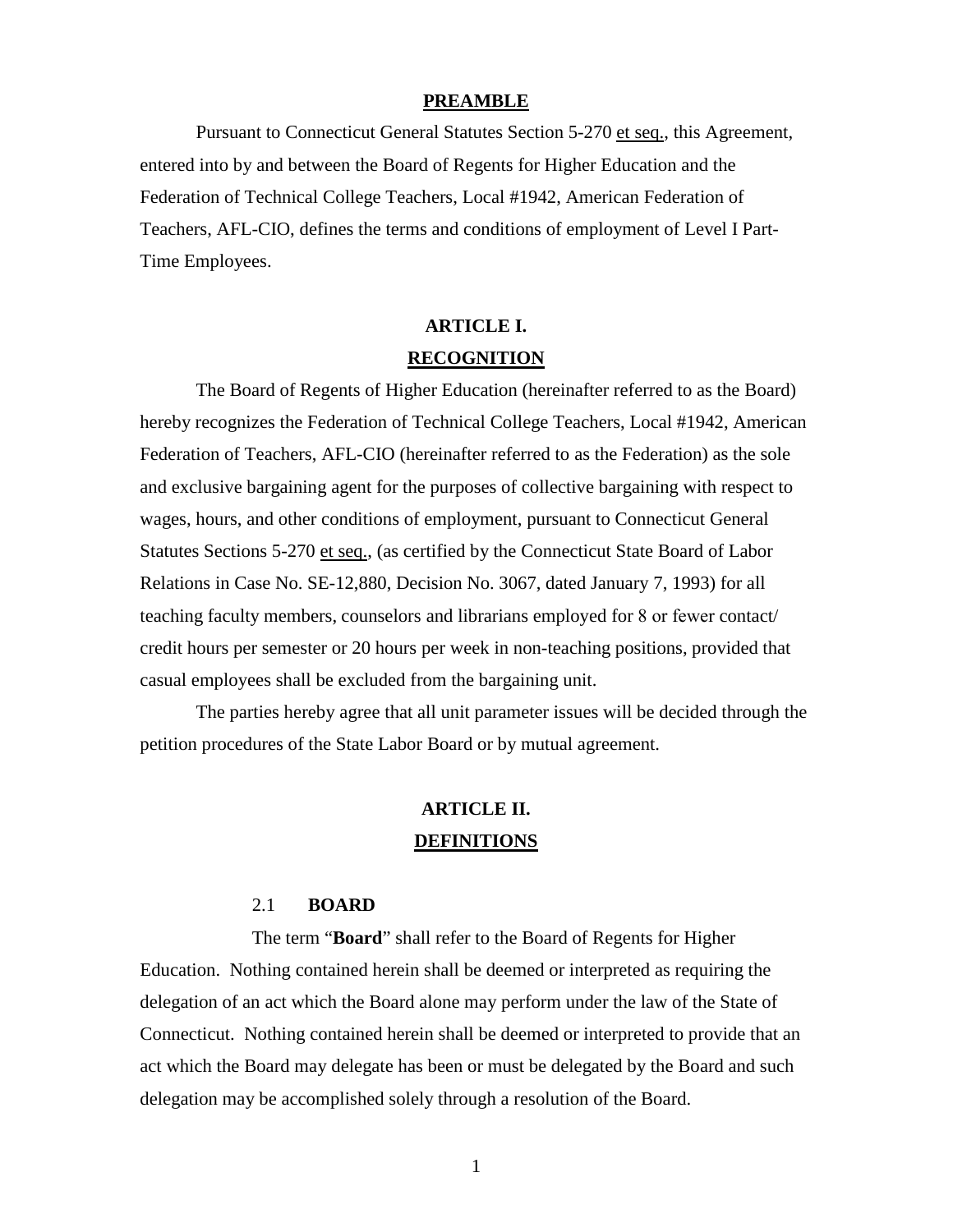#### 2.2 **DESIGNEE**

The term "**Designee**" shall refer to an individual or individuals designated by the Board through a resolution of the Board which specifically grants authority to act for the Board in connection with a delegable power, authority or right reserved to the Board by this Agreement. Designees of the Board shall act with the full authority of the Board.

#### 2.3 **EMPLOYER**

The Term "**Employer**" is interchangeable with the terms

"**Administration**" and "**Management**" and shall refer to the Board, its Designees and those employees of the Board or the State who act for the Board upon general grants of supervisory, administrative and managerial authority.

#### 2.4 **FEDERATION**

The term "**Federation**" shall refer to the Federation of Technical College Teachers, Local #1942, American Federation of Teachers, AFL-CIO, its designees, and representatives.

#### 2.5 **LEVEL I PART-TIME FACULTY**

A "**Level I Part-time Faculty Member**" or an "**Employee**" is a teaching employee hired to teach 8 contact/credit hours or less or a non-teaching employee hired for less than 20 hours per week.

#### 2.6 **CONTACT/CREDIT HOURS**

A "**contact/credit hour**" shall equal a 50-minute lab or lecture hour meeting for each week of the semester.

#### 2.7 **CASUAL EMPLOYEE**

The term "**casual employee**" shall refer to a non-teaching employee hired for less than two weeks or a teaching employee hired for less than one contact/credit hour or its equivalent (13 hours and 20 minutes per year). This definition relates to Article I and does not define the scope of this Agreement.

#### **ARTICLE III.**

#### **NON-DISCRIMINATION**

3.1 The Board and the Federation recognize the right of any member of the bargaining unit to become or refrain from becoming and/or remaining a member of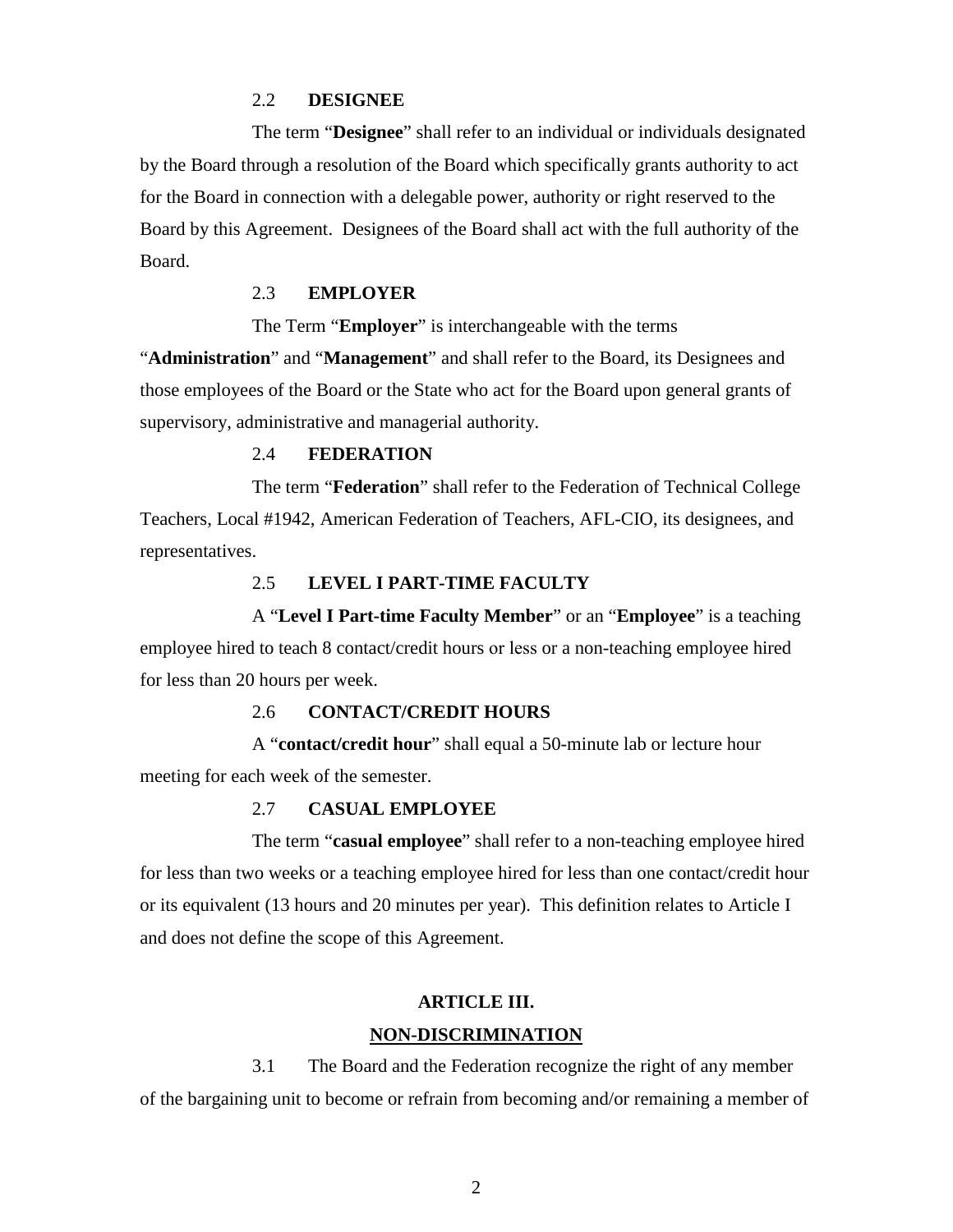the Federation and will not discriminate or in any way interfere with such rights or the exercise of such rights.

3.2 The Board and the Federation shall continue their policy of not discriminating against any member of the bargaining unit on the basis of race, color, religious creed, national origin, ancestry, sex, sexual orientation, age, marital status, political affiliation, or present or past history of mental disorder, mental retardation, learning disability or physical disability as provided by Connecticut and federal law. Further, the Board and the Federation shall continue their policy of complying with Connecticut law regarding the employment of job applicants who have criminal conviction records. Finally, the Board and Federation agree not to discriminate against bargaining unit members based upon membership or fee paying status in any Union representing employees of the Board of Regents. Names and addresses of all members shall be provided to the Federation on a quarterly basis.

3.3 All references to bargaining unit members in the Agreement designate both sexes, and whenever gender is specified it shall be construed to include male and female employees.

3.4 Wherever the term "spouse" is used in this Agreement, it shall also mean domestic partner. A "domestic partner" is a person who has qualified for domestic partnership benefits under the pension and health care agreement between the State and SEBAC.

#### **ARTICLE IV.**

#### **ACADEMIC FREEDOM AND RESPONSIBILITIES**

The parties to this Agreement subscribe to the following principles of academic freedom:

4.1 All Faculty Members are entitled to full freedom in research and in the publication of the results, subject to the adequate performance of their other academic duties.

4.2 As members of their community, Faculty Members have the rights and obligations of all citizens. When they speak or write as members of society, they are free from institutional censorship or discipline, but their special position in the community imposes special obligations. As persons of learning they should remember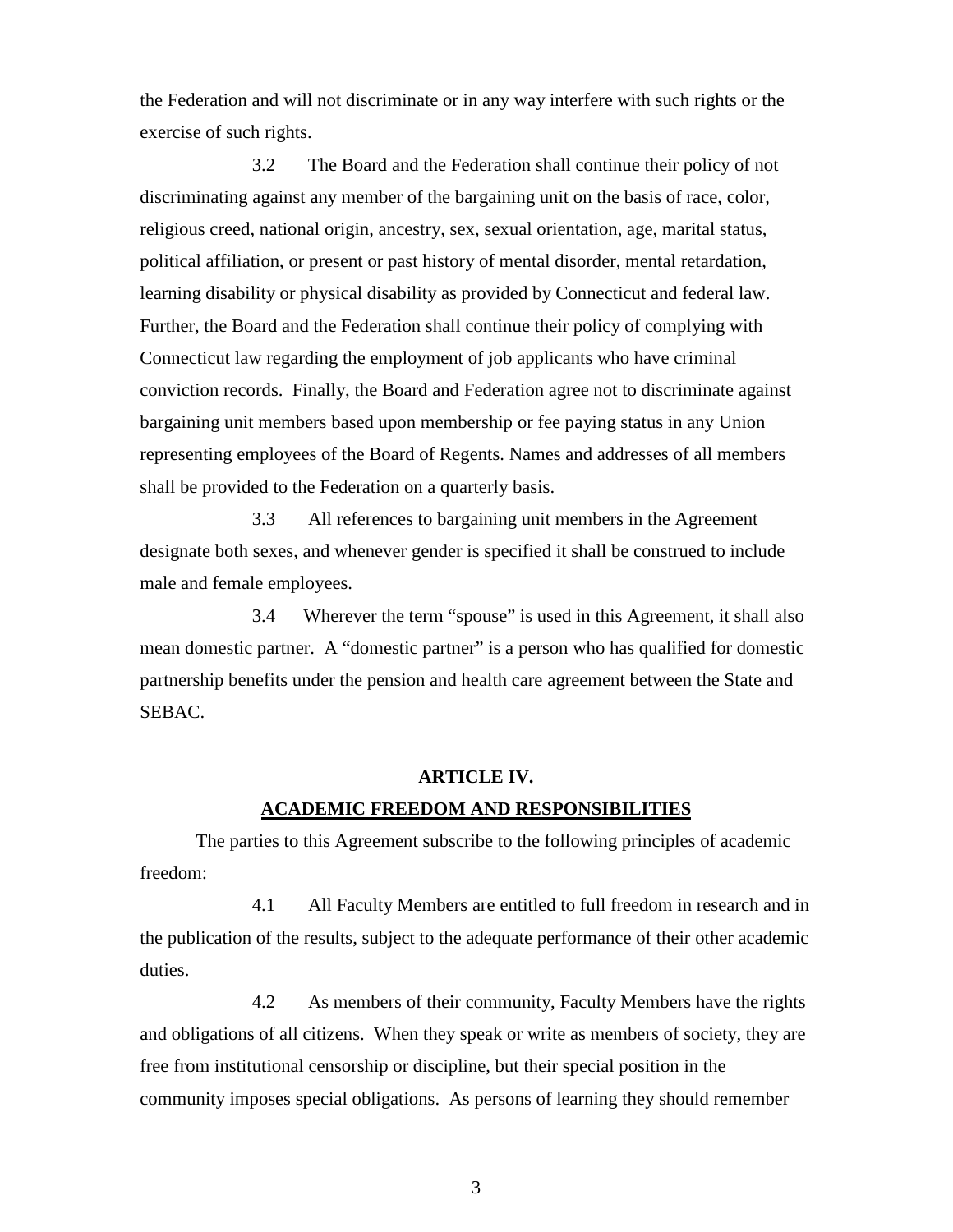that the public may judge their profession and their college(s) by their utterances. Hence, they should at all times be accurate, should exercise appropriate restraint, should show respect for the opinions of others, and should make every effort to indicate they are not spokespersons for the college(s).

4.3 All Faculty Members when teaching shall have professional freedom to conduct their courses, provided that the subject matter is that which has been specified by the college. Faculty Members should be careful not to introduce into their teaching controversial matter which has no relation to their subject(s).

4.4 They respect and defend the free inquiry of their associates. In the exchange of criticism and ideas they show due respect for the opinions of others. They strive to be objective in their professional judgment of colleagues.

4.5 The determination of grades is the responsibility of the instructor of the course, subject to the Board's obligation to afford procedural and substantive protections to students and its duty to promulgate policies governing grading. A corollary of this responsibility is the duty of Faculty Members to submit grades in accordance with the procedural rules and regulations of the colleges.

# **ARTICLE V. CHECKOFF AUTHORIZATION AND MAINTENANCE**

#### 5.1 **CHECKOFF AUTHORIZATION**

During the term of this Agreement, the Employer shall make bi-weekly deduction of dues or agency service fees from the salary of each member of the bargaining unit. The amounts of the dues and the amounts of the agency service fees to be deducted shall be certified to Board in writing by the Federation.

Names and addresses of new hires will be provided to Chapter presidents as soon as reasonably possible. The Federation will also be provided with the semester summary of working hours ( Faculty Workload Report, SWRXI12, or its successor.

#### 5.2. **OTHER DEDUCTIONS**

The Employer shall continue to make such deductions authorized by members of the bargaining unit as are in effect upon the effective date of this Agreement,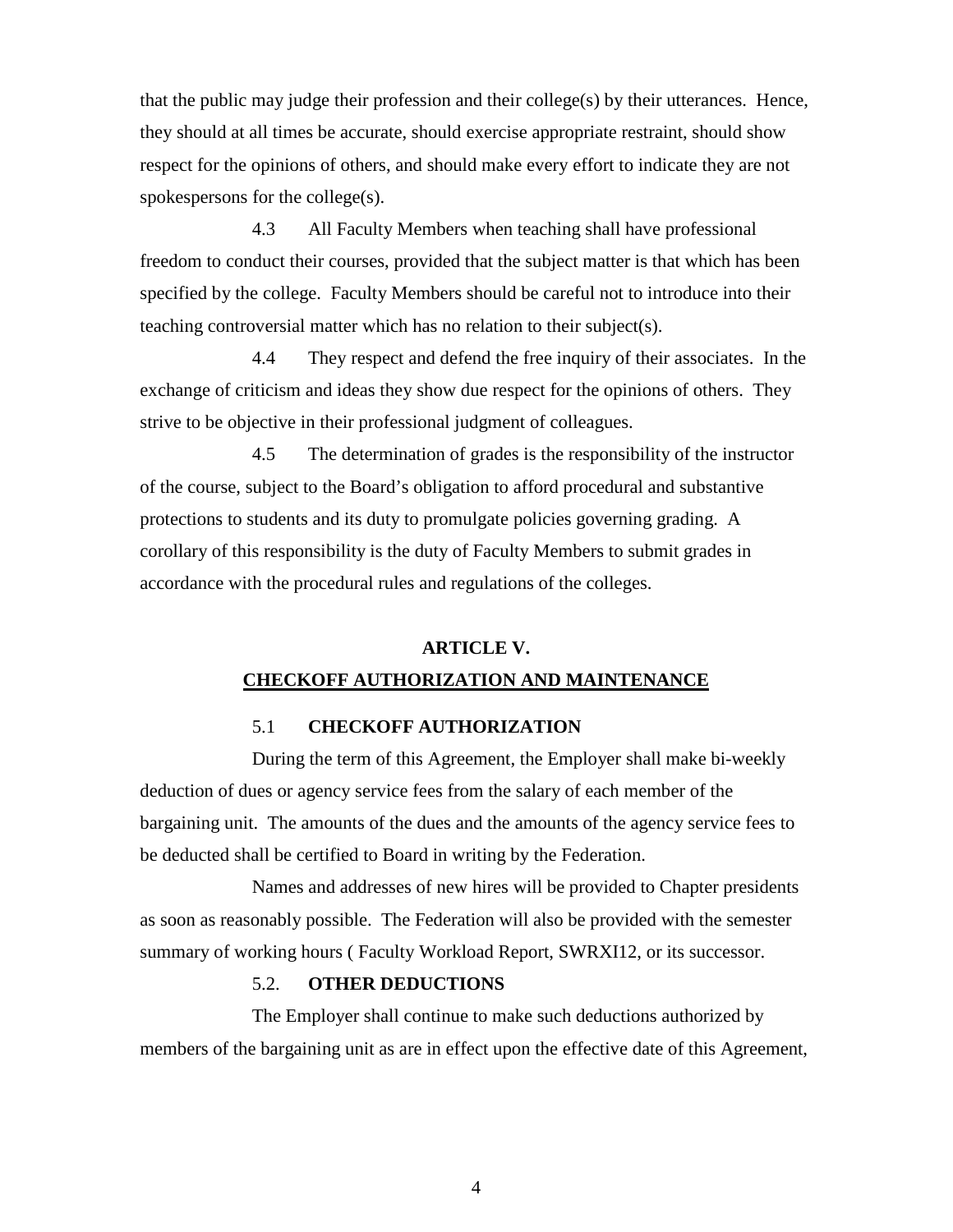including but not limited to: Teachers Retirement, State Retirement, Tax Sheltered Annuities, Credit Union, and the FTCT COPE Fund and the FTCT Scholarship Fund.

#### 5.3 **INDEMNIFICATION**

The Federation shall indemnify the Employer and hold said Employer harmless against any claim, action, proceeding, judgment or other costs or obligations, financial or otherwise, arising from compliance by said Employer within the provisions of this Article. Any funds remitted to said Federation by said Employer, pursuant to the provisions of this Article, shall thereafter become the sole and exclusive obligation and the responsibility of the Federation.

# **ARTICLE VI. RIGHTS OF THE BOARD OF REGENTS**

Except to the extent that there is contained in this Agreement an express and specific provision to the contrary, all the authority, power, rights, jurisdiction, and responsibility of the Board are retained by and reserved exclusively to the Board, including, but not limited to, the right: to determine the mission of the system and the methods and means necessary to fulfill that mission, including the discontinuation of services, positions or programs in whole or in part; to determine the content of job classifications; to establish and enforce standards of efficient performance; to maintain discipline, order and efficiency; to determine educational policy, programs, and courses; to direct employees and to determine their duties and professional assignments; to determine the days and hours of the operation of the colleges; to determine the academic calendar and to schedule work; to determine the quality, quantity, and types of equipment to be used; to determine the composition of committees; to introduce new methods and procedures and facilities; to determine staffing requirements; to determine whether the whole or any part of an operation shall continue to operate; to determine expansion or reduction of operations; to select and hire employees; to determine qualifications; to reward and to promote unit members; to suspend, discipline, or discharge unit members for just cause; to transfer and assign unit members; to lay-off unit members for lack of work or other legitimate reasons; to recall unit members; to determine that unit members shall or shall not perform certain functions; to take all necessary actions to carry out its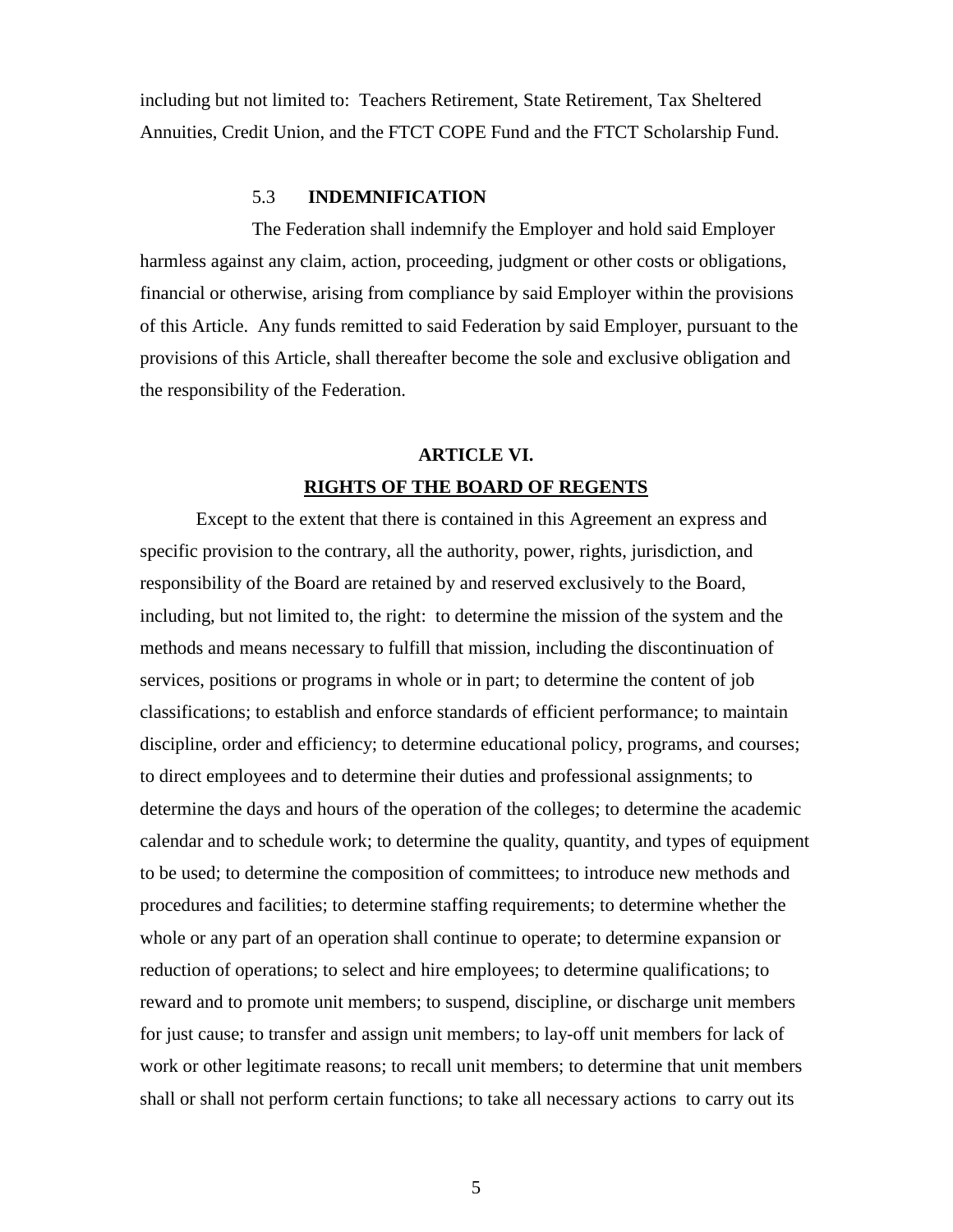mission in emergencies; to promulgate rules and regulations, provided that such rules and regulations shall not be exercised so as to violate any of the specific provisions of this Agreement.

#### **ARTICLE VII.**

#### **PROFESSIONAL WORKING CONDITIONS**

#### 7.1 **TEACHING AND RELATED DUTIES**

The teaching and related duties of Level I Part-time Teaching Faculty Members shall consist of the following:

7.1.1. teaching and related preparation of college-approved courses in accordance with approved course descriptions and class schedules;

7.1.2. developing course compendia and reading lists, and participating in departmental responsibilities in the selection of textbooks and related teaching resources;

7.1.3. maintaining at least one (1) regularly scheduled office hour per week per three (3) contact/credit hours or any part thereof for the purpose of studentfaculty contact as it relates to classroom/laboratory instruction;

7.1.4. meeting with students for the purpose of academic advisement;

7.1.5. maintaining accurate student records;

7.1.6. respecting student rights in accordance with the Board's Policy on Student Rights and Discipline;

7.1.7. distributing to students during the first week of classes, subject to subsequent modification, with copies to the appropriate Dean, a course compendium that includes information about course objectives, topics with time-frames, reading and attendance requirements, and an indication of evaluative and grading mechanisms to be utilized;

7.1.8. within the scope of the Work Year, attending college convocations and college or system conferences, commencement, meetings and department meetings to the extent reasonable;

7.1.9. preparing routine reports such as academic deficiency reports or attendance verification reports for veterans' benefits.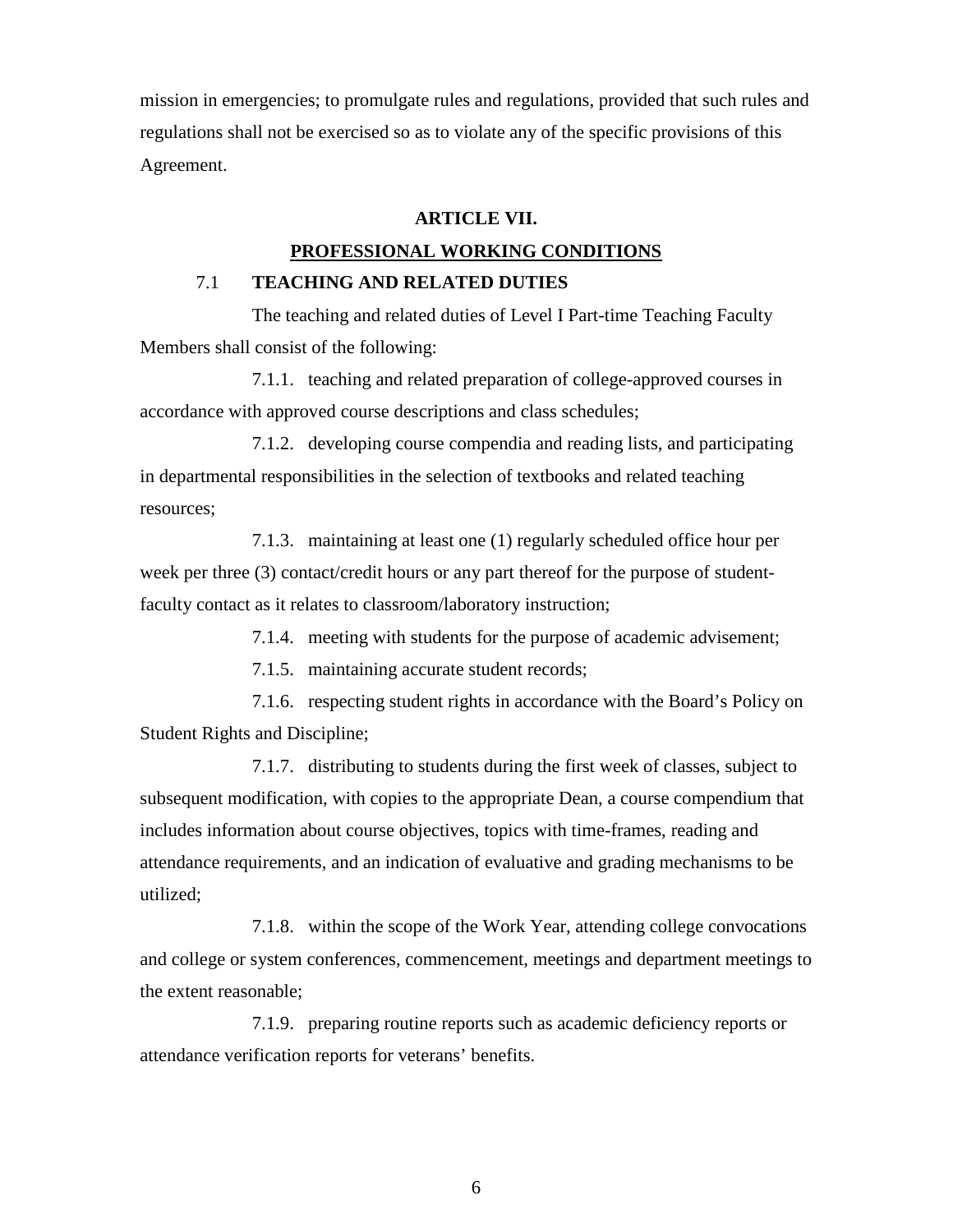#### 7.2 **RIGHTS OF EMPLOYEES TO THEIR PROFESSIONAL AND GRIEVANCE FILES**

7.2.1. All contents of the professional file of any Employee and any grievance in the common grievance file filed by such individual, if maintained by the college, shall be accessible on a reasonable basis to such individual, except that medical, psychiatric or psychological data regarding such individual shall be handled in accordance with Section 4-194 of the Connecticut General Statutes. It is understood that a professional file may not be maintained for each Level I Part-time Employee.

7.2.2. Upon ratification of this Agreement, no item shall be placed in or removed from the professional file of any Employee without a copy of such item being furnished to said Employee.

7.2.3. Each Employee shall have the right to examine any material in his/her professional file. The Employee shall have the right to attach written comments to any items, materials, or documents contained in his/her professional file, except that medical, psychiatric or psychological data regarding such individual shall be handled in accordance with Section 4-194 of the Connecticut General Statutes. The Employee shall also have the right to have a copy of any such items, materials, and/or documents at his/her cost.

7.2.4. When any statement placed in an Employee's file is shown to be false, such statement shall be removed, subject to law.

7.2.5. The President of the Federation (or his/her designee) may upon written request examine the professional file of an individual Faculty Member if such examination is pursuant to the following:

(1) a filed grievance, a grievance under investigation or in preparation; or

(2) written charges have been filed by the Board against such Faculty Member.

Notwithstanding (1) and (2) above, the President of the Federation must present prior to examination a signed written authorization of the Faculty Member whose file is to be examined.

7.2.6. The President of the Federation (or his/her designee) may examine any grievances in the common grievance file, if such is maintained by the college.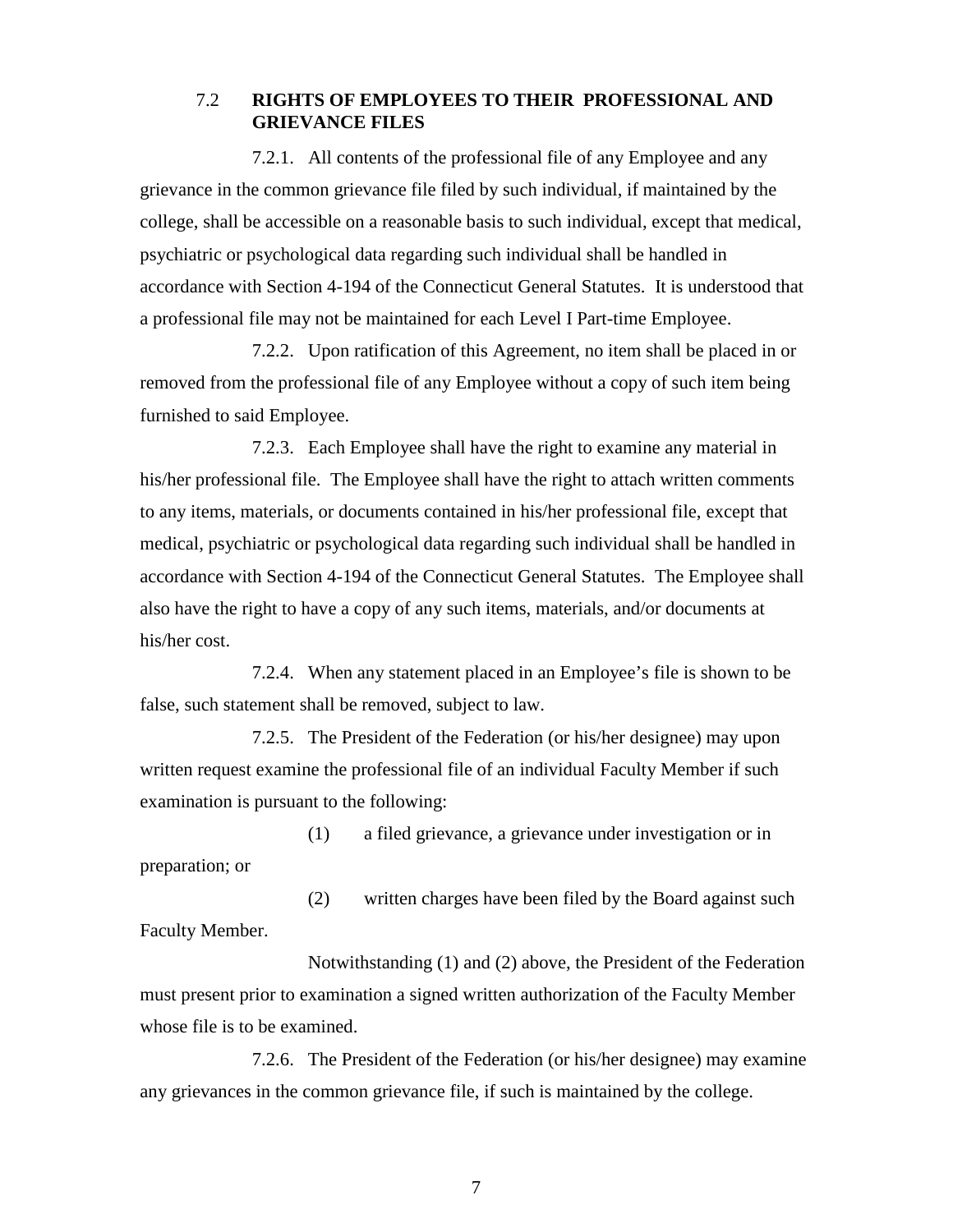#### **ARTICLE VIII.**

#### **APPOINTMENTS AND REAPPOINTMENT**

#### 8.1 **LEVEL I PART-TIME APPOINTMENTS**

8.1.1. A "Level I Part-time Appointment" is an appointment issued by the Board or its Designee in order to meet the temporary needs of the system or to signify an explicitly temporary assignment involving 8 contact/credit hours or fewer for teaching employees or fewer than 20 hours per week for non-teaching employees. Level I Part-time Appointments are not tenure track appointments. There is no limit upon the number of Level I Part-time Appointments a Faculty Member may be granted.

The offer of employment is made only by written contract executed by the President and may be subject to ratification by the Board.

Each college shall make a good faith effort to inform part-time members of their employment at the earliest reasonable opportunity.

Where a part-time lecturer has taught eighteen (18) contact/credit hours at a particular college and has not received an unsatisfactory evaluation during the initial eighteen (18) contact/credit hours, he/she shall be placed and shall remain in the part-time lecturer pool.

Members shall be notified of class cancellations before classes begin. Part time bargaining unit members shall be compensated \$300.00 for any course that is canceled and/or assigned to a full-time bargaining unit member within seven (7) days prior to the beginning of the first day of classes.

#### 8.1.2. Termination of Level I Part-time Appointments

Level I Part-time Appointments terminate at the conclusion of the

appointment.

#### 8.2. **OTHER CONDITIONS OF APPOINTMENT**

8.2.1. Meetings

General meetings of the faculty and meetings of all department heads requested by the Administration shall be communicated to Employees at the campus or in the department(s) not less than five (5) class days prior to such meeting, except in case of emergencies.

8.2.2. Travel Expenses and Reimbursements

Employees shall be reimbursed for mileage, meal and lodging expenses in accordance with State travel regulations. Notwithstanding the preceding,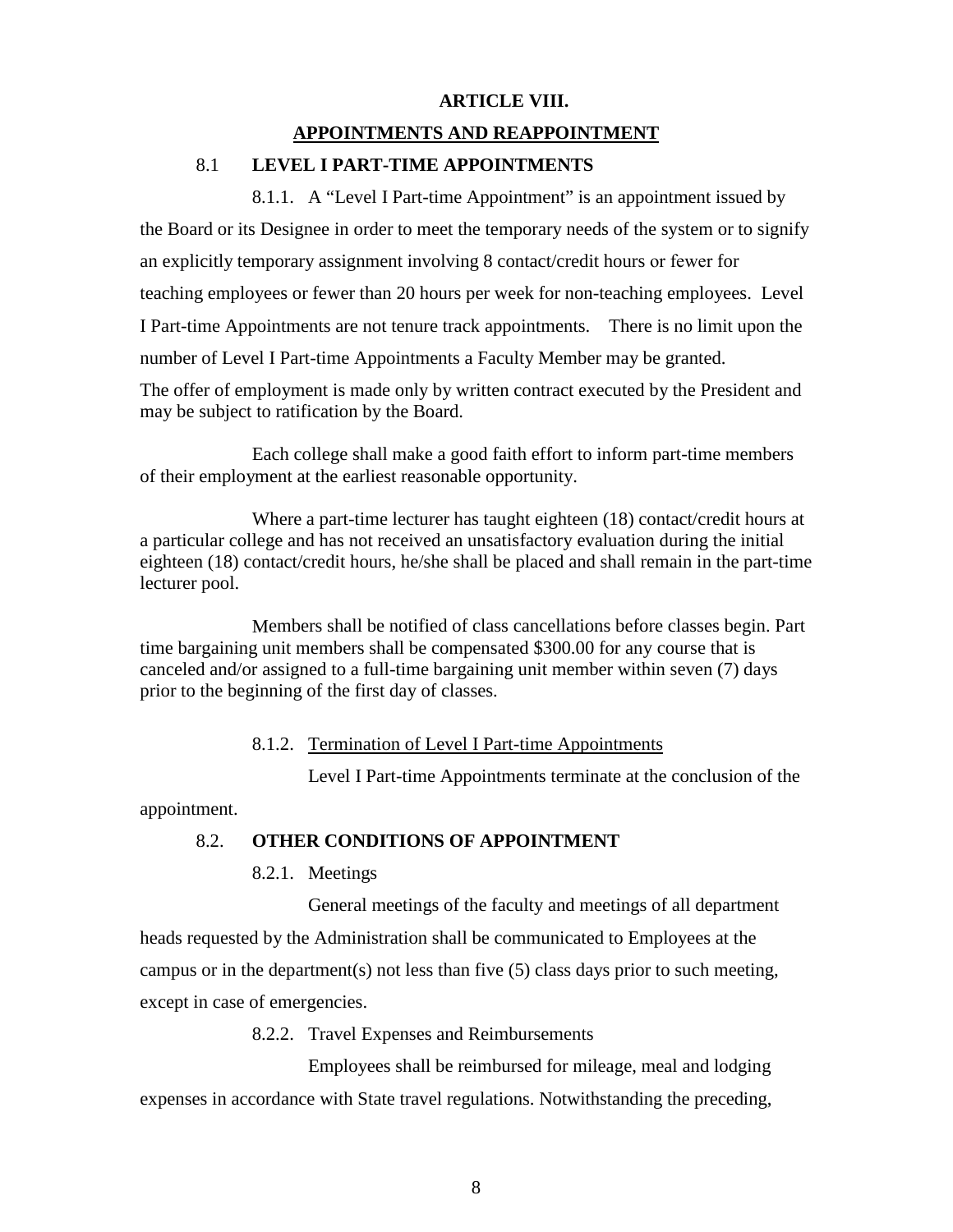reimbursements for meal expenses while bargaining unit members are traveling on business of the college/system shall be reimbursed the receipted amounts spent on meals, but not to exceed \$100.00 a day.

#### 8.2.3 Course Privileges

In addition to the waiver of tuition and fees permitted under Chapter 185b, Section 10a-77 of the Connecticut General Statutes, the Board may waive tuition and fees for part-time and full-time bargaining unit members, emeriti, and their spouses and dependent children at all colleges in the Community College System.

Waiver of fees for noncredit course offerings and for extension credit course offerings may be granted on a space-available basis, in the discretion of the employer, to full-time and part-time bargaining unit members, emeriti, and their spouses and dependent children. Waivers may be granted to bargaining unit members only when the course is offered outside of the employee's regularly scheduled work day, except that when a course is job-related and the employee's supervisor approves his/her release for this purpose, the course may be taken during the member's regularly scheduled work day. The parties agree that the employer will determine on a case-bycase basis the courses to which the waiver may apply as well as the administrative processes to be used in the implementation of this benefit. The decision of the employer whether or not to grant a waiver shall be final and not subject to grievance or arbitration.

Community College tuition and fee waivers are limited to in-state tuition, the application fee, program enrollment fee, college service fee, and student activity fee.

Community College part-time and full-time bargaining unit members, emeriti, and their spouses and dependent children can apply the cash value of their community college in-state tuition and fee waiver to universities throughout the CSCU System with the exception of Charter Oak State College.

The cash value of a Community College tuition and fee waiver will equate to the total amount of in-state Community College tuition and college service fee per the number of registered credit hours. The maximum cash value for principal bargaining unit members, emeriti, their spouses, and dependent children per semester will equate to a full-time load of twelve (12) or more credit hours. The maximum cash value for parttime bargaining unit members, their spouses and dependent children will equate to one 3-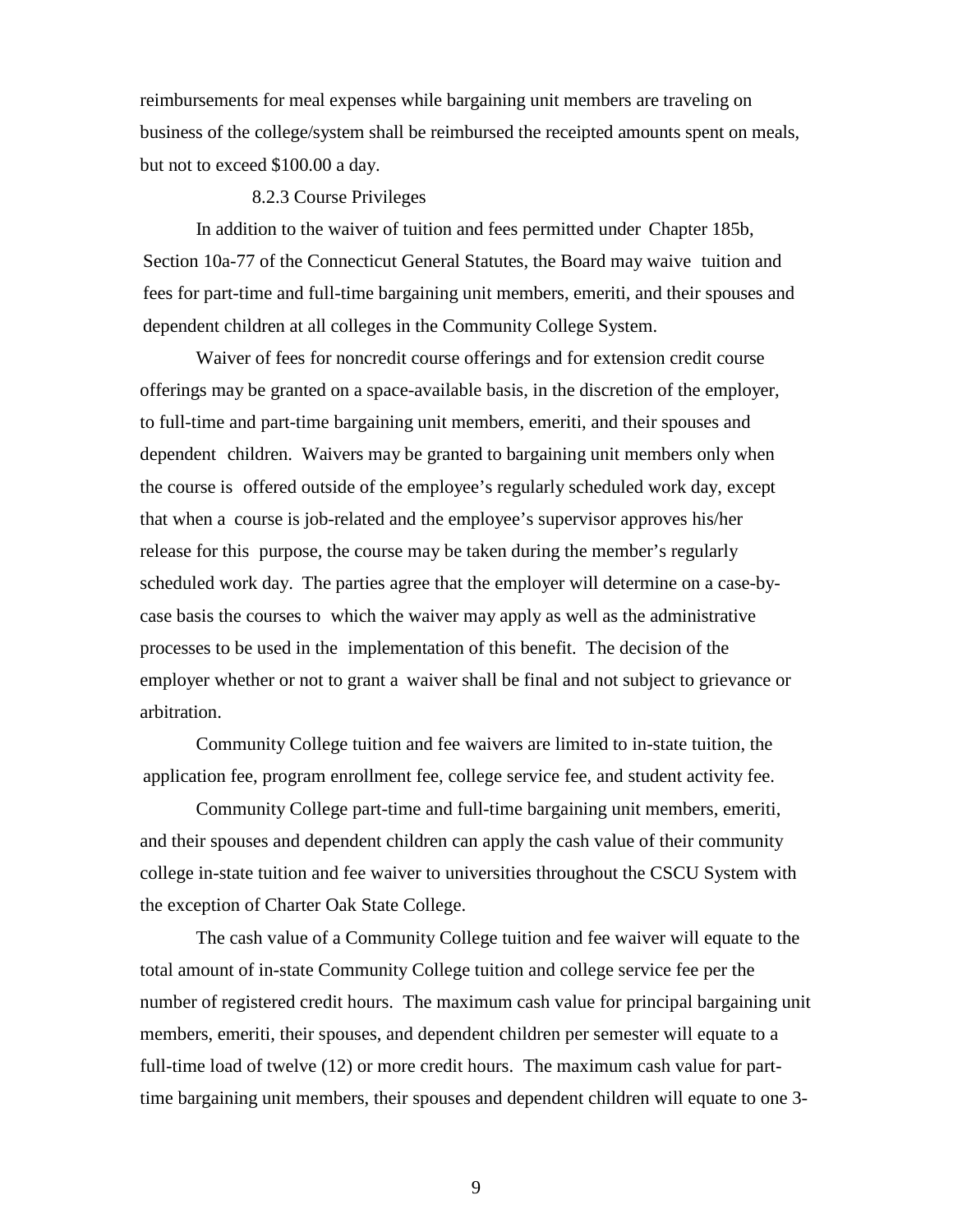credit course per semester during the period they are working. The cash value equivalent for Community College tuition and fee waivers will be adjusted to align with changes in community college in-state tuition and fees. The cash value of the Community College tuition and fee waiver can be applied to graduate-level courses for those Community College employees/emeriti, their spouses, and dependents who are academically eligible for graduate classes.

#### 8.3. **RELATIONSHIP OF INDIVIDUAL LETTER OF APPOINTMENT TO COLLECTIVE BARGAINING AGREEMENT**

8.3.1. Any individual letter of appointment between the Employer and the individual Level I Faculty Member shall be subject to the terms of this collective bargaining agreement and shall so state in such letter.

8.3.2. In the event of conflict between the provisions of an individual letter of appointment and the provisions of the Agreement, the provisions of this Agreement shall be controlling.

#### **ARTICLE IX.**

#### **EVALUATION**

#### 9.1. **EVALUATION PROCESS**

The Board shall promulgate an evaluation process consistent with the terms of this Article. The evaluation process shall address:

- a. The standards under which bargaining unit members will be evaluated;
	- b. Procedural guidelines and forms; and

c. The identity of those individuals who are responsible for conducting evaluations.

It is the intent of the parties that each bargaining unit member be evaluated periodically. The evaluation shall be conducted openly. It is understood that the extent of evaluation of part-time bargaining unit members varies among the colleges and that periodic evaluation is an objective but not a requirement of this Agreement.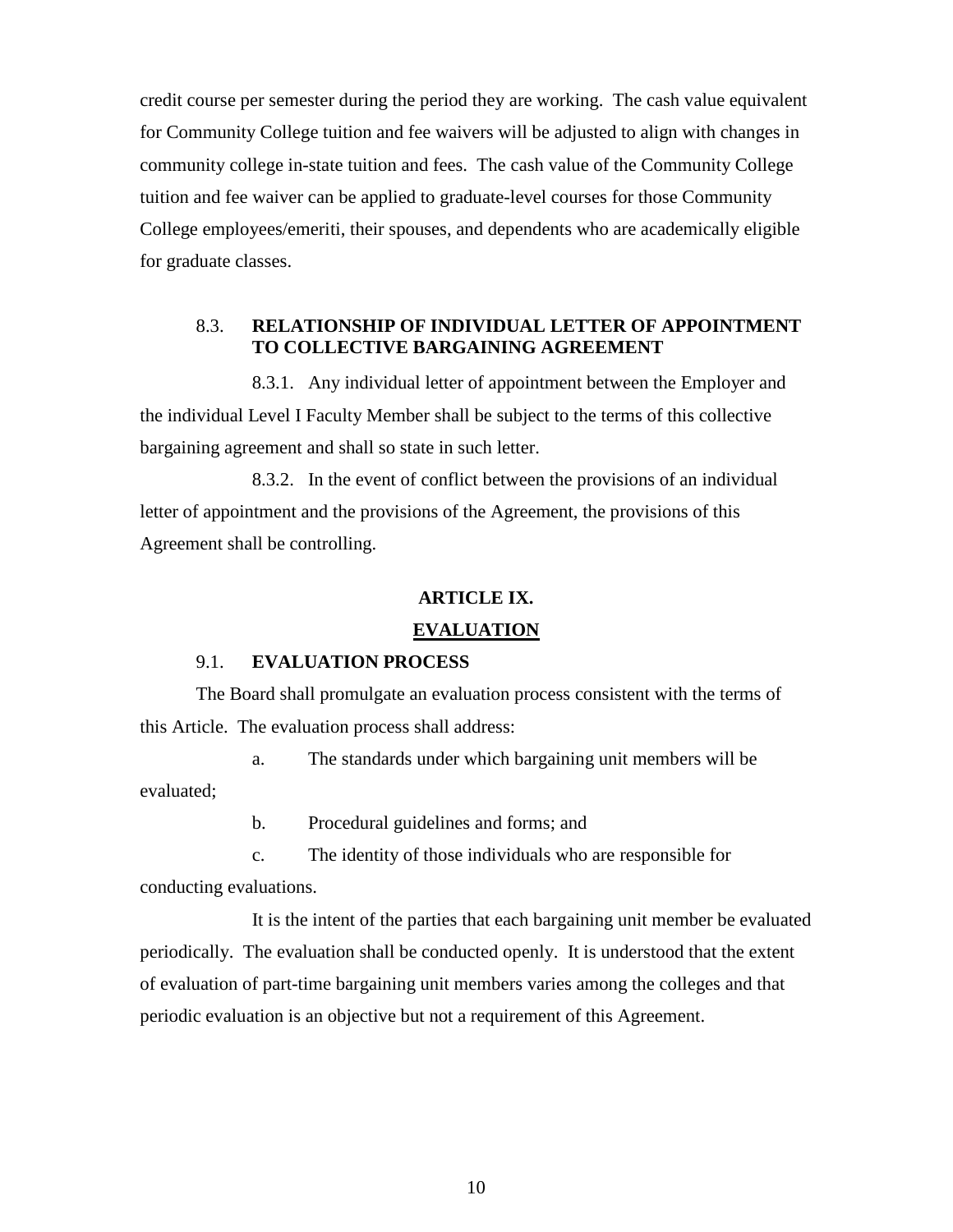#### 9.2. **FACULTY RIGHTS RELATIVE TO EVALUATION**

9.2.1. Each evaluation shall be in writing and shall be signed by the person performing such evaluation, and by the person being evaluated.

9.2.2. The signing of such evaluation form shall in no way be construed as agreement or disagreement with such evaluation by the Faculty Member being evaluated, but shall serve only to indicate that said Faculty Member being so evaluated has seen such evaluation.

9.2.3. Any Faculty Member so evaluated may attach his comments to such evaluation in the section on such evaluation form which is reserved for such purpose, and said Faculty Member may attach additional sheets containing such comments to such evaluation form.

9.2.4. A copy of such evaluation shall be given to said Faculty Member, and a copy shall be placed in said Faculty Member's professional file.

9.2.5. The evaluator shall make himself or herself available for discussion of such evaluation with the bargaining unit member evaluated.

9.3. Only the accuracy or relevance of any fact contained in a report or document related to the evaluation shall be subject to the grievance procedure.

#### **ARTICLE X.**

#### **DISCIPLINE AND DISMISSAL**

#### 10.1. **DISCIPLINE OR DISMISSAL**

No Faculty Member shall be disciplined or dismissed except for just cause.

#### 10.2. **JUST CAUSE**

Discipline or dismissal of a Faculty Member for just cause shall include but shall not be limited to the following:

- a. Incompetent or inadequate performance;
- b. Repeated neglect of the responsibilities of his/her position;
- c. Insubordination;

d. The use of fraud, collusion, or misrepresentation of a fact material to obtain employment with the college or material to promotion.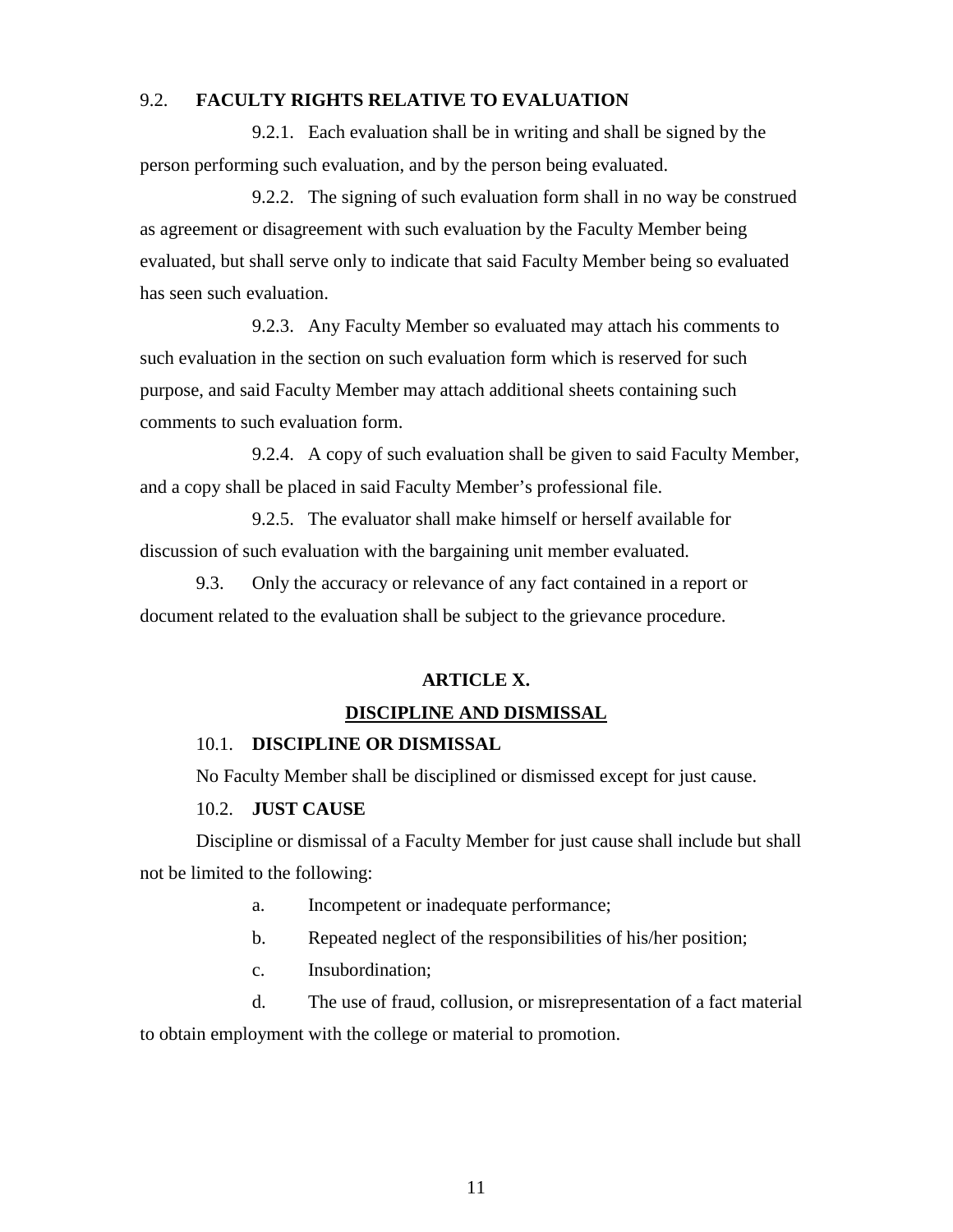#### 10.3 **DUE PROCESS**

Any discipline or dismissal shall be accompanied by the reason(s) and rationale for such decision, and a timely opportunity for the affected Faculty Member to be heard in connection with such proposed disciplinary action.

# **ARTICLE XI. GRIEVANCE PROCEDURE**

#### 11.1. **PURPOSE**

Any disputes or allegations thereof between the parties of this Agreement shall be settled in accordance with the provisions of this grievance procedure and such proceedings shall be kept as confidential as is appropriate.

The parties recognize that some grievances filed may concern the interpretation or application of language common to the Federation and one or more of the other unions representing unclassified professional employees of the System. In such cases, the other union or unions shall be necessary parties with the rights to be present and heard.

#### 11.2. **DEFINITIONS**

11.2.1. The term "grievance" shall mean any claim or allegation by any aggrieved Faculty Member or group of Faculty Members or the Federation (each category of which shall hereinafter be referred to as the "grievant") that there has been a violation, misinterpretation, or misapplication of the provisions of this Agreement.

11.2.2. The term "party in interest" shall mean the person(s) making such claim or allegation, including their designated representative(s), and any person(s) who, in order to resolve a grievance, might be required to take action or who might have action taken against him/them.

11.2.3. The terms "Federation," "Board," and "Employer," are defined as in Article 2.

11.2.4. The term "Dean" shall refer to Deans and to Associate Deans.

#### 11.3 **TIME LIMITS**

11.3.1. All grievances shall be processed in accordance with the time limits specified in each grievance step herein, and the number of days indicated at such step shall be considered to be the maximum.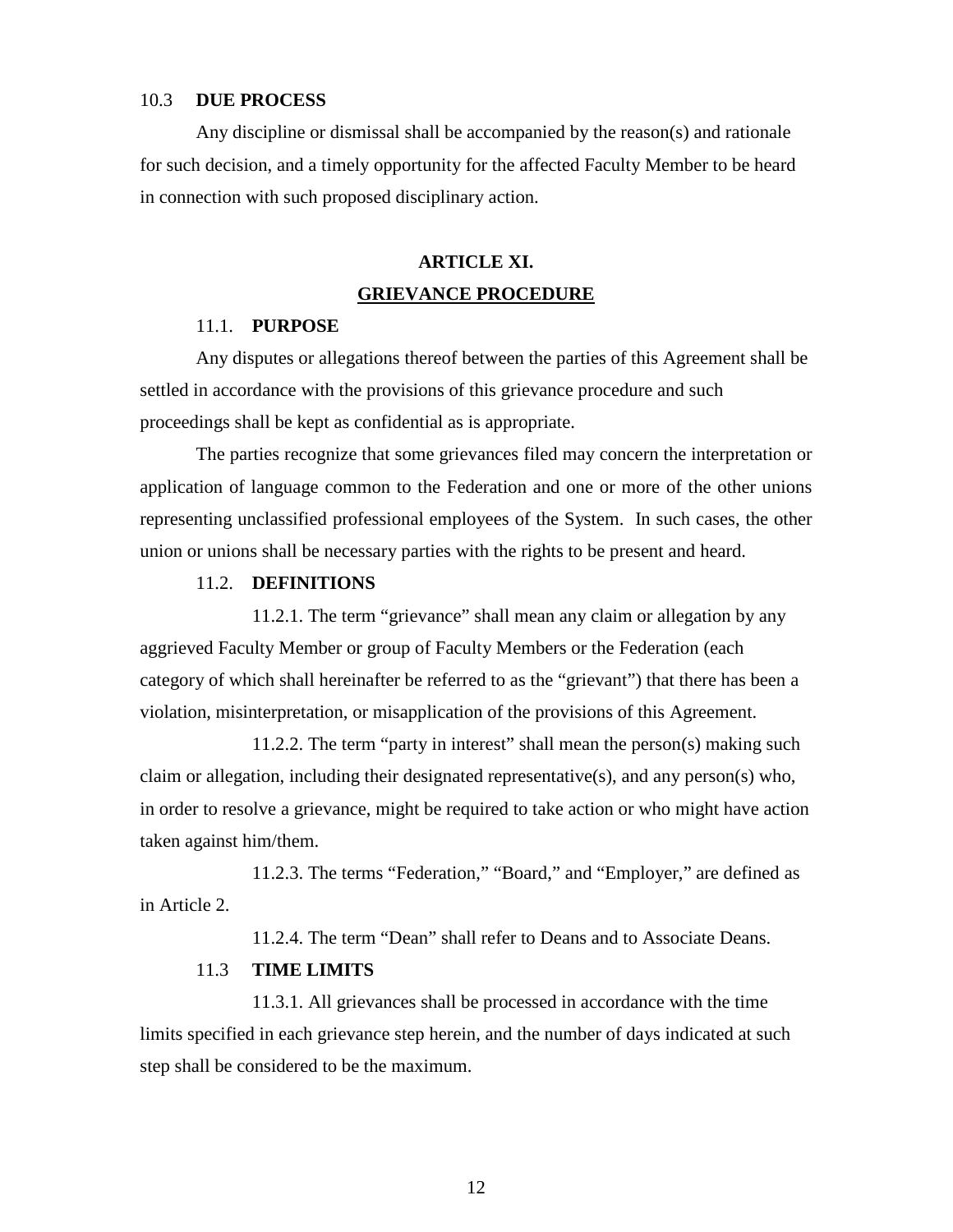11.3.2. Except for the initial filing of a grievance, such time limits may be extended by written agreement between the grievant and the Employer provided that no such agreement or extension shall be made after the expiration of such time limits.

11.3.3. Failure to file or appeal any grievance within the specified time limits at any step of this grievance procedure shall result in a waiver of such grievance.

11.3.4. Failure of the Employer to respond to any grievance within the specified time limits shall be deemed a denial of such grievance and may be appealed to the next step.

#### 11.4 **REPRESENTATION RIGHTS OF THE FEDERATION AND OF FACULTY MEMBERS**

11.4.1. The parties agree that no reprisals of any kind shall be taken against any participant in the grievance procedure by reason of such participation.

11.4.2. Upon request by the Federation to the Employer, the Employer shall furnish to the Federation such information, records, and data which are relevant to the investigation and processing of grievances.

11.4.3. Any grievant or party in interest may be represented in the grievance procedure by a person of his own choosing provided that:

a. The representative of the grievant or party in interest is not a representative, legal counsel, agent, or officer of any labor or collective bargaining organization other than the Federation.

b. The Federation shall receive from the Employer twentyfour (24) hours notice of such meeting at which the Federation shall have the right to be present and to state its view.

c. The Federation shall be notified in writing of:

(1) the filing of such grievance;

(2) the issue or matter involved;

(3) the disposition of any such grievance by the

Employer representative who rendered such disposition.

d. Such notification to the Federation shall be issued at the same time that such notification is issued to the grievant.

e. Such disposition shall not constitute a precedent for either party.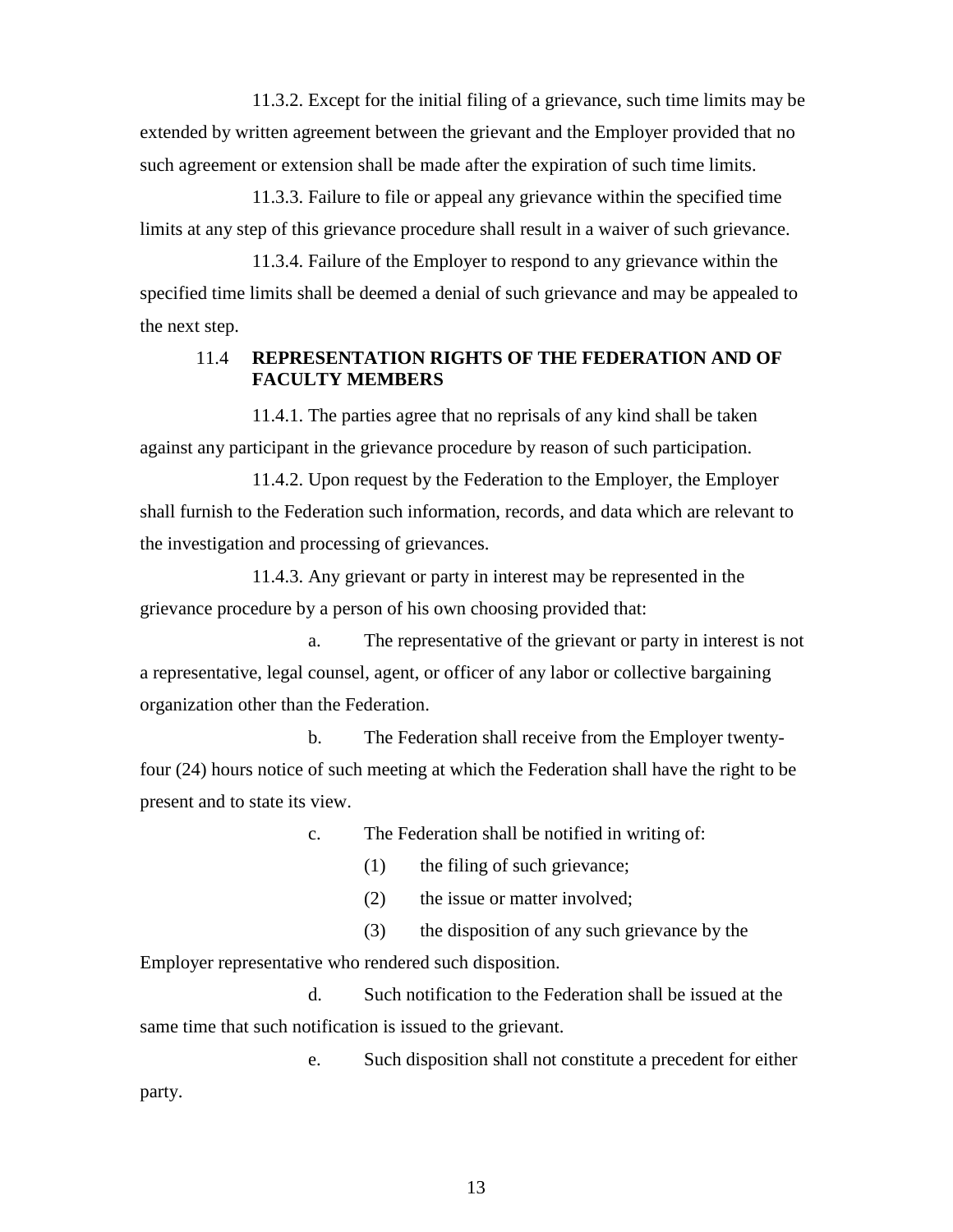f. Such disposition shall in no way conflict with or violate any provision of this Agreement.

11.4.4. Any meeting held at any step of this grievance procedure shall be conducted at a time and place agreed upon by the Federation and the Employer which will afford a fair and reasonable opportunity for the parties to be present.

11.4.5. Any Faculty Member shall have the right to have his steward present at any meeting with any representative of the Employer when he has reason to believe that a disciplinary action will result therefrom.

#### 11.5. **PROCESSING OF GRIEVANCES**

Formal grievances shall be filed on mutually agreed upon forms and shall specify in reasonable detail the following:

- a. the facts;
- b. the issue;
- c. the date of the alleged violation;
- d. the controlling contract provisions; and
- e. the remedy or relief sought.

The appropriate college steward shall be present at any and all steps the employee deems necessary during the grievance procedure without loss of pay and other benefits, provided there is no disruption of the steward's class schedule or professional responsibilities.

#### 11.6 **ADMINSTRATIVE RECORD-KEEPING OF GRIEVANCES**

All documents, communications, and records generated by the processing of a grievance shall be filed separately from the personnel files and professional files of the participants.

#### 11.7. **THE GRIEVANCE PROCEDURE**

11.7.1. Step 1. Informal Procedure

A. Any grievant who feels that there is a grievance shall first discuss the problem with his supervising Dean or with whomever the Employer has designated.

B. Said grievant shall request such discussion with said supervising Dean, or Designee, not later than twenty-one (21) work days after said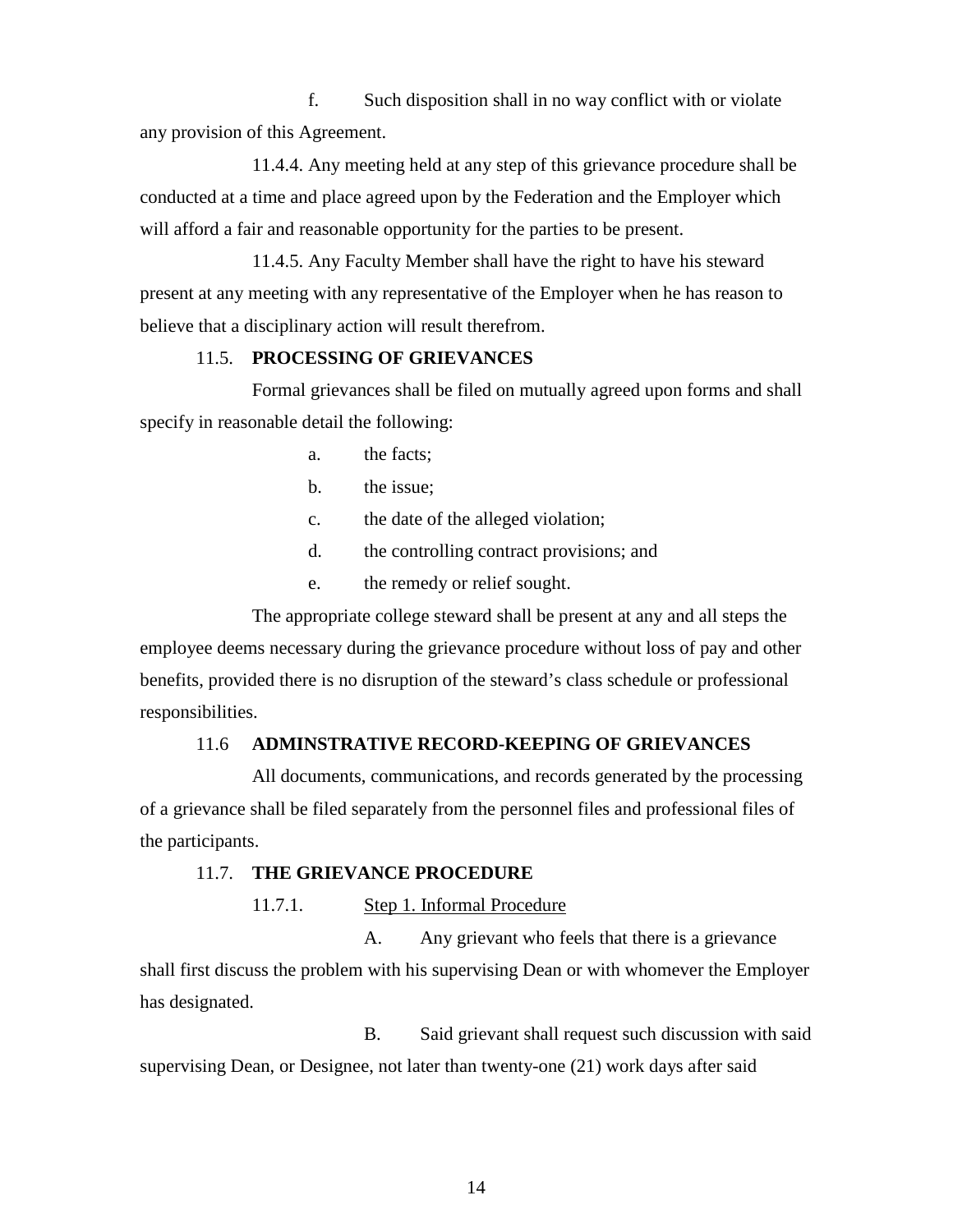grievant or Faculty Member knew, or should have known, or should reasonably have been expected to have learned of the act or condition on which the grievance is based.

C. Any grievance arising from the act or omission of any official above the rank of dean shall be originally filed within the twenty-one (21) day time limit stated in (B) above, at either Step 3 or Step 4, as appropriate.

11.7.2. Step 2. Formal Procedure

A. No grievance shall be filed under this Section without first having gone through the informal procedure in 11.7.1. above.

B. If the grievance is not resolved at Step 1 within ten (10) work days after the Step 1 discussion, said grievant may submit such grievance in writing to the appropriate Dean not later than twenty (20) working days after said Step 1 discussion.

C. Said appropriate Dean shall submit his disposition of such grievance to the grievant and to the Federation within ten (10) working days following receipt by said Dean of such written grievance.

D. Such disposition by said Dean shall be in writing and shall state the reasons and rationale for any denial of such grievance.

11.7.3. Step 3. President or His/Her Designee

A. If the grievance is not resolved at Step 2, the grievant and/or the Federation may file such written grievance with the President or his/her designee within ten (10) work days after the receipt of the disposition of such grievance by said appropriate Dean.

B. Not later than ten (10) work days after the receipt of such grievance, said President or his designee shall meet with the grievant and/or the Federation for the purpose of resolving the grievance.

C. Not later than ten (10) work days after such meeting, said President or his designee shall submit his disposition of such grievance to the grievant and/or Federation.

D. Such disposition shall be in writing and shall include the reasons and rationale for any denial of such grievance.

> 11.7.4. Step 4. President of the Connecticut State Colleges and Universities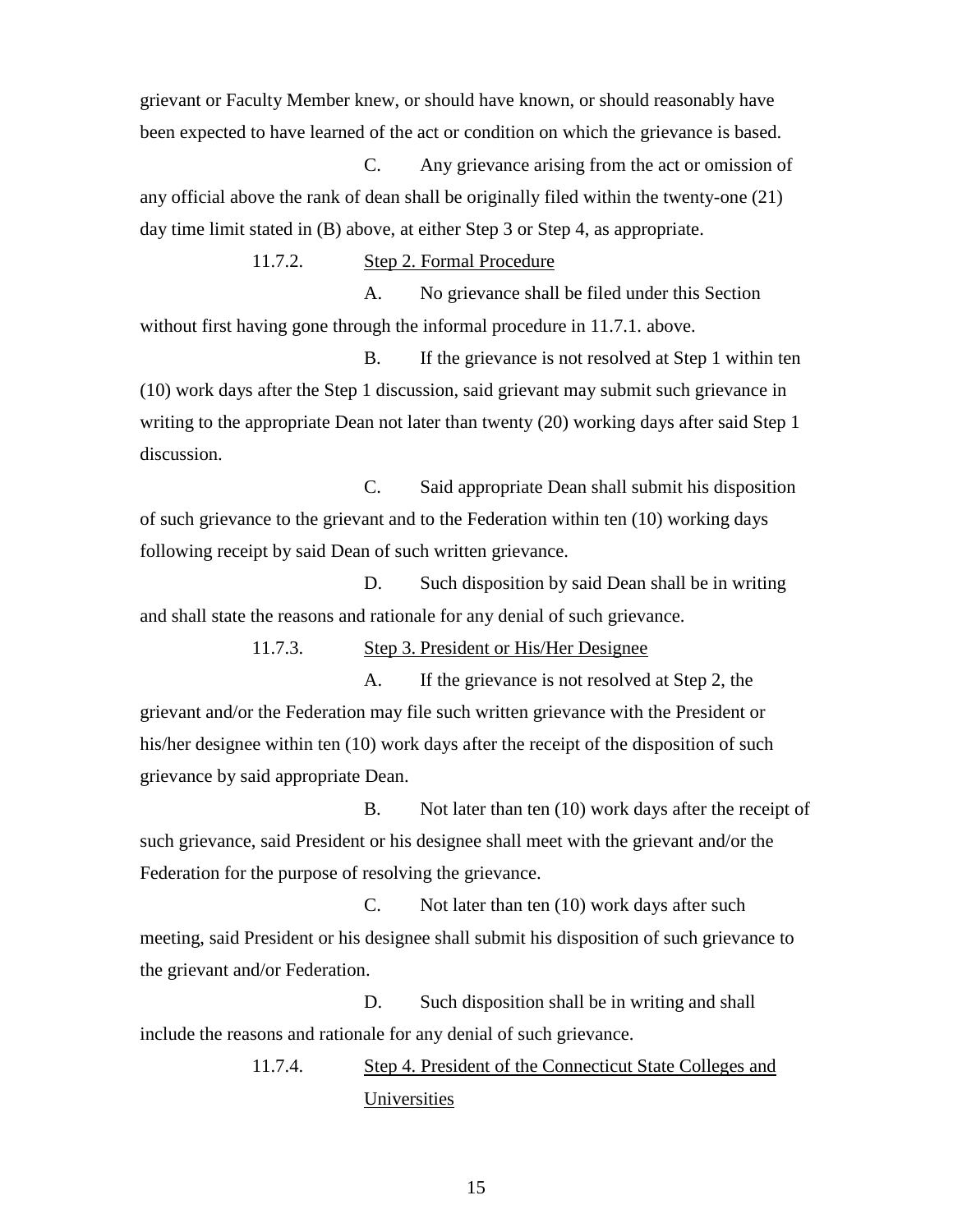A. If the grievance is not resolved at Step 3, the grievant and/or Federation may file such written grievance with the President of the Connecticut Colleges and Universities or his/her designee not later than ten (10) work days after receipt by the Federation of the disposition of such grievance by said President.

B. Not later than fifteen (15) work days after receipt of such grievance, said President of the Connecticut State Colleges and Universities or his/her designee shall meet with the parties and after such meeting shall, not later than ten (10) work days, submit his disposition of such grievance to the Federation.

C. Such disposition shall be in writing and shall include the reasons and rationale for any denial of such grievance.

D. Settlements shall be reduced to writing. Settlements at Step 3 or below shall be without prejudice or precedent, unless specifically authorized and executed by the Step 4 representative, provided that Step 3 settlements shall be precedential at the campus where the grievance occurred. Settlements at Step 4 or 5 shall be precedential, unless the parties provided to the contrary.

11.7.5. Step 4A.

The Federation shall designate four representatives on the statewide Federation Grievance Committee to meet with the President of the Connecticut State Colleges and Universities or his/her designee to discuss grievances pending at arbitration. Either side may request the services of a mediator from the State Board of Mediation and Arbitration.

#### 11.7.6. Step 5. Arbitration

#### A. Filing

If the grievance has not been satisfactorily resolved at Step 4 of this grievance procedure, the Federation may submit the matter to final and binding arbitration not later than thirty (30) calendar days after receipt by the Federation of the disposition of such grievance by the President of the Connecticut State Colleges and Universities.

#### B. Selection of Arbitrator

In the event that the President of the Connecticut State Colleges and Universities or his/her designee and the Federation cannot agree on an arbitrator forthwith, either party may request that the arbitrator be selected from a panel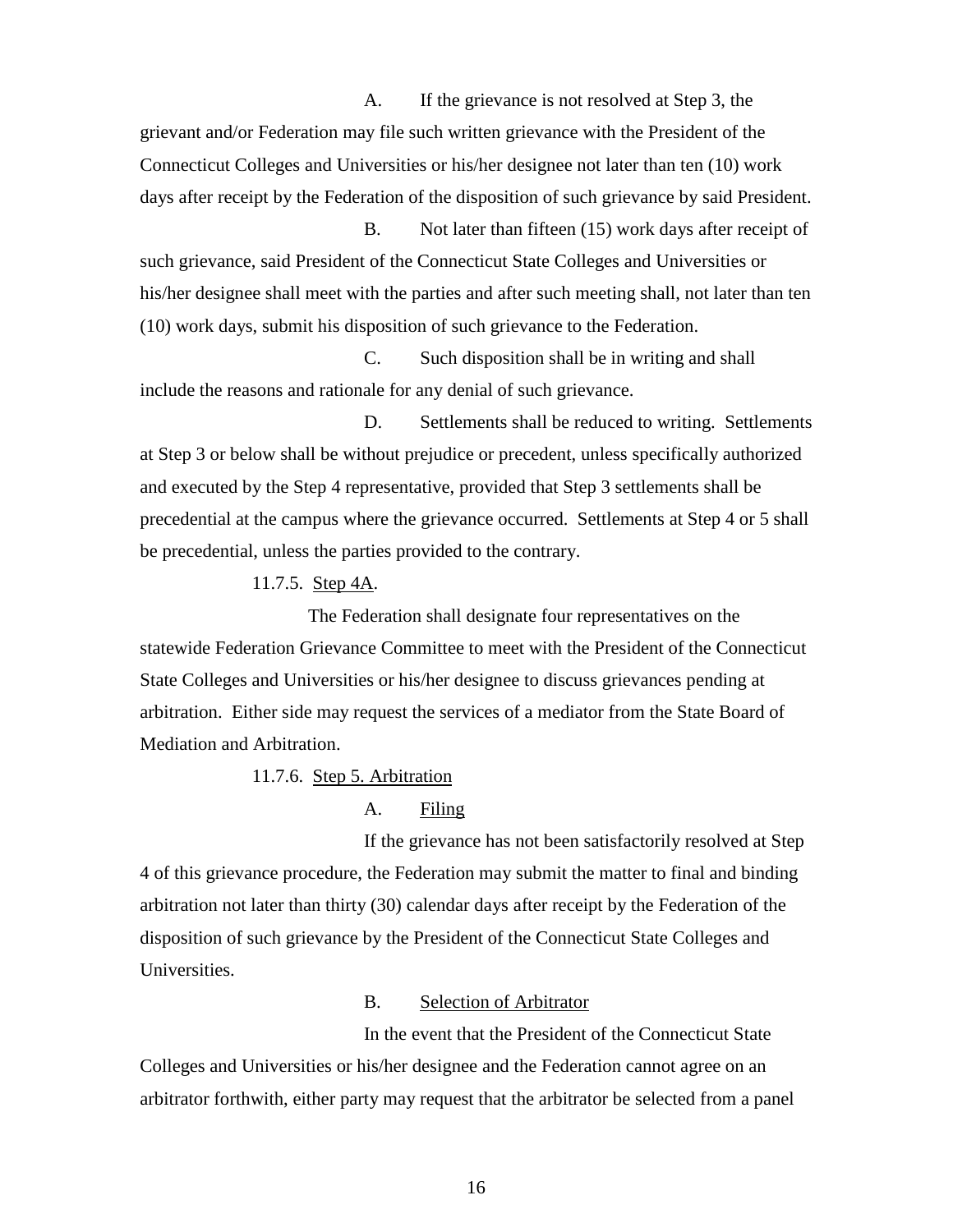provided by the American Arbitration Association, in which event such arbitration shall be conducted under the Voluntary Labor Arbitration Rules of the American Arbitration Association then in effect.

#### C. Submission to Arbitration

Such submission to arbitration shall be by letter addressed to the American Arbitration Association and postmarked within the time limit provided in Subsection A of this Section 11.7.6. A copy of such letter shall be mailed concurrently to the President of the Connecticut State Colleges and Universities.

Such submission to arbitration shall specify the alleged violation of the Agreement and shall specify the remedy or relief sought.

#### D. Expenses

The expenses for the arbitrator's services and for the hearing shall be shared equally by the Board and the Federation except for those costs accruing to either party who at its respective option elects to purchase its own transcript or to retain its own counsel.

Each party shall bear the cost of preparing its own witnesses, except that any employee whose participation at an arbitration hearing as a witness is deemed necessary by the Employer, the Federation, or the Arbitrator, or who will serve as the spokesperson for the Federation shall receive no loss of pay thereby, or charge to any other leave. The parties shall provide 48 hours notice to the college Administration for such release time. Unless otherwise agreed, arbitration hearings shall be conducted at the System Office.

#### E. Authority of Arbitrator

The Arbitrator's decision, subject to Connecticut General Statutes § 52-418, shall be final and binding provided that said arbitrator shall be without power to add to, subtract from, alter, amend, or modify any provision of this Agreement.

# **ARTICLE XII. SEPARATION BECAUSE OF INCAPACITY**

When a Faculty Member has become physically or mentally incapable of or unfit for the efficient performance of duties of his/her position, the President may recommend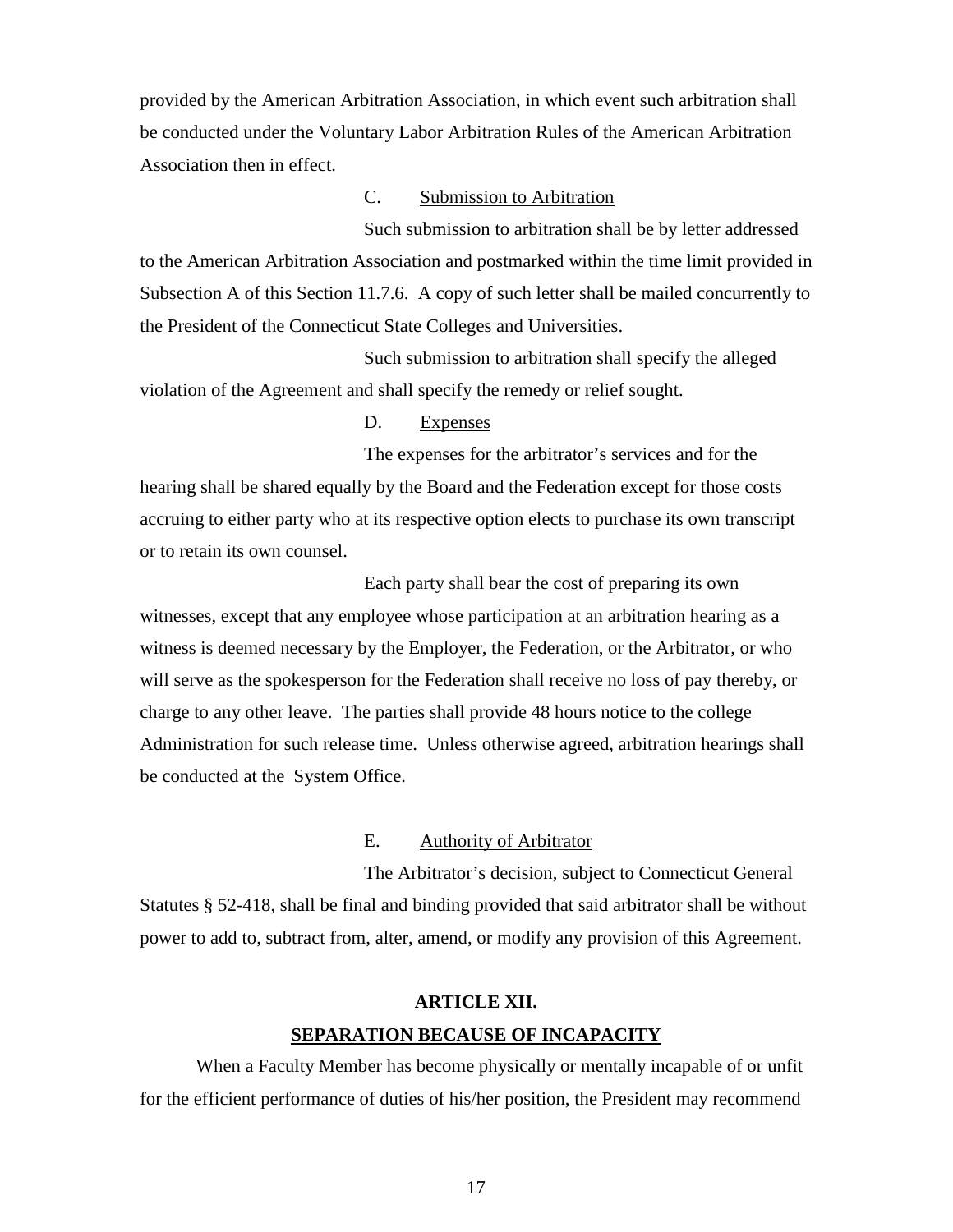to the Board that the person be separated from state service in good standing. The Board may require that the Faculty Member receive a physical or mental examination by competent medical professionals, at the expense of the Board.

#### **ARTICLE XIII.**

#### **COMPENSATION**

#### 13.1. **RATES OF PAY**

13.1.1. The part-time lecturer rates for the 2016-2021 contract will

be as follows:

|           | <b>Less Than 18 Hours</b> | <b>More Than 18 Hours</b> |
|-----------|---------------------------|---------------------------|
| Fall 2017 | \$1,546                   | \$1,663                   |
| Fall 2018 | \$1,546                   | \$1,663                   |
| Fall 2019 | \$1,631                   | \$1,754                   |
| Fall 2020 | \$1,721                   | \$1,851                   |

13.1.2. Part-time lecturers teaching courses with a clinical component shall be paid as follows:

| <b>Fall 2017</b> | <b>Fall 2018</b> | <b>Fall 2019</b> | <b>Fall 2020</b> |
|------------------|------------------|------------------|------------------|
| \$11,450/course  | \$11,450/course  | \$12,080/course  | \$12.744         |

13.1.3. The minima for part-time (less than twenty hours per week) Educational Assistants shall be as follows for the 2016-2021 contract :

|                 | <b>Fall 2017</b> | <b>Fall 2018</b> | <b>Fall 2019</b> | Fall<br>2020 |
|-----------------|------------------|------------------|------------------|--------------|
| Associate's     | \$24.94          | \$24.94          | \$26.31          | \$27.76      |
| Degree          |                  |                  |                  |              |
| Bachelor's      | \$28.88          | \$8.88           | \$30.47          | \$32.14      |
| Degree          |                  |                  |                  |              |
| Master's Degree | \$34.59          | \$34.59          | \$36.49          | \$38.50      |
| Master's $+4$   | \$42.78          | \$42.78          | \$45.13          | \$47.62      |
| Years           |                  |                  |                  |              |

13.1.4. Returning part-time (less than twenty hours per week) Educational Assistants shall receive collective bargaining increases as follows:

|           | <b>Increase</b>   | <b>Effective Date</b> |
|-----------|-------------------|-----------------------|
| 2017-2018 | 0%                | July 1, 2017          |
| 2018-2019 | Prorated Lump Sum | July 1, 2018          |
|           | Consistent with   |                       |
|           | <b>SEBAC 2017</b> |                       |
| 2019-2020 | 5.5%              | July 1, 2019          |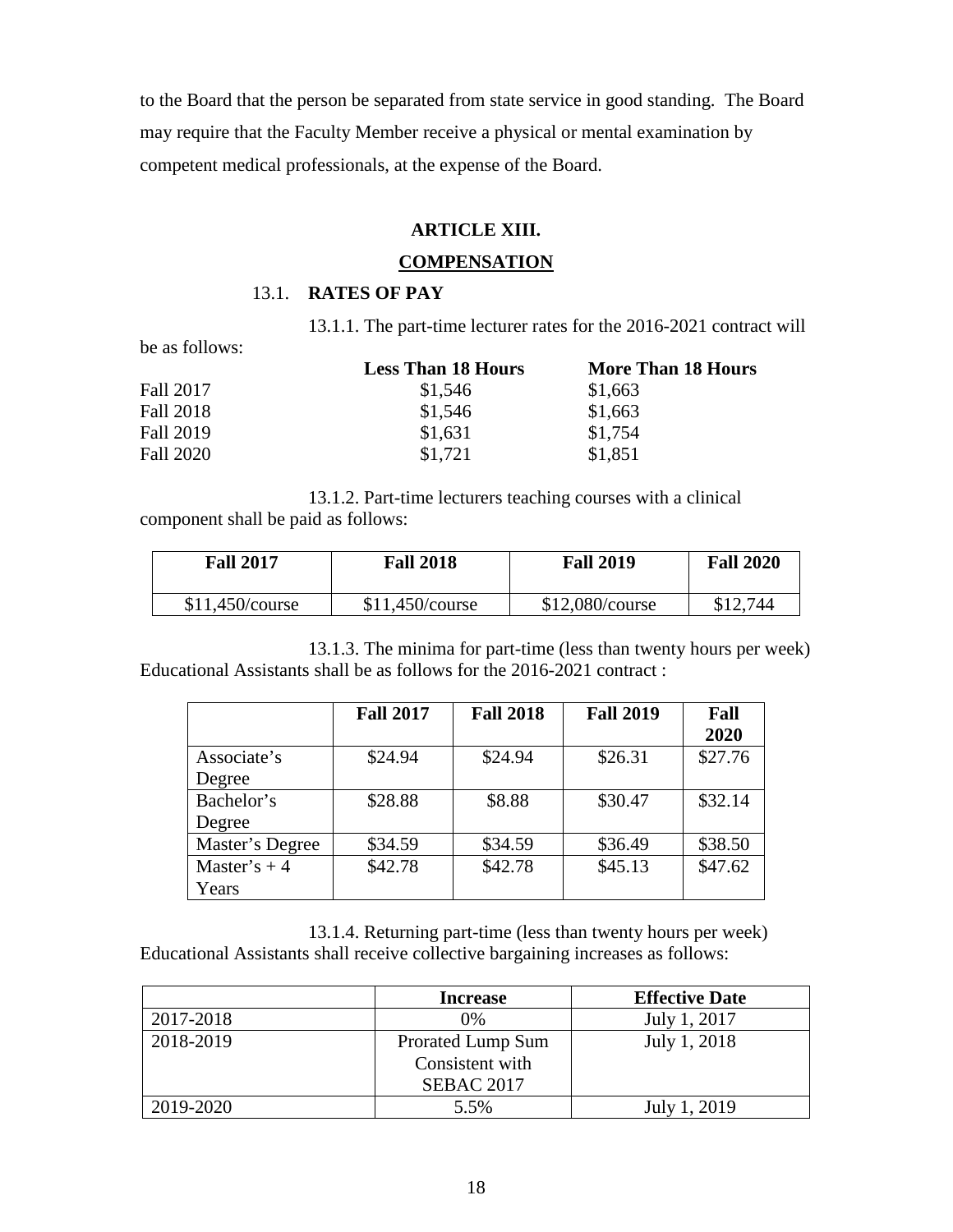| ¬∩∤<br>,,<br>-- - -<br>ZUZ<br>∪∠∪<br>، ک ک<br>◡ | $\sim$ $\sim$ $\sim$ | 5.5% | ാറാല |
|-------------------------------------------------|----------------------|------|------|
|-------------------------------------------------|----------------------|------|------|

13.1.5. Clinical Faculty (formerly referred to as "Clinical EAs") shall be paid at the following rates:

|                  |         |       |       | 2020-   |
|------------------|---------|-------|-------|---------|
|                  | 2017-   | 2018- | 2019- | 2021    |
| <b>Rate Per:</b> | 2018    | 2019  | 2020  |         |
| Hour             | \$77.51 | 77.51 | 81.77 | \$86.27 |

13.1.6. Coaches shall be paid in accordance with Attachment A to Appendix D (Side Letter Agreement Re: Compensation of Athletic Coaches).

#### 13.2. **GRANT AND CONTRACT FUNDED COURSES**

Whenever a Teaching Faculty Member voluntarily accepts an offer of employment to teach a grant- or contract-funded course (regardless of the location of where the course is taught or whether said course is for credit or not), he or she shall be compensated at market driven rates, as determined by the Employer and the individual bargaining unit member. Said rates shall not be subject to the grievance and/or arbitration provisions of this Agreement. For these purposes, a "grant- or contract-funded course" shall be defined as any course whose funding derives from a grant or from a contract with any public sector or private entity (for example, a grant from the Connecticut Department of Labor or a contract with Pratt & Whitney).

#### 13.3. **LONGEVITY**

During the term of this Agreement, semi-annual longevity payments shall be provided to Level I Part-time members of the bargaining unit on a prorated basis. Longevity payments shall be provided for eligible members as follows:

13.3.1. The full increment value for longevity purposes shall be One Thousand Three Hundred and Thirty-Nine Dollars (\$1,339.00) in 2016-2017, One Thousand Three Hundred and Thirty-Nine Dollars (\$1,339.00) in 2017-2018, One Thousand Three Hundred and Thirty-Nine Dollars (\$1,339.00) in 2018-2019, One Thousand Four Hundred and Thirteen Dollars (\$1,413) in 2019-2020, and One Thousand Four Hundred and Ninety-One Dollars (\$1,491.00) in 2020-2021.

13.3.2. Such semi-annual longevity payments shall be effective on April 1 and October 1 of each year, except that a retiring member shall receive during the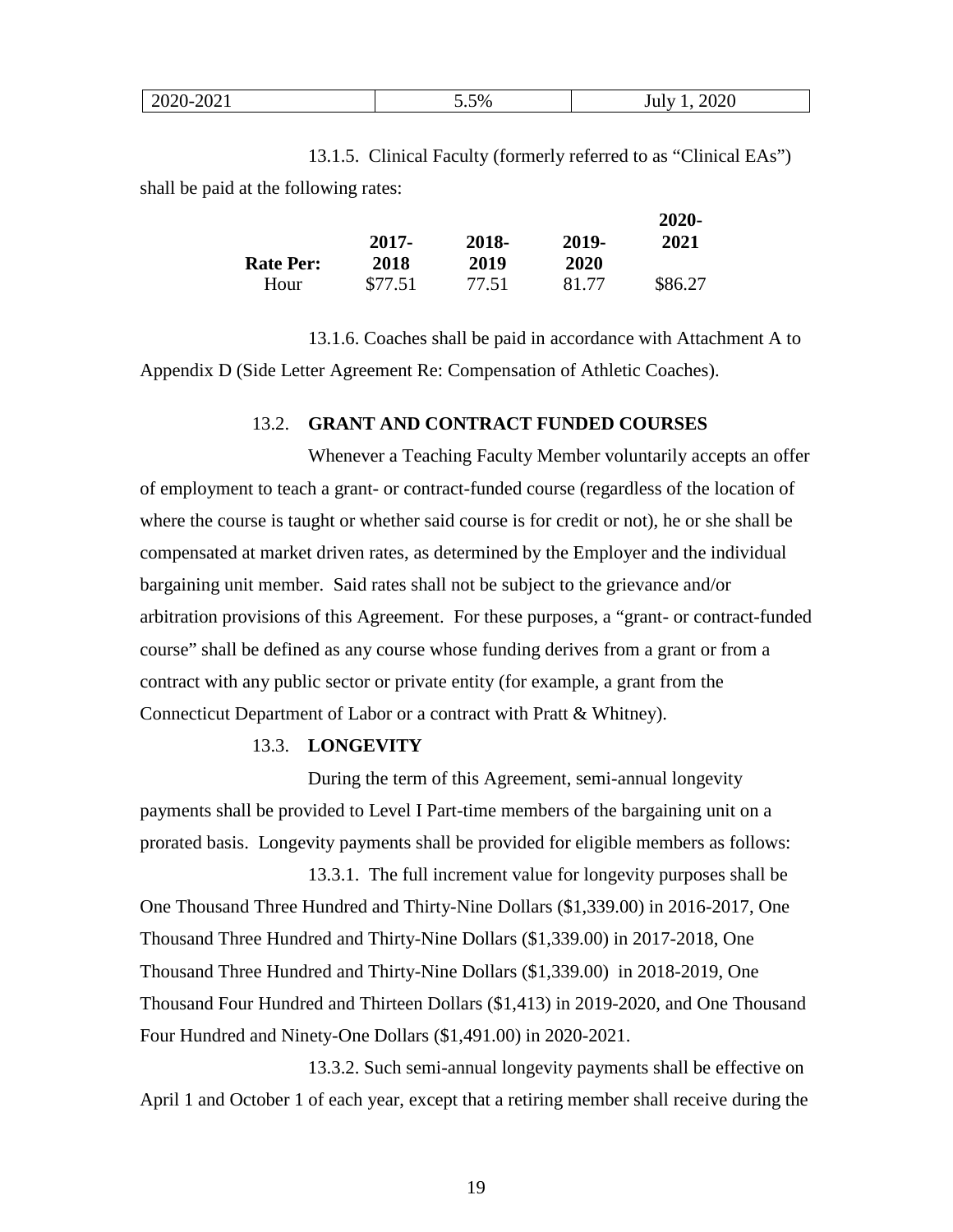month immediately following retirement, a pro-rated payment based on the proportion of the six-month period served prior to the effective date of his/her retirement.

13.3.3. All other rules for calculating and distributing longevity, as described in Section 5-213 of the General Statutes shall apply.

# **ARTICLE XIV. LEAVES, VACATIONS AND HOLIDAYS**

#### 14.1. **LEAVES OF ABSENCE**

Military, jury duty, pregnancy disability and family and medical leaves shall be provided as required by applicable law.

#### 14.2. **SICK LEAVE**

14.2.1. All Level I Part-time non-teaching Employees, after six months of continuous employment shall begin to accrue prorated sick leave. The amount of the sick leave and the conditions for said sick leave shall be prorated on the accrual basis listed below in 14.2.1.1. Should such an employee later have a break in service, upon reemployment he or she must work six months of continuous employment before again beginning to accrue prorated sick leave.

14.2.1.1. Entitlement and Conditions

14.2.1.1.1. For the purposes of prorating

sick leave accrual, it is noted that a full-time Faculty Member accrues sick leave with pay at the rate of one and one-quarter days per each completed calendar month of continuous full-time service (10 month employees, 12.5 days per year; 12 month employees, 15 days per year).

14.2.1.1.2. Earned sick leave shall be granted to a Faculty Member for the following reasons:

a. incapacitation for duty;

b. when presence at work will expose

others to a contagious disease;

c. in the event of death in the immediate family, when as much as three work days' leave with pay shall be granted (immediate family for all purposes under this Agreement means spouse, father, mother,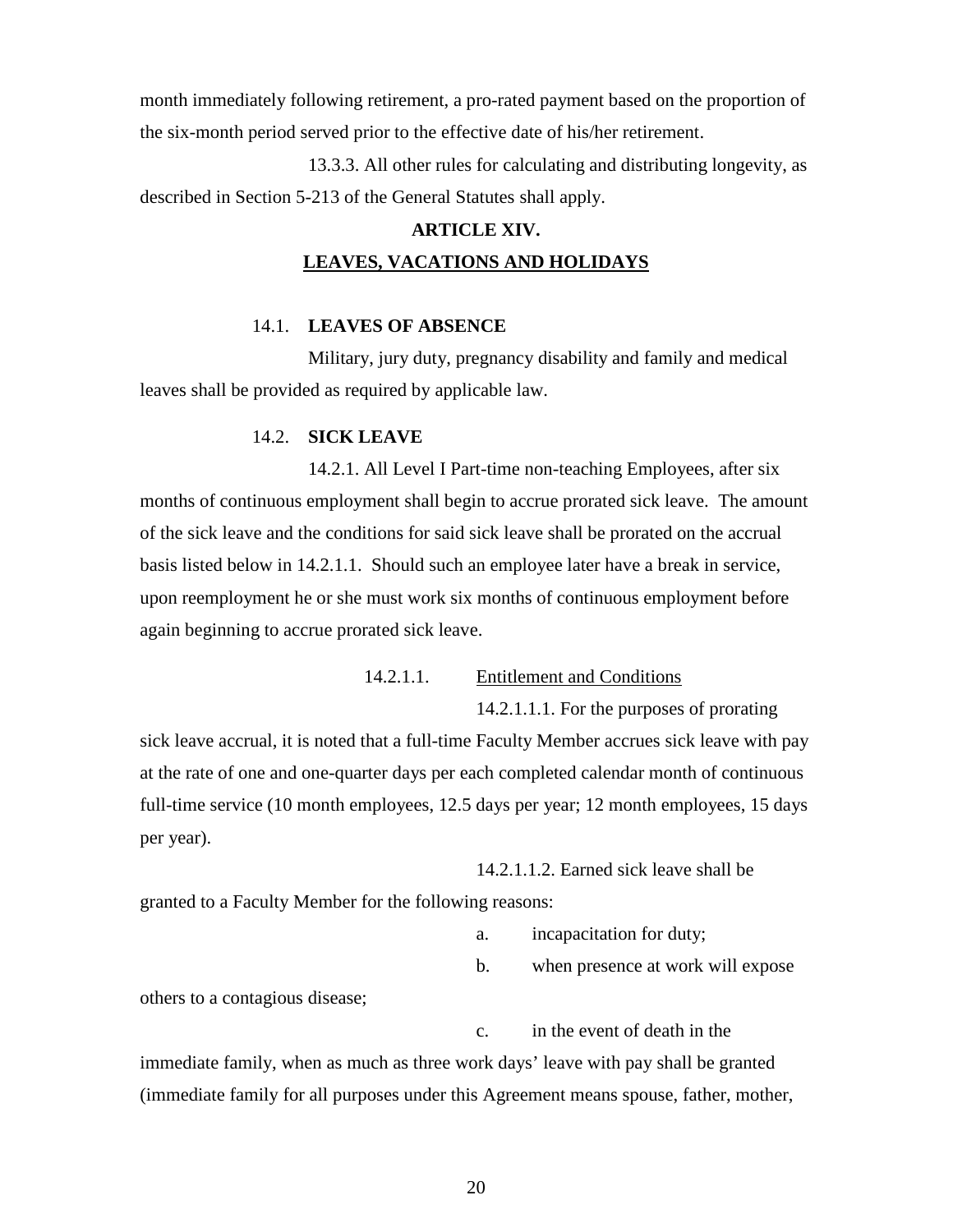sister, brother, or child, or any other relative who is domiciled in the Faculty Member's household);

d. if critical illness or severe injury in the immediate family creates an emergency which requires the attendance or aid of the Faculty Member, then up to five work days' with pay in a calendar year shall be granted.

> 14.2.1.1.3. Medical Certificates An acceptable medical certificate shall be

required to substantiate a request for sick leave in the following situations:

a. any period of absence of more than

five consecutive days;

b. leave of any duration if absence from duty recurs frequently or habitually, provided that the Faculty Member has been notified that a certificate will be required;

c. leave of any duration when evidence indicates reasonable cause for requiring such a certificate.

> 14.2.1.1.4. Compensation at Retirement or Death Upon retirement, pursuant to Chapter 66 of

the Connecticut General Statutes, as amended, a Faculty Member shall be compensated at the rate of one-fourth (25%) of his/her daily salary for each day of sick leave accrued to his/her credit as of his/her last day on the active payroll, up to a maximum of an equivalent of sixty (60) days' pay.

Upon the death of an employee who has completed ten (10) years of State service, the Employer shall pay to the Employee's estate one-fourth (25%) of the deceased Employee's daily salary for each day of sick leave accrued to his/her credit as of his/her last day on the active payroll, up to a maximum of an equivalent of sixty (60) days' pay.

Compensation for twelve (12) month employees equals the product of: (a) the Employee's annual salary divided by two hundred sixty one (261); and (b) the number of sick days accrued by the Employee, up to a maximum of 240 sick days; and (c) one-fourth (25%).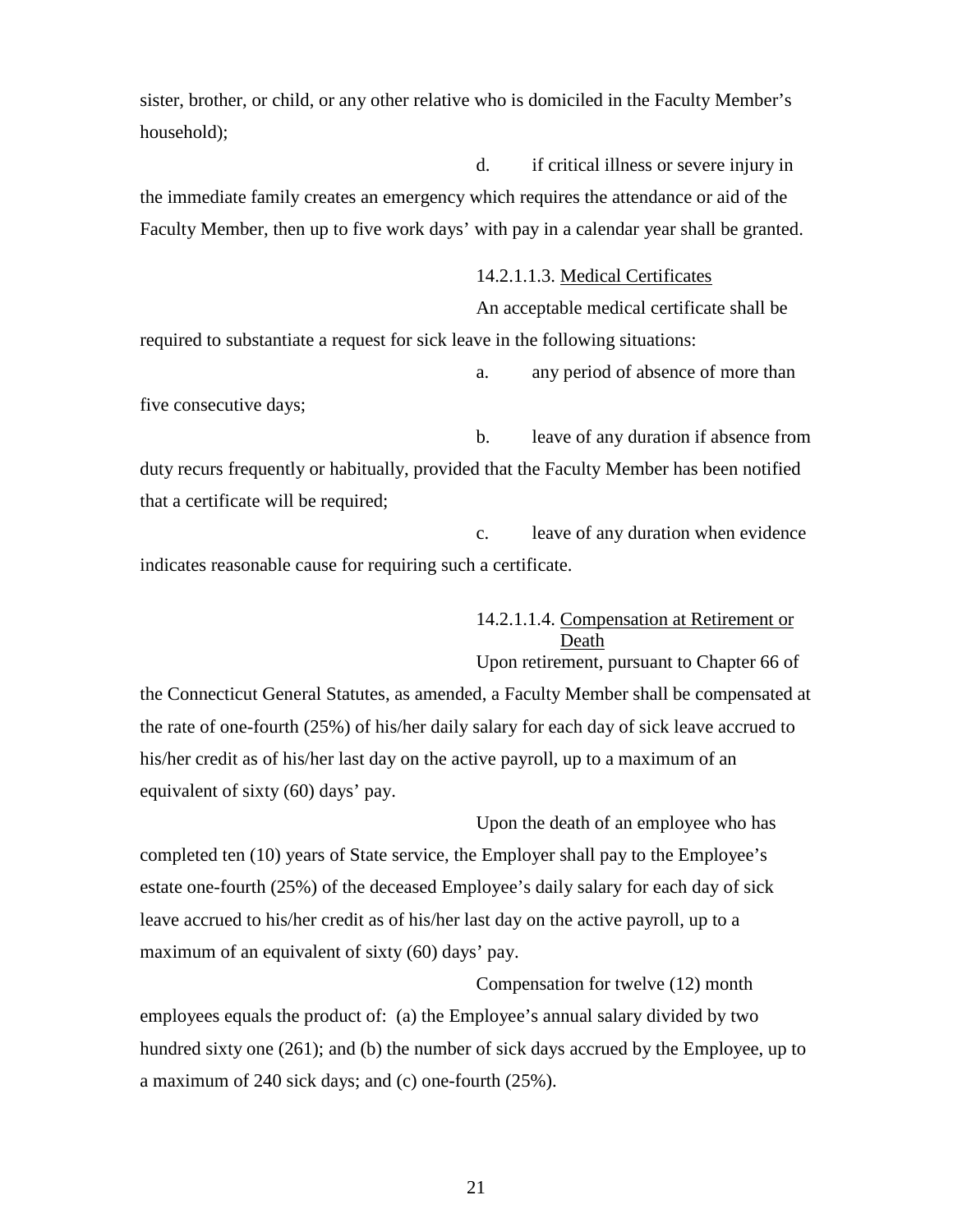Compensation for ten (10) month employees

equals the product of: (a) the Employee's annual salary divided by two hundred seventeen (217); and (b) the number of sick days accrued by the Employee, up to a maximum of 240; and (c) one-fourth (25%).

All of the foregoing is agreed to with the understanding that, in the event of any inconsistencies between the language of this Section and previously negotiated coalition agreements (SEBAC), the latter shall prevail and, further, that future negotiations regarding this subject may be preempted by coalition bargaining.

14.2.2. In lieu of sick leave for Level I Part-time Teaching Faculty, the Board of Regents agrees to allow Faculty Members to make up classes canceled as a result of illness or injury so as to enable the Faculty Member to avoid losing compensation as a result of said illness. The scheduling and adequacy of make-up classes must be approved by the President or his/her designee in advance. The Board, however, reserves the right to determine, in its sole discretion, that an illness is likely to be of such duration that it would not be in the best interest of the students to wait for the Faculty Member's return to work for classes to resume.

14.2.3. Annual sick and vacation leave shall continue to be available to unit members who are rehired within one year of separation from employment.

#### 14.3. **HOLIDAYS**

If a non-teaching Level I Part-time employee is required to work on a State holiday, or if a holiday falls on a day on which he/she is not regularly scheduled to work, he/she shall be granted equivalent time off. Such time off must be utilized within one (1) year.

#### 14.4. **EMERGENCY SCHOOL CLOSING**

When classes are cancelled or the college is closed due to weather or other circumstances, all Faculty Members (both teaching and non-teaching) need not report to work and shall suffer no loss of pay or charge to any other leave. Any Faculty Member who is required to appear before the Board shall suffer no loss of salary or charge to any other leave.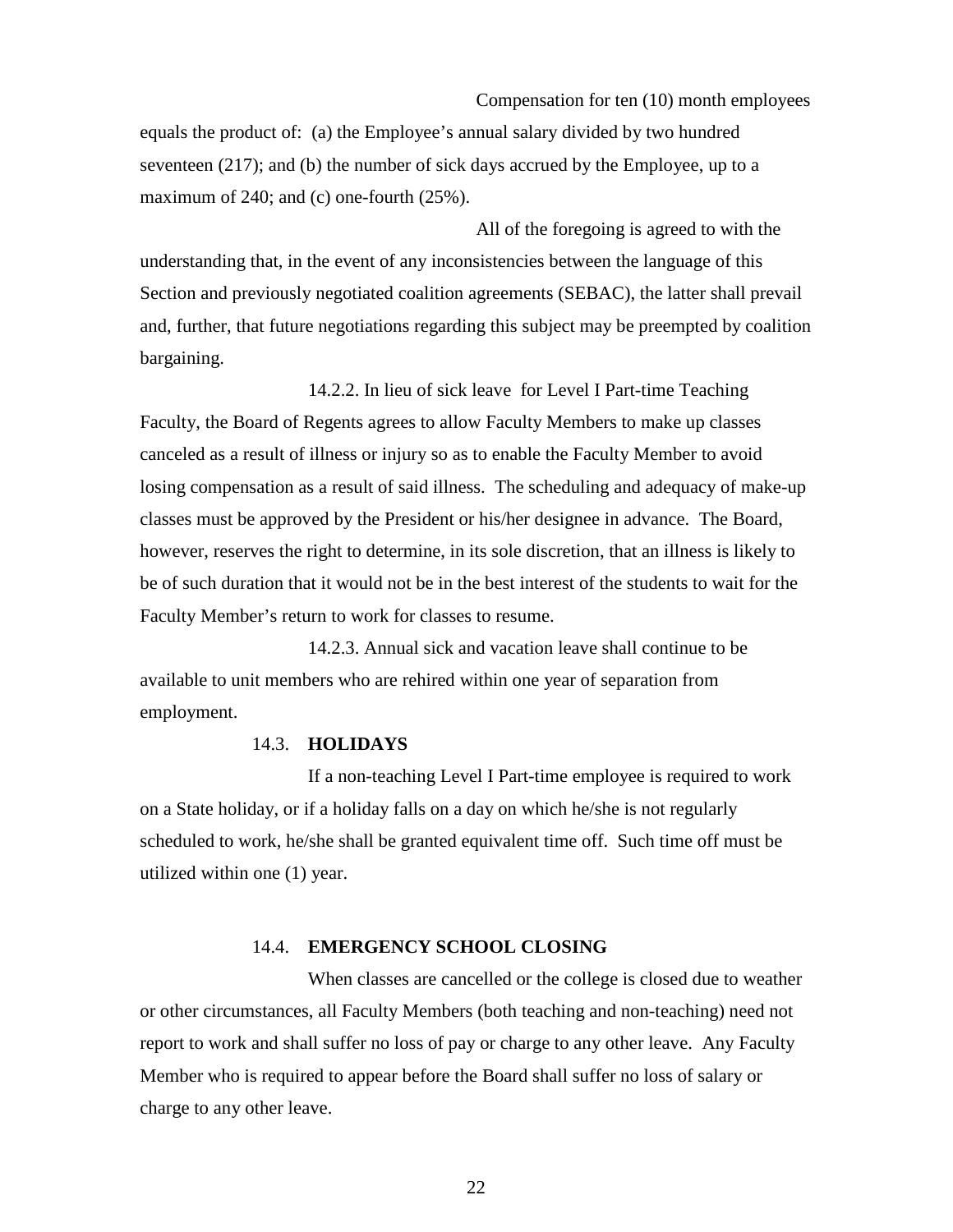#### 14.5. **VACATION LEAVE FOR NON-TEACHING LEVEL I PART TIME EMPLOYEES**

After six months of continuous employment, all non-teaching Level I Part-time Employees shall commence to accrue vacation leave on a prorated basis; said proration being computed based upon an accumulation of vacation leave of three (3) weeks per contract year for a full-time employee. Use of accrued vacation shall be subject to the approval of the President of the College or his/her designee and must be taken during the contract year when earned.

#### 14.6. **LEAVE PRIVILEGES FOR TRANSFERRED STAFF MEMBERS**

Subject to the limits of State statutes and regulations, non-teaching Level I Part-time Employees who are transferred within or into the Community College System shall not be deprived of sick, vacation or personal leave privileges previously earned in another Connecticut State agency or a Connecticut Community College prior to his/her transfer. A transfer for these purposes shall be defined as being hired by the Community College System after serving elsewhere in State service, with no break in service between the two jobs.

#### **ARTICLE XV.**

#### **FRINGE BENEFITS**

#### 15.1. **HEALTH AND LIFE INSURANCE**

Level I Part-time Employees may obtain health insurance coverage by paying the full premium for such coverage at the group rate. Should national health insurance be enacted during the term of this Agreement, the foregoing shall not be deemed to prevent the parties from entering into any necessary negotiations (unless such negotiations are preempted by coalition bargaining).

#### 15.2. **RETIREMENT**

Level I Part-time Employees shall be eligible to participate in retirement benefit programs to the extent allowed by State law.

#### **ARTICLE XVI.**

#### **LAYOFFS**

#### 16.1. **REDUCTION IN FORCE.**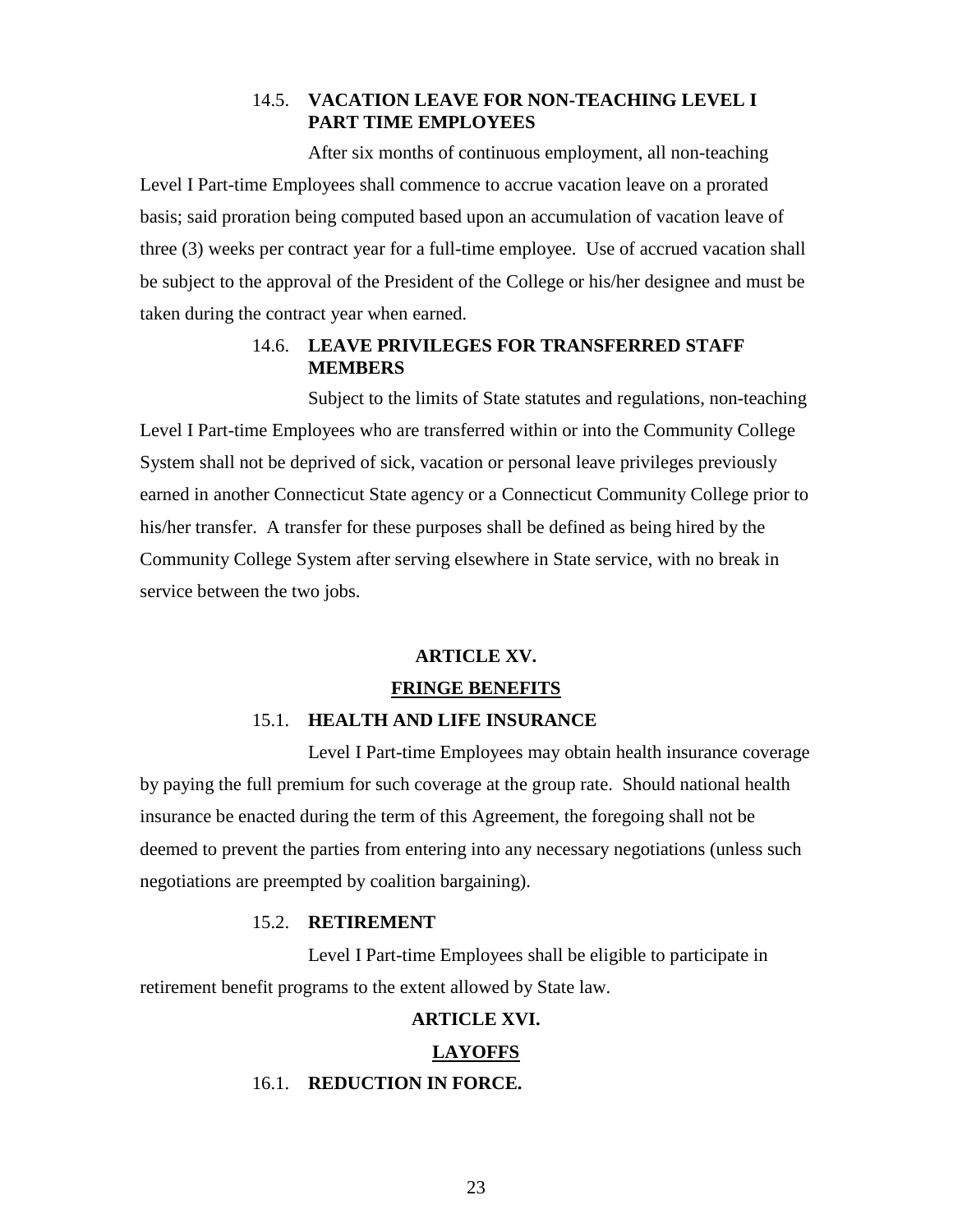The Board shall retain the right to reduce its workforce. A

reduction in force does not include a termination of employment for disciplinary reasons.

#### 16.2. **NOTICE OF LAYOFFS**

The Employer shall give at least six (6) weeks' notice of layoff, except in the case of soft money positions funded by external sources, such as grants and contracts.

# **ARTICLE XVII. SAVINGS CLAUSE**

If any provision of this Agreement is declared to be unlawful or unenforceable or not in accordance with applicable statutes or regulations by an administrative agency or judicial authority of appropriate jurisdiction, all other provisions of this Agreement shall remain in full force and effect for the duration of this Agreement.

# **ARTICLE XVIII. LEGISLATIVE ACTION**

The cost items contained in this Agreement and the provisions of this Agreement which supersede preexisting statutes shall not become effective unless or until legislative approval has been granted pursuant to C.G.S. § 5-278. The Board shall request such approval as provided by law. If the Legislature rejects such request as a whole, the parties shall return to the bargaining table.

# **ARTICLE XIX**

#### **EXTENT OF AGREEMENT**

The understandings and agreements arrived at by the parties set forth in this Agreement shall constitute the sole Agreement between the parties for the duration thereof.

Therefore, the parties for the life of this Agreement, each voluntarily and unqualifiedly waives the right, and agrees that the other shall not be obliged to bargain collectively with respect to any subject matter not specifically referred to or covered in this Agreement, even though such subject matter may not have been within the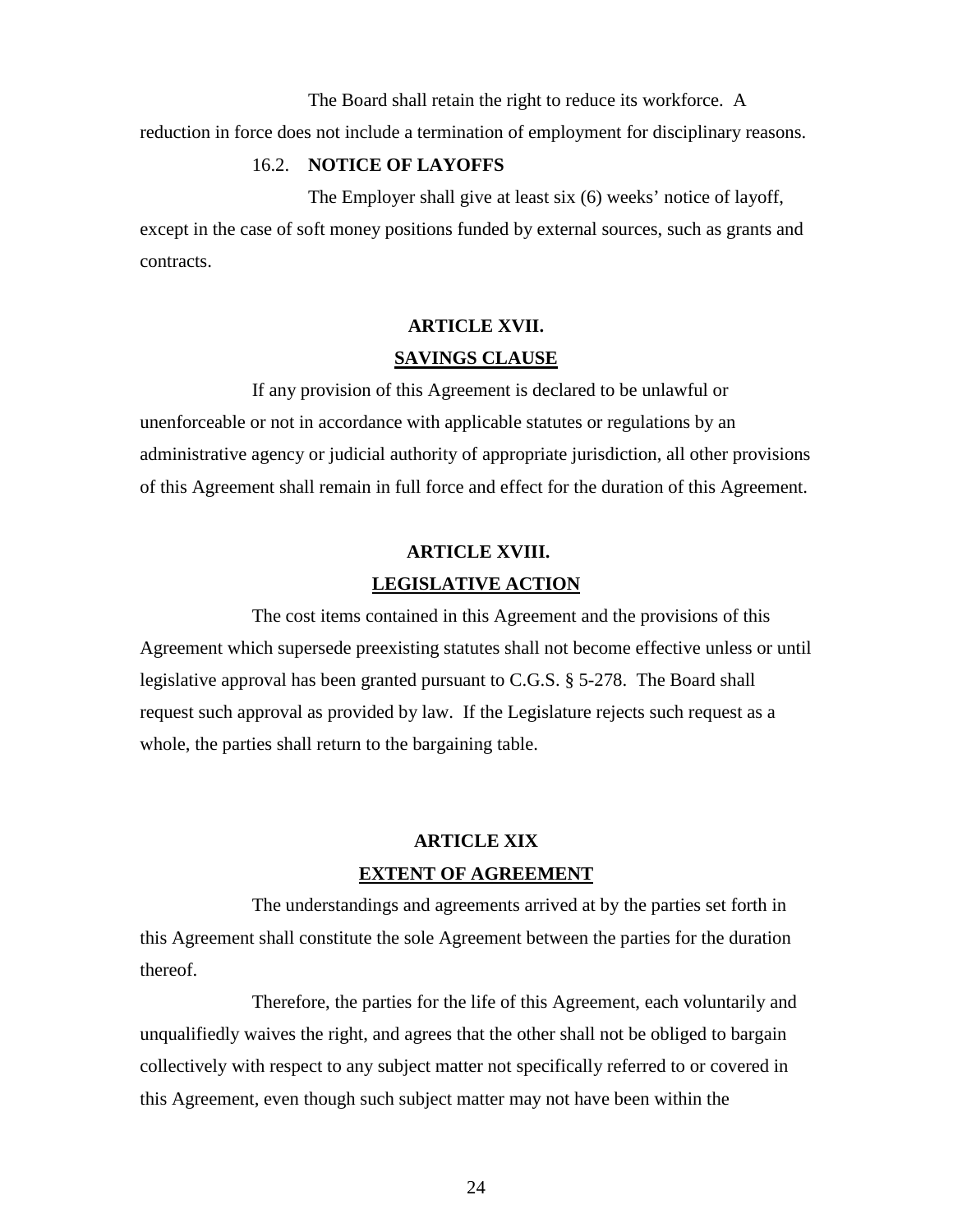knowledge or contemplation of either or both parties at the time they negotiated or signed this Agreement. Provided, however, in the event a reorganization of the Community College System is mandated by the Legislature, the Board will negotiate with the Federation over the impact such reorganization has on bargaining unit members.

#### **ARTICLE XX.**

#### **SUCCESSOR NEGOTIATIONS**

Successor negotiations shall be in accordance with the Agreement

between the parties.

#### **ARTICLE XXI.**

#### **DURATION**

Except as specifically provided otherwise, this Agreement shall be effective from the date it is approved by the Connecticut General Assembly and shall continue in full force and effect through June 30, 2021.

#### SIGNATURES OF THE PARTIES TO THIS AGREEMENT

**BOARD OF REGENTS FOR HIGHER EDUCATION** 

FEDERATION OF TECHNICAL **COLLEGE TEACHERS** 

By Mail Edfabeur By )

Dennis J. Bogusky President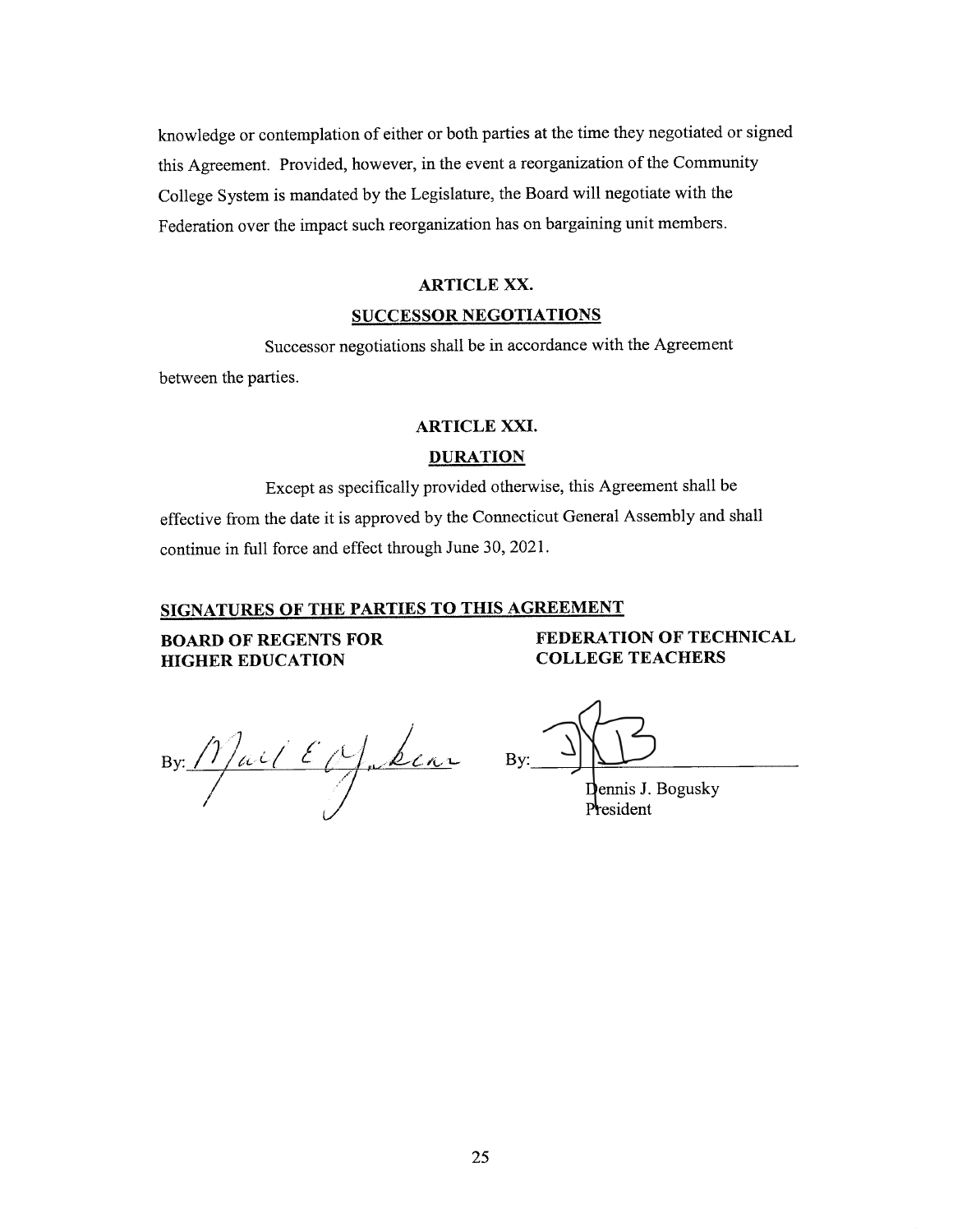#### **SCHEDULE A LONGEVITY**

|             |                    | 2016-2017          |               |            |
|-------------|--------------------|--------------------|---------------|------------|
| Longevity   |                    |                    |               | 25 or more |
| <b>Base</b> | <b>10-14 years</b> | 15-19 years        | 20-24 years   | years      |
|             |                    |                    |               |            |
| \$1339      | 335                | 670                | 1004          | 1339       |
|             |                    |                    |               |            |
|             |                    | 2017-2018          |               |            |
| Longevity   |                    |                    |               | 25 or more |
| <b>Base</b> | $10-14$ years      | <b>15-19 years</b> | $20-24$ years | years      |
|             |                    |                    |               |            |
| \$1339      | 335                | 670                | 1004          | 1339       |
|             |                    |                    |               |            |
|             |                    | 2018-2019          |               |            |
| Longevity   |                    |                    |               | 25 or more |
| <b>Base</b> | $10-14$ years      | <b>15-19 years</b> | 20-24 years   | years      |
|             |                    |                    |               |            |
| \$1339      | 335                | 670                | 1004          | 1339       |
|             |                    |                    |               |            |
|             |                    | 2019-2020          |               |            |
| Longevity   |                    |                    |               | 25 or more |
| <b>Base</b> | $10-14$ years      | $15-19$ years      | $20-24$ years | years      |
|             |                    |                    |               |            |
| \$1413      | 353                | 707                | 1060          | 1413       |
|             |                    |                    |               |            |
|             |                    | 2020-2021          |               |            |
| Longevity   |                    |                    |               | 25 or more |
| <b>Base</b> | 10-14 years        | 15-19 years        | 20-24 years   | years      |
|             |                    |                    |               |            |
| \$1491      | 373                | 746                | 1118          | 1491       |

#### **SCHEDULE B MISCELLANEOUS RATES OF PAY**

|                                    |                  |           |           |           | $2020 -$<br>2021 |
|------------------------------------|------------------|-----------|-----------|-----------|------------------|
|                                    | <b>Rate Per:</b> | 2017-2018 | 2018-2019 | 2019-2020 |                  |
| <b>Part-Time Lecturer</b>          |                  |           |           |           |                  |
| Level $I < 18$ credit hours        | workload credit  | \$1,546   | \$1,546   | \$1,631   | \$1,721          |
| Level $II > 18$ credit hours       | workload credit  | \$1,663   | \$1,663   | \$1,754   | \$1,851          |
| Part-Time EA $(< 20$ hours) Minima |                  |           |           |           |                  |
| Associates                         | Hour             | \$24.94   | \$24.94   | \$26.31   | \$27.76          |
| <b>Bachelors</b>                   | Hour             | \$28.88   | \$28.88   | \$30.47   | \$32.14          |
| <b>Masters</b>                     | Hour             | \$34.59   | \$34.59   | \$36.49   | \$38.50          |
| Masters $+4$                       | Hour             | \$42.78   | \$42.78   | \$45.13   | \$47.62          |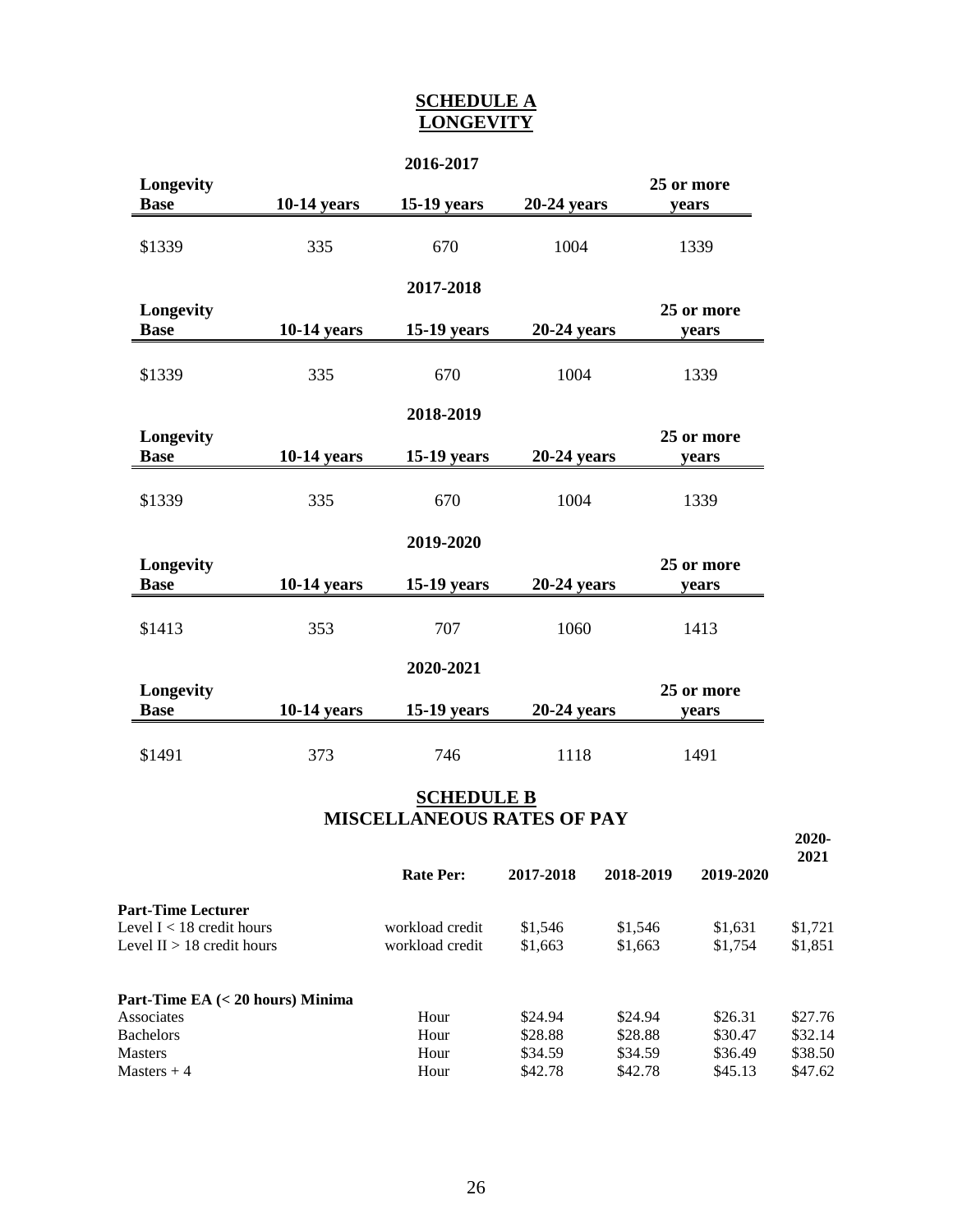| <b>Part-Time Nursing</b> |         |         |         |         |       |
|--------------------------|---------|---------|---------|---------|-------|
| Less Than 20 Hours/Week  | \$/Hour | \$77.51 | \$77.51 | \$81.77 | 86.27 |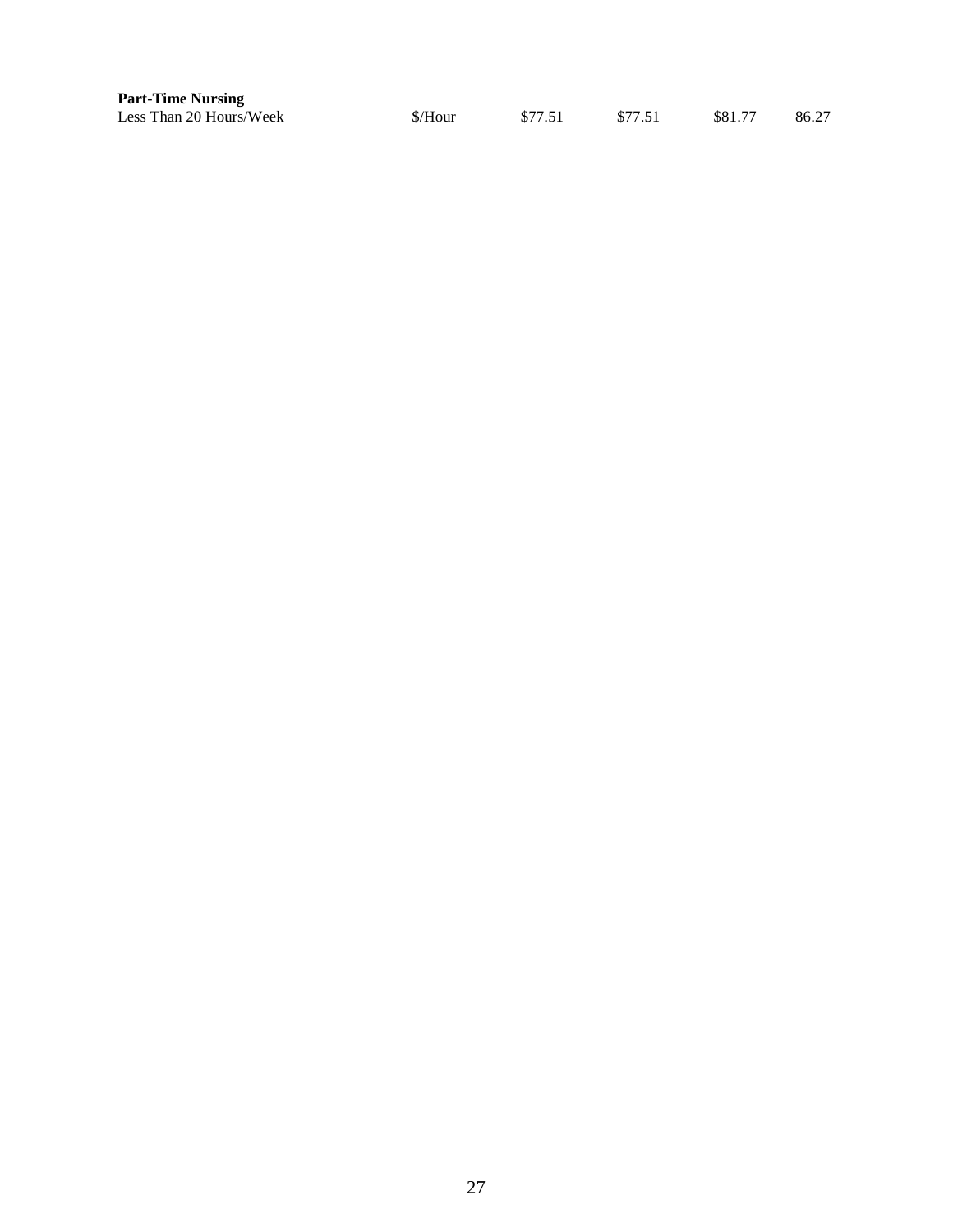#### **APPENDIX A SIDE LETTER OF AGREEMENT RE: FEDERATION RIGHTS**

1. The Board acknowledges and agrees that the fact that the Level I Part-time Agreement does not contain provisions concerning Federation Rights is not intended to nor should it be interpreted as implying any diminution of the Federation's rights under Article 4 of the collective bargaining agreement covering Level II Part-time and Full-time Employees or under law with respect to Level I Part-Time Employees.

2. During the term of this Agreement, the Federation, upon request, may meet with representative of the Board to discuss course privileges, course development, the information which is provided to job applicants, evaluation, and professional development as they relate to Level I Part-time Employees. Neither party, however, shall be required to negotiate over said topics during the term of said Agreement.

#### **APPENDIX B**

# **MEMORANDUM OF AGREEMENT RE: SEMESTER CONFIGURATION Applicable To Courses Which Are Assigned To Level I Part-time Faculty Members:**

The parties recognize that a semester configuration of less than the fifteen/sixteen week norm may be desirable. It is agreed that the fifty minute contact/credit hour standard may be adjusted to accommodate such alternative semester configuration. Therefore, the parties agree that the alternate semester configuration shall be derived by dividing 750 minutes by the alternative number of weeks, e.g. 750 minutes divided by 14 weeks = 53.5 minutes per week for each contact/credit hour.

Grant or Industry related programs which are assigned as part of the regular work load of faculty members may necessitate substantially reduced week semesters (such as the Gateway Community College Automotive Program). When such programs are identified, the parties shall meet to resolve any concerns caused by such alternative scheduling.

#### **Applicable To Courses Covered By Section 13.2:**

The Employer may determine the number of weeks and the contact/credit hours which shall be contained in courses covered by Section 13.2 of this Agreement.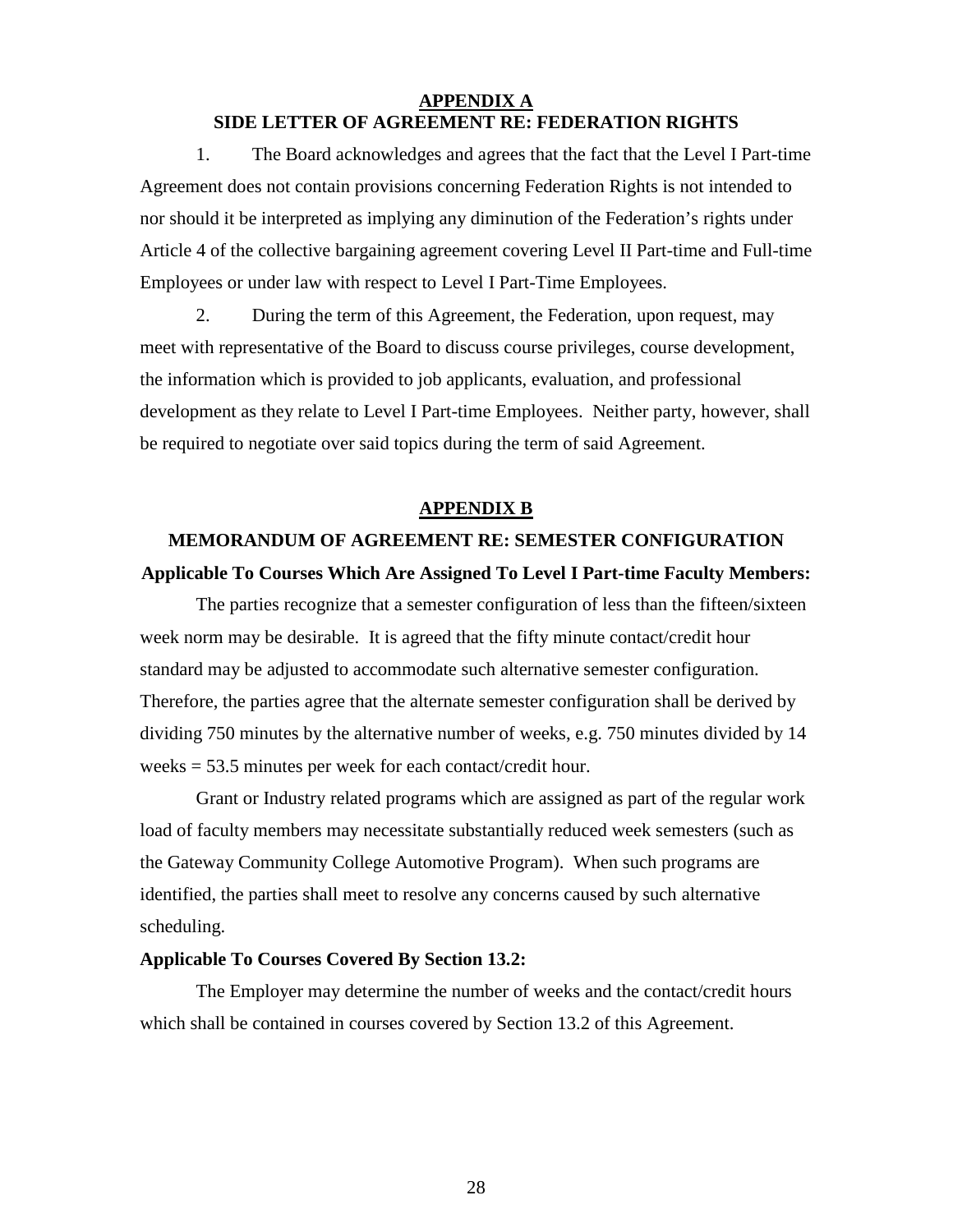#### **APPENDIX C**

### **SIDE LETTER OF AGREEMENT RE: COMPENSATION OF ATHLETIC COACHES**

The parties have agreed to the following with respect to the compensation of parttime athletic coaches in the Congress, AFT and AFSCME bargaining units:

- 1. The compensation structure has two tiers for coaches as noted below:
	- Major Sports: basketball, baseball, soccer, softball and football.
	- Minor Sports: golf, tennis, cross country, track, volleyball, field hockey, and all other sports unless the parties agree otherwise.
- 2. The following rules shall govern the placement of part-time Athletic Directors and Coaches in the three bargaining units:
	- Athletic directors and coaches at the seven non-merged colleges (Asnuntuck, Housatonic, Manchester, Middlesex, Northwestern, Quinebaug Valley, Tunxis) shall be placed in the Congress bargaining unit.
	- Athletic directors and coaches at the five merged colleges (Capital, Gateway, Naugatuck Valley, Norwalk, and Three Rivers) shall be placed in the Congress or AFT on an alternating basis, as follows:
		- o The first athletic director or coach goes into the Congress
		- oThe second athletic director or coach goes into the AFT.
		- oThe pattern will repeat so that the odd number will be placed in the Congress bargaining unit and the even number will be placed in the AFT bargaining unit.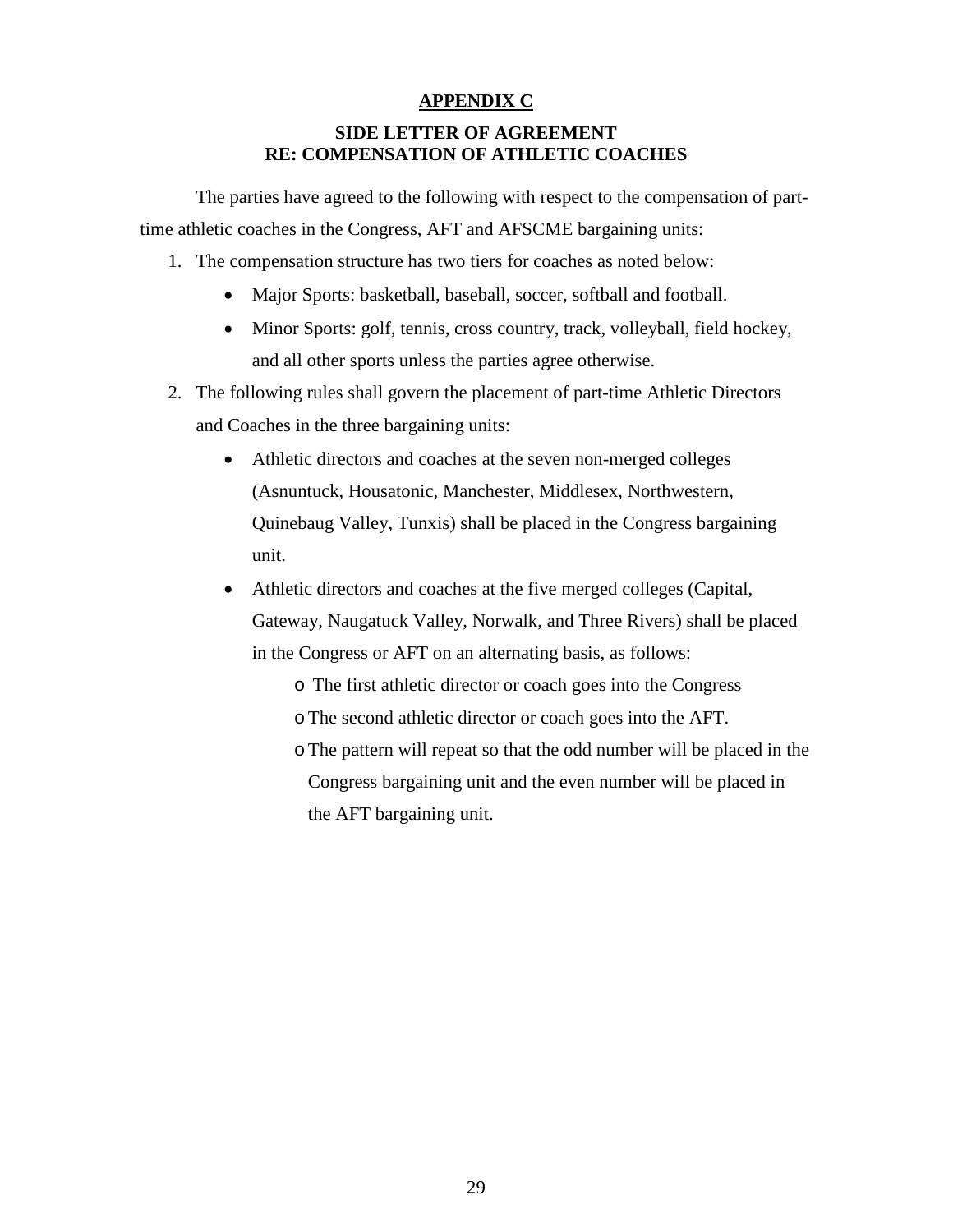#### **ATTACHMENT A RATES OF PAY FOR COACHES AND ATHLETIC DIRECTORS**

| <b>New Step</b><br>6<br><b>Title</b><br><b>Compensation Basis</b><br>Step 1<br>Step 2<br>Step 3<br>Step 4<br>Step 5<br>Athletic Director (annual)<br>\$13,105<br>\$15,348<br>\$16,467<br>\$18,659<br>Annual<br>\$14,225<br>\$17,590<br>Coach (major)<br>\$8,976<br>\$9,786<br>\$10,593<br>\$11,403<br>\$12,212<br>\$12,982<br>Season<br>Assistant Coach (major)<br>\$5,385<br>\$5,838<br>\$6,284<br>\$6,735<br>\$7,185<br>\$7,614<br>Season<br>\$4,451<br>\$5,013<br>Coach (minor)<br>\$3,592<br>\$3,879<br>\$4,163<br>\$4,739<br>Season<br>\$2,225<br>\$2,506<br>Assistant Coach (minor)<br>\$1,796<br>\$1,939<br>\$2,084<br>\$2,369<br>Season<br><b>FY18</b><br>effective 7/1/2017<br><b>New Step</b><br>7<br><b>Title</b><br><b>Compensation Basis</b><br>Step 1<br>Step 3<br>Step 5<br>Step 6<br>Step 2<br>Step 4<br>Athletic Director (annual)<br>Annual<br>\$13,105<br>\$14,225<br>\$15,348<br>\$16,467<br>\$17,590<br>\$18,659<br>\$19,728<br>Coach (major)<br>\$8,976<br>\$9,786<br>\$10,593<br>\$12,982<br>\$13,752<br>Season<br>\$11,403<br>\$12,212<br>Assistant Coach (major)<br>\$5,385<br>\$5,838<br>\$6,284<br>\$6,735<br>\$7,185<br>\$7,614<br>\$8,043<br>Season<br>Coach (minor)<br>\$3,592<br>\$3,879<br>\$4,163<br>\$4,451<br>\$4,739<br>\$5,013<br>\$5,287<br>Season<br>\$2,225<br>Assistant Coach (minor)<br>\$1,796<br>\$1,939<br>\$2,084<br>\$2,369<br>\$2,506<br>\$2,643<br>Season<br>effective 7/1/2018<br><b>FY19</b><br><b>New Step</b><br><b>Title</b><br><b>Compensation Basis</b><br>Step 1<br>Step 2<br>Step 3<br>Step 5<br>Step 6<br>Step 7<br>8<br>Step 4<br>Athletic Director (annual)<br>Annual<br>\$13,105<br>\$14,225<br>\$15,348<br>\$16,467<br>\$17,590<br>\$18,659<br>\$19,728<br>\$20,797<br>Coach (major)<br>Season<br>\$8,976<br>\$9,786<br>\$10,593<br>\$11,403<br>\$12,212<br>\$12,982<br>\$13,752<br>\$14,522<br>Assistant Coach (major)<br>Season<br>\$5,385<br>\$5,838<br>\$6,284<br>\$6,735<br>\$7,185<br>\$7,614<br>\$8,043<br>\$8,472<br>Coach (minor)<br>\$3,592<br>\$3,879<br>\$4,163<br>\$4,451<br>\$4,739<br>\$5,013<br>\$5,287<br>\$5,561<br>Season<br>\$2,506<br>\$2,780<br>Assistant Coach (minor)<br>\$1,796<br>\$1,939<br>\$2,084<br>\$2,225<br>\$2,369<br>\$2,643<br>Season<br><b>FY20</b><br>effective 7/1/2019<br><b>New Step</b><br><b>Title</b><br>9<br><b>Compensation Basis</b><br>Step 1<br>Step 7<br>Step 2<br>Step 3<br>Step 4<br>Step 5<br>Step 6<br>Step 8<br>\$13,826<br>\$18,557<br>\$19,728<br>\$21,941<br>Athletic Director (annual)<br>Annual<br>\$15,007<br>\$16,192<br>\$17,373<br>\$18,659<br>\$20,797<br>Coach (major)<br>\$9,470<br>\$10,324<br>\$12,030<br>\$12,982<br>\$15,321<br>Season<br>\$11,176<br>\$12,884<br>\$13,752<br>\$14,522<br>\$5,681<br>\$6,159<br>\$6,630<br>\$7,105<br>\$7,580<br>\$7,614<br>\$8,043<br>\$8,472<br>\$8,938<br>Assistant Coach (major)<br>Season | FY17          | effective 7/1/2016 |         |         |         |         |         |         |         |         |         |          |
|----------------------------------------------------------------------------------------------------------------------------------------------------------------------------------------------------------------------------------------------------------------------------------------------------------------------------------------------------------------------------------------------------------------------------------------------------------------------------------------------------------------------------------------------------------------------------------------------------------------------------------------------------------------------------------------------------------------------------------------------------------------------------------------------------------------------------------------------------------------------------------------------------------------------------------------------------------------------------------------------------------------------------------------------------------------------------------------------------------------------------------------------------------------------------------------------------------------------------------------------------------------------------------------------------------------------------------------------------------------------------------------------------------------------------------------------------------------------------------------------------------------------------------------------------------------------------------------------------------------------------------------------------------------------------------------------------------------------------------------------------------------------------------------------------------------------------------------------------------------------------------------------------------------------------------------------------------------------------------------------------------------------------------------------------------------------------------------------------------------------------------------------------------------------------------------------------------------------------------------------------------------------------------------------------------------------------------------------------------------------------------------------------------------------------------------------------------------------------------------------------------------------------------------------------------------------------------------------------------------------------------------------------------------------------------------------------------------------------------------------------------------------------------------------------------------------------------------------------------------------|---------------|--------------------|---------|---------|---------|---------|---------|---------|---------|---------|---------|----------|
|                                                                                                                                                                                                                                                                                                                                                                                                                                                                                                                                                                                                                                                                                                                                                                                                                                                                                                                                                                                                                                                                                                                                                                                                                                                                                                                                                                                                                                                                                                                                                                                                                                                                                                                                                                                                                                                                                                                                                                                                                                                                                                                                                                                                                                                                                                                                                                                                                                                                                                                                                                                                                                                                                                                                                                                                                                                                      |               |                    |         |         |         |         |         |         |         |         |         |          |
|                                                                                                                                                                                                                                                                                                                                                                                                                                                                                                                                                                                                                                                                                                                                                                                                                                                                                                                                                                                                                                                                                                                                                                                                                                                                                                                                                                                                                                                                                                                                                                                                                                                                                                                                                                                                                                                                                                                                                                                                                                                                                                                                                                                                                                                                                                                                                                                                                                                                                                                                                                                                                                                                                                                                                                                                                                                                      |               |                    |         |         |         |         |         |         |         |         |         |          |
|                                                                                                                                                                                                                                                                                                                                                                                                                                                                                                                                                                                                                                                                                                                                                                                                                                                                                                                                                                                                                                                                                                                                                                                                                                                                                                                                                                                                                                                                                                                                                                                                                                                                                                                                                                                                                                                                                                                                                                                                                                                                                                                                                                                                                                                                                                                                                                                                                                                                                                                                                                                                                                                                                                                                                                                                                                                                      |               |                    |         |         |         |         |         |         |         |         |         |          |
|                                                                                                                                                                                                                                                                                                                                                                                                                                                                                                                                                                                                                                                                                                                                                                                                                                                                                                                                                                                                                                                                                                                                                                                                                                                                                                                                                                                                                                                                                                                                                                                                                                                                                                                                                                                                                                                                                                                                                                                                                                                                                                                                                                                                                                                                                                                                                                                                                                                                                                                                                                                                                                                                                                                                                                                                                                                                      |               |                    |         |         |         |         |         |         |         |         |         |          |
|                                                                                                                                                                                                                                                                                                                                                                                                                                                                                                                                                                                                                                                                                                                                                                                                                                                                                                                                                                                                                                                                                                                                                                                                                                                                                                                                                                                                                                                                                                                                                                                                                                                                                                                                                                                                                                                                                                                                                                                                                                                                                                                                                                                                                                                                                                                                                                                                                                                                                                                                                                                                                                                                                                                                                                                                                                                                      |               |                    |         |         |         |         |         |         |         |         |         |          |
|                                                                                                                                                                                                                                                                                                                                                                                                                                                                                                                                                                                                                                                                                                                                                                                                                                                                                                                                                                                                                                                                                                                                                                                                                                                                                                                                                                                                                                                                                                                                                                                                                                                                                                                                                                                                                                                                                                                                                                                                                                                                                                                                                                                                                                                                                                                                                                                                                                                                                                                                                                                                                                                                                                                                                                                                                                                                      |               |                    |         |         |         |         |         |         |         |         |         |          |
|                                                                                                                                                                                                                                                                                                                                                                                                                                                                                                                                                                                                                                                                                                                                                                                                                                                                                                                                                                                                                                                                                                                                                                                                                                                                                                                                                                                                                                                                                                                                                                                                                                                                                                                                                                                                                                                                                                                                                                                                                                                                                                                                                                                                                                                                                                                                                                                                                                                                                                                                                                                                                                                                                                                                                                                                                                                                      |               |                    |         |         |         |         |         |         |         |         |         |          |
|                                                                                                                                                                                                                                                                                                                                                                                                                                                                                                                                                                                                                                                                                                                                                                                                                                                                                                                                                                                                                                                                                                                                                                                                                                                                                                                                                                                                                                                                                                                                                                                                                                                                                                                                                                                                                                                                                                                                                                                                                                                                                                                                                                                                                                                                                                                                                                                                                                                                                                                                                                                                                                                                                                                                                                                                                                                                      |               |                    |         |         |         |         |         |         |         |         |         |          |
|                                                                                                                                                                                                                                                                                                                                                                                                                                                                                                                                                                                                                                                                                                                                                                                                                                                                                                                                                                                                                                                                                                                                                                                                                                                                                                                                                                                                                                                                                                                                                                                                                                                                                                                                                                                                                                                                                                                                                                                                                                                                                                                                                                                                                                                                                                                                                                                                                                                                                                                                                                                                                                                                                                                                                                                                                                                                      |               |                    |         |         |         |         |         |         |         |         |         |          |
|                                                                                                                                                                                                                                                                                                                                                                                                                                                                                                                                                                                                                                                                                                                                                                                                                                                                                                                                                                                                                                                                                                                                                                                                                                                                                                                                                                                                                                                                                                                                                                                                                                                                                                                                                                                                                                                                                                                                                                                                                                                                                                                                                                                                                                                                                                                                                                                                                                                                                                                                                                                                                                                                                                                                                                                                                                                                      |               |                    |         |         |         |         |         |         |         |         |         |          |
|                                                                                                                                                                                                                                                                                                                                                                                                                                                                                                                                                                                                                                                                                                                                                                                                                                                                                                                                                                                                                                                                                                                                                                                                                                                                                                                                                                                                                                                                                                                                                                                                                                                                                                                                                                                                                                                                                                                                                                                                                                                                                                                                                                                                                                                                                                                                                                                                                                                                                                                                                                                                                                                                                                                                                                                                                                                                      |               |                    |         |         |         |         |         |         |         |         |         |          |
|                                                                                                                                                                                                                                                                                                                                                                                                                                                                                                                                                                                                                                                                                                                                                                                                                                                                                                                                                                                                                                                                                                                                                                                                                                                                                                                                                                                                                                                                                                                                                                                                                                                                                                                                                                                                                                                                                                                                                                                                                                                                                                                                                                                                                                                                                                                                                                                                                                                                                                                                                                                                                                                                                                                                                                                                                                                                      |               |                    |         |         |         |         |         |         |         |         |         |          |
|                                                                                                                                                                                                                                                                                                                                                                                                                                                                                                                                                                                                                                                                                                                                                                                                                                                                                                                                                                                                                                                                                                                                                                                                                                                                                                                                                                                                                                                                                                                                                                                                                                                                                                                                                                                                                                                                                                                                                                                                                                                                                                                                                                                                                                                                                                                                                                                                                                                                                                                                                                                                                                                                                                                                                                                                                                                                      |               |                    |         |         |         |         |         |         |         |         |         |          |
|                                                                                                                                                                                                                                                                                                                                                                                                                                                                                                                                                                                                                                                                                                                                                                                                                                                                                                                                                                                                                                                                                                                                                                                                                                                                                                                                                                                                                                                                                                                                                                                                                                                                                                                                                                                                                                                                                                                                                                                                                                                                                                                                                                                                                                                                                                                                                                                                                                                                                                                                                                                                                                                                                                                                                                                                                                                                      |               |                    |         |         |         |         |         |         |         |         |         |          |
|                                                                                                                                                                                                                                                                                                                                                                                                                                                                                                                                                                                                                                                                                                                                                                                                                                                                                                                                                                                                                                                                                                                                                                                                                                                                                                                                                                                                                                                                                                                                                                                                                                                                                                                                                                                                                                                                                                                                                                                                                                                                                                                                                                                                                                                                                                                                                                                                                                                                                                                                                                                                                                                                                                                                                                                                                                                                      |               |                    |         |         |         |         |         |         |         |         |         |          |
|                                                                                                                                                                                                                                                                                                                                                                                                                                                                                                                                                                                                                                                                                                                                                                                                                                                                                                                                                                                                                                                                                                                                                                                                                                                                                                                                                                                                                                                                                                                                                                                                                                                                                                                                                                                                                                                                                                                                                                                                                                                                                                                                                                                                                                                                                                                                                                                                                                                                                                                                                                                                                                                                                                                                                                                                                                                                      |               |                    |         |         |         |         |         |         |         |         |         |          |
|                                                                                                                                                                                                                                                                                                                                                                                                                                                                                                                                                                                                                                                                                                                                                                                                                                                                                                                                                                                                                                                                                                                                                                                                                                                                                                                                                                                                                                                                                                                                                                                                                                                                                                                                                                                                                                                                                                                                                                                                                                                                                                                                                                                                                                                                                                                                                                                                                                                                                                                                                                                                                                                                                                                                                                                                                                                                      |               |                    |         |         |         |         |         |         |         |         |         |          |
|                                                                                                                                                                                                                                                                                                                                                                                                                                                                                                                                                                                                                                                                                                                                                                                                                                                                                                                                                                                                                                                                                                                                                                                                                                                                                                                                                                                                                                                                                                                                                                                                                                                                                                                                                                                                                                                                                                                                                                                                                                                                                                                                                                                                                                                                                                                                                                                                                                                                                                                                                                                                                                                                                                                                                                                                                                                                      |               |                    |         |         |         |         |         |         |         |         |         |          |
|                                                                                                                                                                                                                                                                                                                                                                                                                                                                                                                                                                                                                                                                                                                                                                                                                                                                                                                                                                                                                                                                                                                                                                                                                                                                                                                                                                                                                                                                                                                                                                                                                                                                                                                                                                                                                                                                                                                                                                                                                                                                                                                                                                                                                                                                                                                                                                                                                                                                                                                                                                                                                                                                                                                                                                                                                                                                      |               |                    |         |         |         |         |         |         |         |         |         |          |
|                                                                                                                                                                                                                                                                                                                                                                                                                                                                                                                                                                                                                                                                                                                                                                                                                                                                                                                                                                                                                                                                                                                                                                                                                                                                                                                                                                                                                                                                                                                                                                                                                                                                                                                                                                                                                                                                                                                                                                                                                                                                                                                                                                                                                                                                                                                                                                                                                                                                                                                                                                                                                                                                                                                                                                                                                                                                      |               |                    |         |         |         |         |         |         |         |         |         |          |
|                                                                                                                                                                                                                                                                                                                                                                                                                                                                                                                                                                                                                                                                                                                                                                                                                                                                                                                                                                                                                                                                                                                                                                                                                                                                                                                                                                                                                                                                                                                                                                                                                                                                                                                                                                                                                                                                                                                                                                                                                                                                                                                                                                                                                                                                                                                                                                                                                                                                                                                                                                                                                                                                                                                                                                                                                                                                      |               |                    |         |         |         |         |         |         |         |         |         |          |
|                                                                                                                                                                                                                                                                                                                                                                                                                                                                                                                                                                                                                                                                                                                                                                                                                                                                                                                                                                                                                                                                                                                                                                                                                                                                                                                                                                                                                                                                                                                                                                                                                                                                                                                                                                                                                                                                                                                                                                                                                                                                                                                                                                                                                                                                                                                                                                                                                                                                                                                                                                                                                                                                                                                                                                                                                                                                      |               |                    |         |         |         |         |         |         |         |         |         |          |
|                                                                                                                                                                                                                                                                                                                                                                                                                                                                                                                                                                                                                                                                                                                                                                                                                                                                                                                                                                                                                                                                                                                                                                                                                                                                                                                                                                                                                                                                                                                                                                                                                                                                                                                                                                                                                                                                                                                                                                                                                                                                                                                                                                                                                                                                                                                                                                                                                                                                                                                                                                                                                                                                                                                                                                                                                                                                      |               |                    |         |         |         |         |         |         |         |         |         |          |
|                                                                                                                                                                                                                                                                                                                                                                                                                                                                                                                                                                                                                                                                                                                                                                                                                                                                                                                                                                                                                                                                                                                                                                                                                                                                                                                                                                                                                                                                                                                                                                                                                                                                                                                                                                                                                                                                                                                                                                                                                                                                                                                                                                                                                                                                                                                                                                                                                                                                                                                                                                                                                                                                                                                                                                                                                                                                      |               |                    |         |         |         |         |         |         |         |         |         |          |
|                                                                                                                                                                                                                                                                                                                                                                                                                                                                                                                                                                                                                                                                                                                                                                                                                                                                                                                                                                                                                                                                                                                                                                                                                                                                                                                                                                                                                                                                                                                                                                                                                                                                                                                                                                                                                                                                                                                                                                                                                                                                                                                                                                                                                                                                                                                                                                                                                                                                                                                                                                                                                                                                                                                                                                                                                                                                      |               |                    |         |         |         |         |         |         |         |         |         |          |
|                                                                                                                                                                                                                                                                                                                                                                                                                                                                                                                                                                                                                                                                                                                                                                                                                                                                                                                                                                                                                                                                                                                                                                                                                                                                                                                                                                                                                                                                                                                                                                                                                                                                                                                                                                                                                                                                                                                                                                                                                                                                                                                                                                                                                                                                                                                                                                                                                                                                                                                                                                                                                                                                                                                                                                                                                                                                      |               |                    |         |         |         |         |         |         |         |         |         |          |
|                                                                                                                                                                                                                                                                                                                                                                                                                                                                                                                                                                                                                                                                                                                                                                                                                                                                                                                                                                                                                                                                                                                                                                                                                                                                                                                                                                                                                                                                                                                                                                                                                                                                                                                                                                                                                                                                                                                                                                                                                                                                                                                                                                                                                                                                                                                                                                                                                                                                                                                                                                                                                                                                                                                                                                                                                                                                      |               |                    |         |         |         |         |         |         |         |         |         |          |
|                                                                                                                                                                                                                                                                                                                                                                                                                                                                                                                                                                                                                                                                                                                                                                                                                                                                                                                                                                                                                                                                                                                                                                                                                                                                                                                                                                                                                                                                                                                                                                                                                                                                                                                                                                                                                                                                                                                                                                                                                                                                                                                                                                                                                                                                                                                                                                                                                                                                                                                                                                                                                                                                                                                                                                                                                                                                      |               |                    |         |         |         |         |         |         |         |         |         |          |
|                                                                                                                                                                                                                                                                                                                                                                                                                                                                                                                                                                                                                                                                                                                                                                                                                                                                                                                                                                                                                                                                                                                                                                                                                                                                                                                                                                                                                                                                                                                                                                                                                                                                                                                                                                                                                                                                                                                                                                                                                                                                                                                                                                                                                                                                                                                                                                                                                                                                                                                                                                                                                                                                                                                                                                                                                                                                      | Coach (minor) | Season             | \$3,790 | \$4,092 | \$4,392 | \$4,696 | \$5,000 | \$5,013 | \$5,287 | \$5,561 | \$5,867 |          |
| Assistant Coach (minor)<br>Season<br>\$1,895<br>\$2,046<br>\$2,199<br>\$2,347<br>\$2,499<br>\$2,506<br>\$2,643<br>\$2,780<br>\$2,933                                                                                                                                                                                                                                                                                                                                                                                                                                                                                                                                                                                                                                                                                                                                                                                                                                                                                                                                                                                                                                                                                                                                                                                                                                                                                                                                                                                                                                                                                                                                                                                                                                                                                                                                                                                                                                                                                                                                                                                                                                                                                                                                                                                                                                                                                                                                                                                                                                                                                                                                                                                                                                                                                                                                 |               |                    |         |         |         |         |         |         |         |         |         |          |
| FY21<br>effective 7/1/2020                                                                                                                                                                                                                                                                                                                                                                                                                                                                                                                                                                                                                                                                                                                                                                                                                                                                                                                                                                                                                                                                                                                                                                                                                                                                                                                                                                                                                                                                                                                                                                                                                                                                                                                                                                                                                                                                                                                                                                                                                                                                                                                                                                                                                                                                                                                                                                                                                                                                                                                                                                                                                                                                                                                                                                                                                                           |               |                    |         |         |         |         |         |         |         |         |         |          |
|                                                                                                                                                                                                                                                                                                                                                                                                                                                                                                                                                                                                                                                                                                                                                                                                                                                                                                                                                                                                                                                                                                                                                                                                                                                                                                                                                                                                                                                                                                                                                                                                                                                                                                                                                                                                                                                                                                                                                                                                                                                                                                                                                                                                                                                                                                                                                                                                                                                                                                                                                                                                                                                                                                                                                                                                                                                                      |               |                    |         |         |         |         |         |         |         |         |         | New      |
| <b>Title</b><br><b>Compensation Basis</b><br>Step 1<br>Step 7<br>Step 9<br>Step 2<br>Step 3<br>Step 4<br>Step 5<br>Step 6<br>Step 8                                                                                                                                                                                                                                                                                                                                                                                                                                                                                                                                                                                                                                                                                                                                                                                                                                                                                                                                                                                                                                                                                                                                                                                                                                                                                                                                                                                                                                                                                                                                                                                                                                                                                                                                                                                                                                                                                                                                                                                                                                                                                                                                                                                                                                                                                                                                                                                                                                                                                                                                                                                                                                                                                                                                  |               |                    |         |         |         |         |         |         |         |         |         | Step 10  |
| Athletic Director (annual)<br>\$14,586<br>\$15,833<br>\$19,728<br>Annual<br>\$17,083<br>\$18,328<br>\$19,578<br>\$18,659<br>\$20,797<br>\$21,941                                                                                                                                                                                                                                                                                                                                                                                                                                                                                                                                                                                                                                                                                                                                                                                                                                                                                                                                                                                                                                                                                                                                                                                                                                                                                                                                                                                                                                                                                                                                                                                                                                                                                                                                                                                                                                                                                                                                                                                                                                                                                                                                                                                                                                                                                                                                                                                                                                                                                                                                                                                                                                                                                                                     |               |                    |         |         |         |         |         |         |         |         |         | \$23,148 |
| \$9,991<br>Coach (major)<br>\$10,892<br>\$11,790<br>\$12,692<br>\$13,592<br>\$12,982<br>\$13,752<br>\$14,522<br>\$15,321<br>Season                                                                                                                                                                                                                                                                                                                                                                                                                                                                                                                                                                                                                                                                                                                                                                                                                                                                                                                                                                                                                                                                                                                                                                                                                                                                                                                                                                                                                                                                                                                                                                                                                                                                                                                                                                                                                                                                                                                                                                                                                                                                                                                                                                                                                                                                                                                                                                                                                                                                                                                                                                                                                                                                                                                                   |               |                    |         |         |         |         |         |         |         |         |         | \$16,163 |
| \$5,994<br>Assistant Coach (major)<br>\$6,498<br>\$6,994<br>\$7,496<br>\$7,997<br>\$7,614<br>\$8,043<br>\$8,472<br>\$8,938<br>Season                                                                                                                                                                                                                                                                                                                                                                                                                                                                                                                                                                                                                                                                                                                                                                                                                                                                                                                                                                                                                                                                                                                                                                                                                                                                                                                                                                                                                                                                                                                                                                                                                                                                                                                                                                                                                                                                                                                                                                                                                                                                                                                                                                                                                                                                                                                                                                                                                                                                                                                                                                                                                                                                                                                                 |               |                    |         |         |         |         |         |         |         |         |         | \$9,430  |
| \$4,317<br>\$4,954<br>\$5,013<br>\$5,561<br>Coach (minor)<br>Season<br>\$3,998<br>\$4,634<br>\$5,275<br>\$5,287<br>\$5,867                                                                                                                                                                                                                                                                                                                                                                                                                                                                                                                                                                                                                                                                                                                                                                                                                                                                                                                                                                                                                                                                                                                                                                                                                                                                                                                                                                                                                                                                                                                                                                                                                                                                                                                                                                                                                                                                                                                                                                                                                                                                                                                                                                                                                                                                                                                                                                                                                                                                                                                                                                                                                                                                                                                                           |               |                    |         |         |         |         |         |         |         |         |         | \$6,190  |
| Assistant Coach (minor)<br>Season<br>\$1,999<br>\$2,158<br>\$2,320<br>\$2,476<br>\$2,637<br>\$2,506<br>\$2,643<br>\$2,780<br>\$2,933                                                                                                                                                                                                                                                                                                                                                                                                                                                                                                                                                                                                                                                                                                                                                                                                                                                                                                                                                                                                                                                                                                                                                                                                                                                                                                                                                                                                                                                                                                                                                                                                                                                                                                                                                                                                                                                                                                                                                                                                                                                                                                                                                                                                                                                                                                                                                                                                                                                                                                                                                                                                                                                                                                                                 |               |                    |         |         |         |         |         |         |         |         |         | \$3,094  |
| <b>APPENDIX D</b>                                                                                                                                                                                                                                                                                                                                                                                                                                                                                                                                                                                                                                                                                                                                                                                                                                                                                                                                                                                                                                                                                                                                                                                                                                                                                                                                                                                                                                                                                                                                                                                                                                                                                                                                                                                                                                                                                                                                                                                                                                                                                                                                                                                                                                                                                                                                                                                                                                                                                                                                                                                                                                                                                                                                                                                                                                                    |               |                    |         |         |         |         |         |         |         |         |         |          |

# **SIDE LETTER RE: RETIREMENT PLANS**

The Employer agrees to seek permission from the State to allow Level I Part-time Employees to voluntarily opt out of State-sponsored retirement plans if they so desire. The Federation recognizes that, with or without such permission, taxation issues exist in connection with this matter.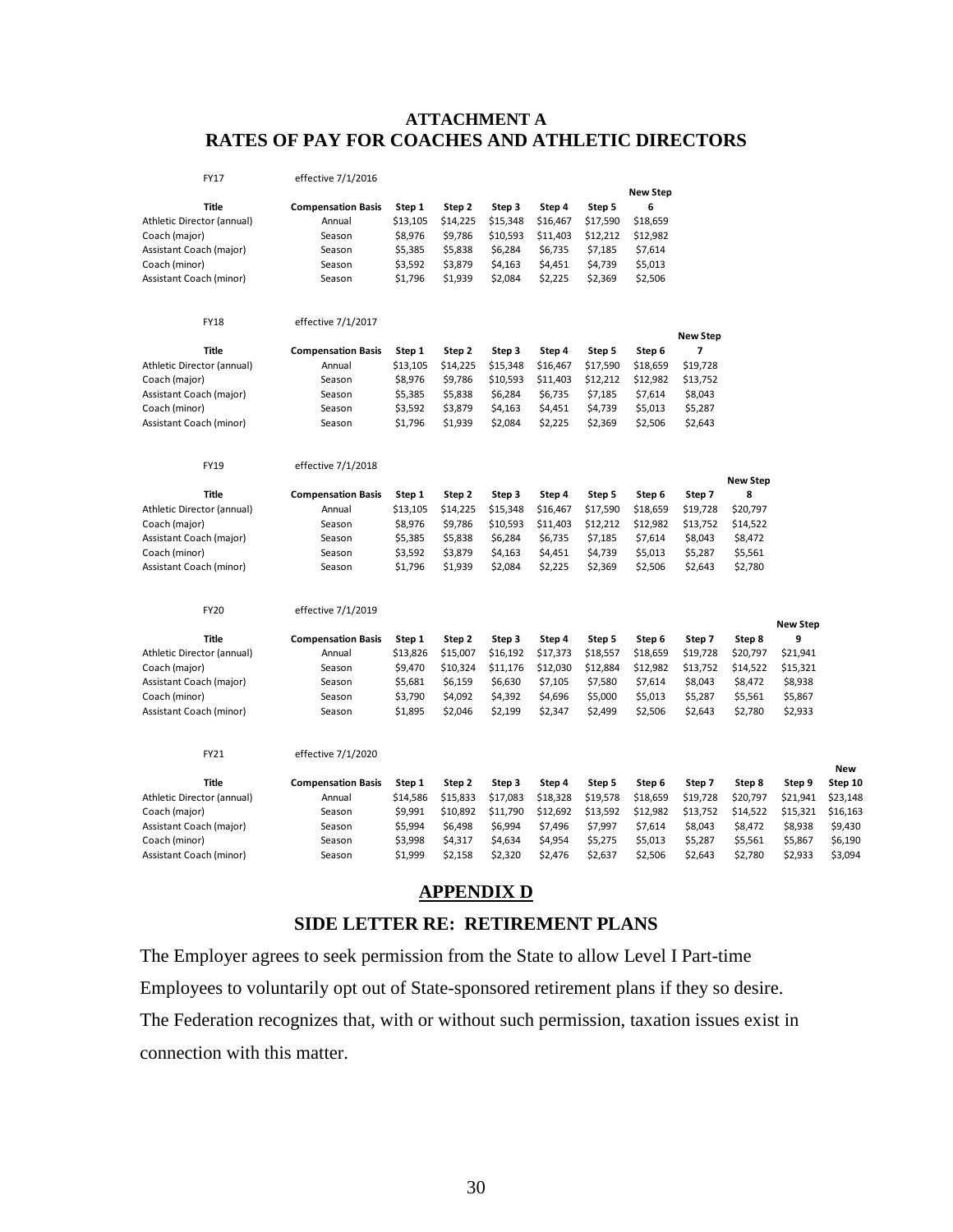#### **APPENDIX E**

#### **SIDE LETTER RE: AGREEMENT Re: SECTION 13.3**

The Employer and the union shall discuss the extent to which it is possible to keep records necessary to support the determination of longevity eligibility and status. In the interim, the burden of establishing eligibility and placement shall be on the employee.

#### **APPENDIX F**

#### **SIDE LETTER RE: ACADEMIC WORK YEAR FOR TEACHING FACULTY**

When there are not a sufficient number of class days to meet Board policy, a college may reschedule no more than two Monday holidays to days other than the state-designated day in order to balance the class schedule. No attempt shall be made to reschedule a faculty holiday to a Friday for the sole purpose of having faculty members not present on this particular day.

#### **APPENDIX G**

#### **Article VII – Job Security for Part-time Lecturers**

- 1. Once a part-time lecturer is placed in the pool, she/he shall remain in the pool unless and until he/she has received an unsatisfactory evaluation. All members who are in the pool prior to the execution of this CBA shall remain in the pool.
- 2. Among the members of the pool, employees will be assigned on a seniority basis to at least one course per semester, subject to course availability. Seniority will be calculated by determining when the 18-credit threshold was met. This provision does not require that any specific course be assigned on a seniority basis, only that if the number of pool members exceeds the number of available courses, senior pool members will be assigned at least one course.
- 3. Continuous service in the pool for seniority purposes will be considered broken for a break in service resulting from the employee declining course assignments for five (5) consecutive semesters. Seniority in the pool will restart effective the date the employee returns to teaching. The aforementioned break in service will not apply to the following:
	- a. pursuing an advanced degree related to the field in which the employee teaches
	- b. for medical reasons relating to themselves or immediate family members.
- 4. This agreement applies only to initial course assignments and does not apply to: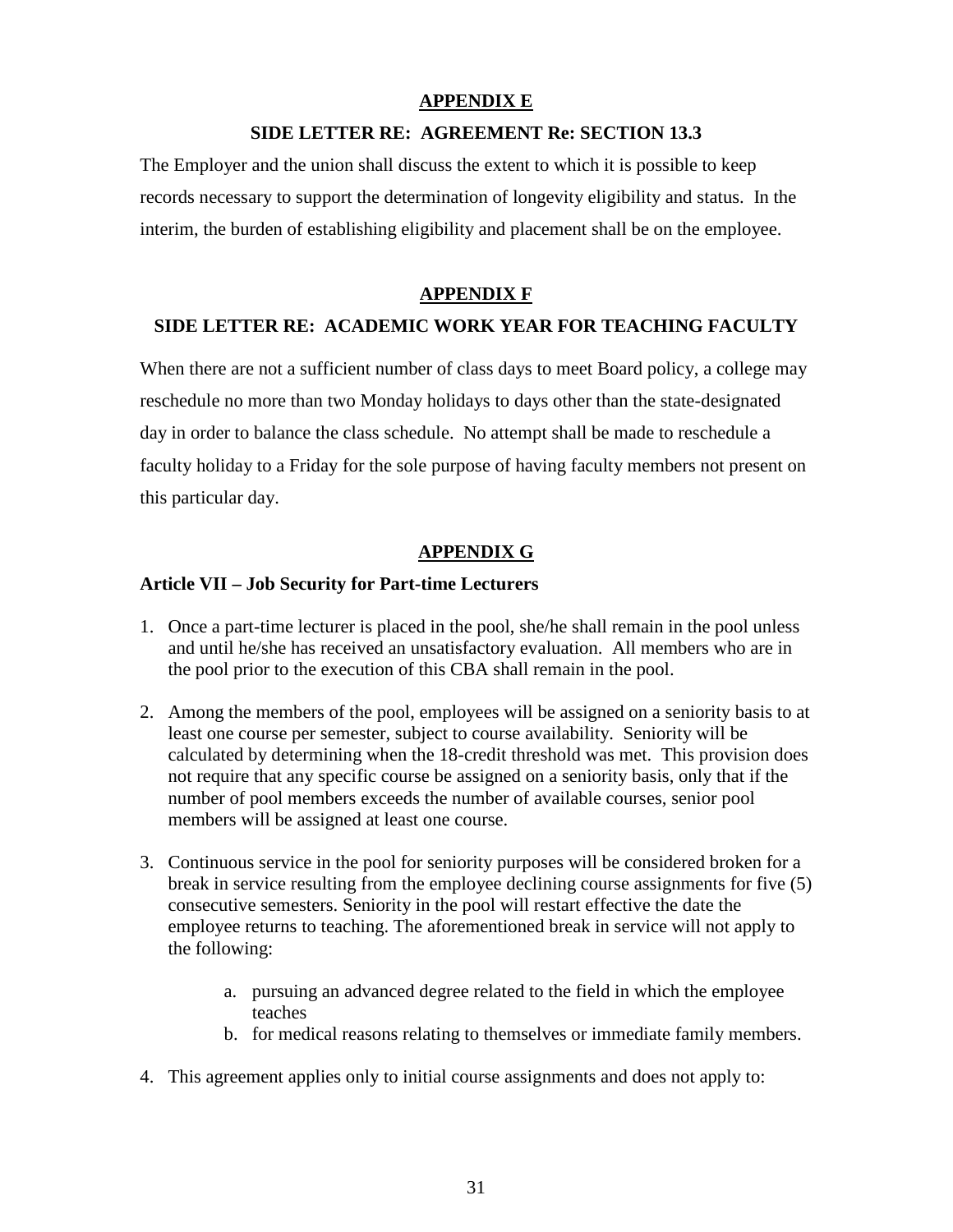- Changes in course assignments necessitated by enrollment or by other unanticipated circumstances which occur within 14 days of the start of classes;
- Courses offered under grants or contracts;
- The assignment of courses to full-time employees, including but not limited to the assignment of "overload" courses to full-time employees, and the assignment of courses to former full-time employees who have retired;
- A decision to broaden the hiring pool to enhance the skill base or to enhance affirmative action or diversity in the selection of part-time members.
- 5. The college where the part-time lecturer has taught eighteen (18) credits, shall maintain the person in the pool. Records of pool membership shall be shared with the bargaining units each semester.
- 6. Once courses are assigned, a senior member of the pool may not "bump" a junior member of the pool if the senior member's assigned course is cancelled.
- 7. Repeated attempts to contact a part-timer by telephone, e-mail and certified mail as a method to satisfy notification requirement, shall constitute compliance with the requirement to offer such part-timer a course under this agreement.

## **APPENDIX H**

### **SIDE LETTER RE: TUITION WAIVERS FOR PART-TIME EMPLOYEES**

In addition to the waiver of tuition and fees permitted under Chapter 185b-77 of the Connecticut General Statutes, the Board shall waive tuition and fees for bargaining unit members and their spouses and dependent children. Part time employees shall receive the same benefit as principal bargaining unit members on a prorated basis. (one course per semester taught)

Employees shall be able to apply the value of the existing tuition waiver to universities throughout the CSCU system with the exception of Charter Oak State College.

## **APPENDIX I**

#### **SIDE LETTER RE: PART-TIME PROFESSIONAL DEVELOPMENT**

- 1. Article 16.4 (c) of the principal bargaining unity agreement shall apply to part-time employees.
- 2. In an addition, per capita maximum amounts for part-time

employees shall be dictated by the Memorandum of Agreement entered into by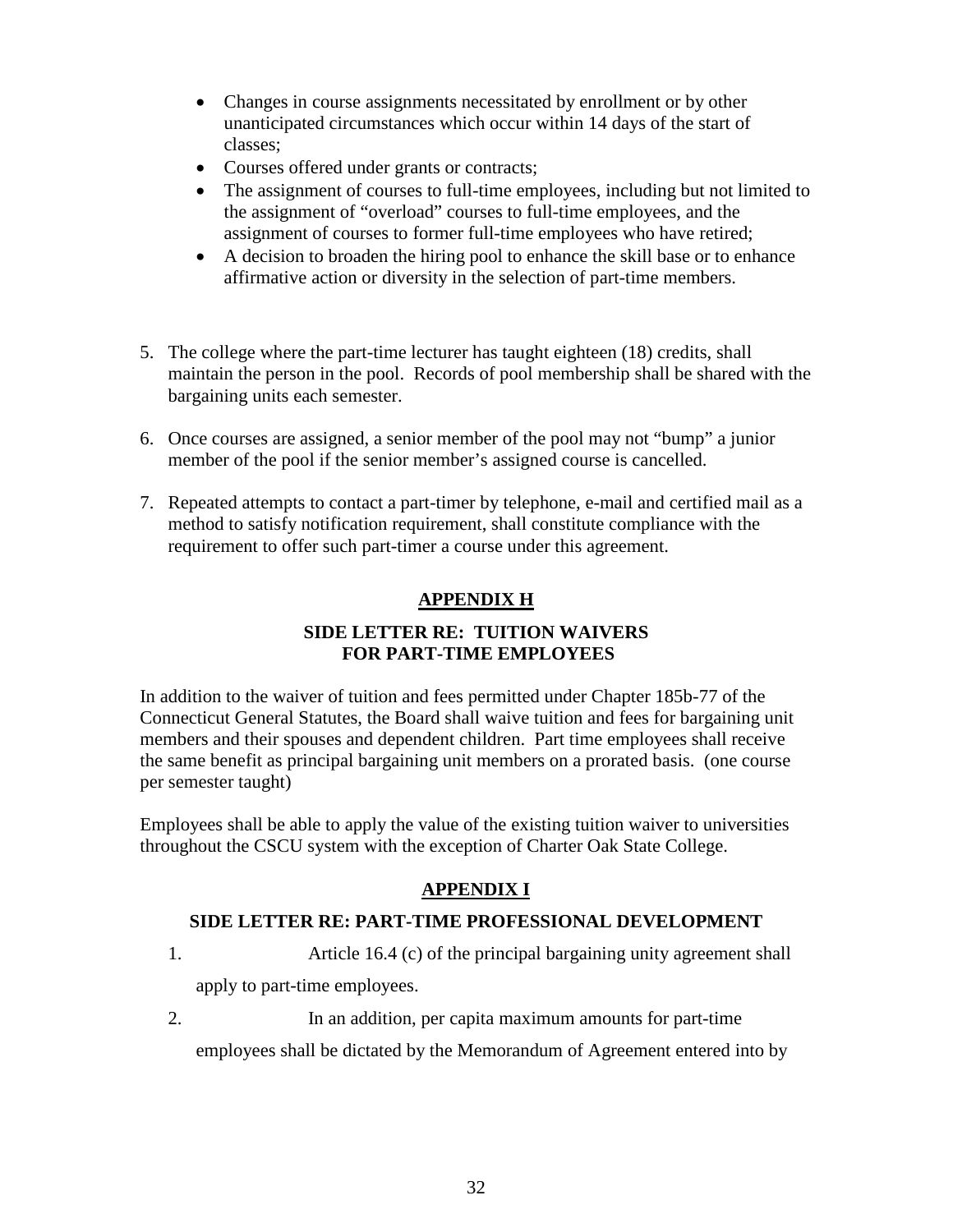the parties on July 16, 2018. The MOA outlined the following maximums for

part-time employees:

**a.**

#### **Part time**

2017/18

| Coursework\$1000.00  |  |
|----------------------|--|
|                      |  |
| Memberships \$200.00 |  |

#### 2018/19

| Coursework\$1200.00  |  |
|----------------------|--|
| Conferences \$900.00 |  |
| Memberships \$225.00 |  |

#### 2019/20

| Coursework\$1500.00   |  |
|-----------------------|--|
| Conferences \$1050.00 |  |
| Memberships \$250.00  |  |

#### 2020/21

| Coursework\$1800.00    |  |
|------------------------|--|
| Conferences \$1200.00  |  |
| Memberships \$\$275.00 |  |
|                        |  |

All maximum amounts are per semester.

- 3. Eligibility for use of professional development funds is limited to part-time lecturers who have taught at least 18 contact/credit hours in the Community College System and part-time nonteaching unit members who have worked at least nine hours per week for at least three consecutive semesters.
- 4. The procedures established by section 16.8. of the principal bargaining unit agreement shall be used to administer this fund.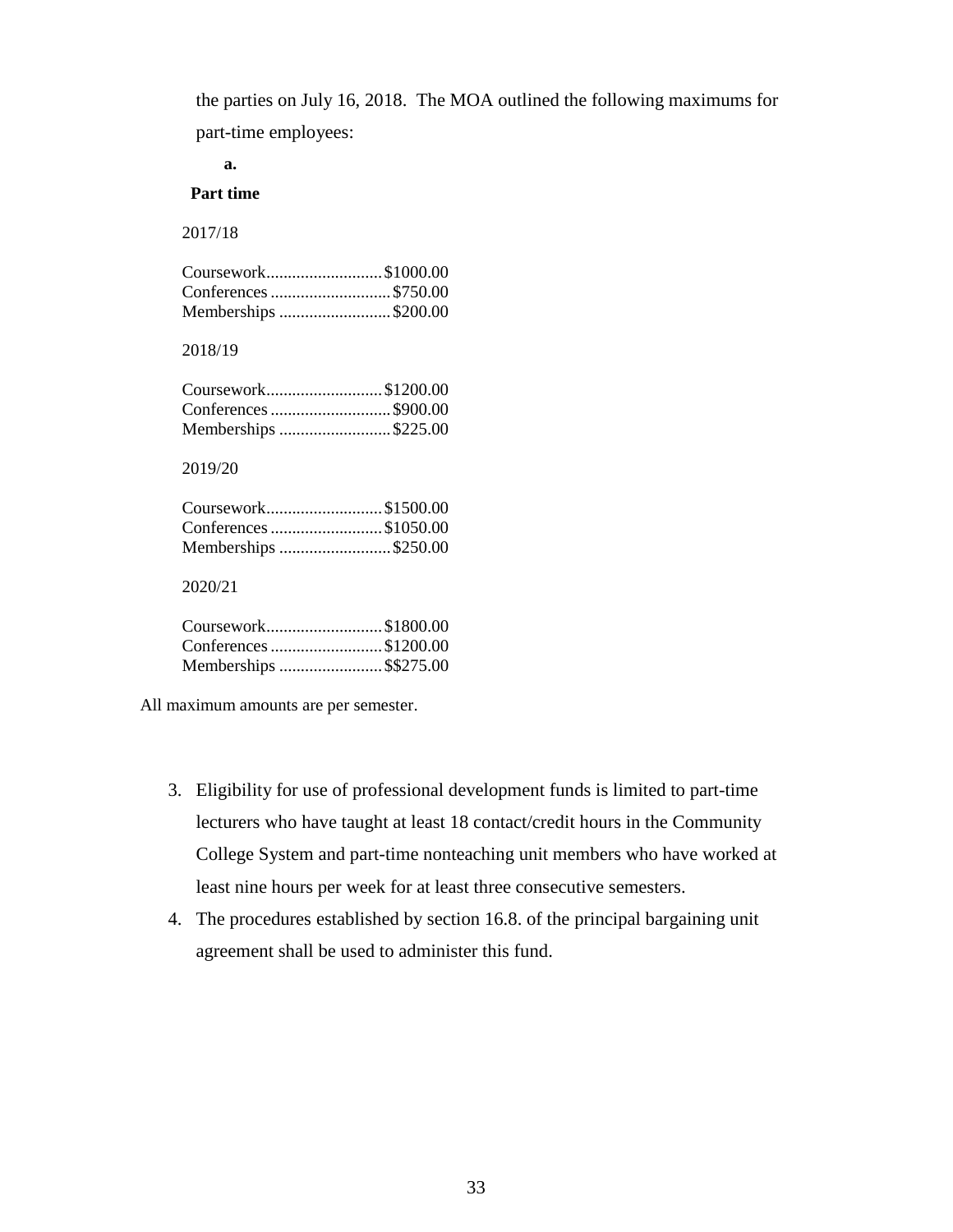#### **APPENDIX J**

#### **RE: UNIT PLACEMENT OF PTLs ON MERGED CAMPUSES**

Agreement made this 8th day of June 2006, amended this  $30<sup>th</sup>$  day of March 2007, by and among the Congress of Connecticut Community Colleges ("Congress") and the Federation of Technical College Teachers, AFT, Local 1942, AFL-CIO ("Federation") (collectively "the Union") and the Board of Regents of Community-Technical Colleges (the "Board" or "the employer").

The parties mutually agree as follows:

1. It is in the mutual interest of the parties to have a systematic basis for determining unit placement of PTLs as between the Federation (Level I PT Agreement) and the Congress (Agreement for Part-time Employees) bargaining units at the five merged community colleges existing at the time of this Agreement (Capital, Gateway, Naugatuck Valley, Norwalk, Three Rivers). This Agreement covers the unit placement of those PTLs as PTLs, as well as their placement as full-time faculty members in a merged college, should such a placement be offered. As used herein, the term PTL refers to a part-time lecturer who teaches credit courses offered during the fall and/or spring semesters through the academic division, or through any other division subject to the jurisdiction of both the Congress and the AFT. It is understood that unit placement refers to placement at a specific merged college and that prior or simultaneous placement as a PTL at another college is subordinate as a factor to a unit placement decision in a merged college that is necessary to comply with this Agreement.

2. The primary factor to be used in determining the unit placement of teaching PTLs at the five merged colleges shall be the proportionality that existed as between the two units on June 30, 1992, such date being immediately prior to the legislative merger of the Regional Community Colleges and the State Technical Colleges in five geographic regions of the State. The prior unit placement of the PTL shall also be a factor, which as described below will in some circumstances be superior, and in others subordinate, to the issue of proportionality.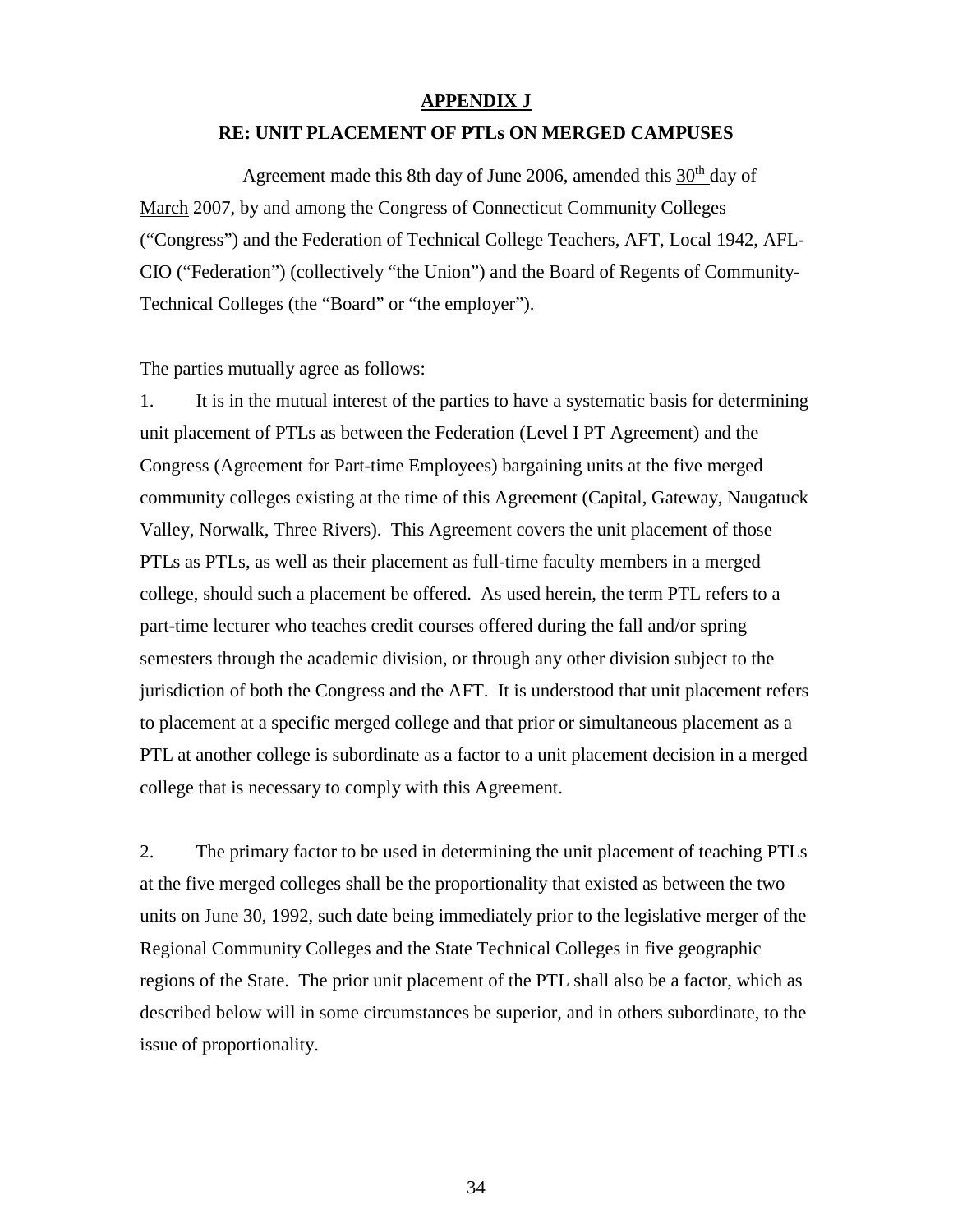3. Based upon best estimates currently available of the bargaining unit placement of all PTLs employed as of June 30, 1992 in the community and technical colleges, the Federation shall be entitled to 25% of the teaching PTLs at the five merged colleges and the Congress shall be entitled to 75%. The same 25%/75% proportionality ratio will be maintained at each of the merged colleges. The colleges will make a good faith effort to comply with this ratio. It is understood, however, that because placement decisions are made in a compressed time-frame, the final placement results in any given semester may not perfectly reflect the ratio specified in this paragraph.

4. In order to establish proportionality upon implementation of this Agreement, the parties recognize that adjustments in current unit placement may be desirable. These adjustments will take place upon the signing of contracts by PTLs and will be limited to those PTLs not having met the 24 credit threshold.

5. Notwithstanding the provisions of the parties' Unit Placement Agreement affecting full-time faculty, the following understanding shall govern PTLs who have taught 24 or more credits (at any of the 12 colleges) and who are offered full-time faculty, counselor or librarian positions: such PTLs will not be forced to change bargaining units by the proportionality rule unless at the time of full-time appointment, the full-time ratio on the employing campus is off by more than 5% (e.g., the Congress is below 55%, or the Federation is below 35%). In those cases the parties will, as soon as possible, but in all events prior to the time the employee indicates acceptance of the fulltime appointment, inform the employee of the necessity to change bargaining units.

6. Any PTL who was previously employed as a full-time faculty member at a college in the Community College System and who retired from full-time State service, who is rehired to teach as a PTL at a merged college, shall be placed in the bargaining unit where he was a member during his full-time employment with the Board.

7. Nothing contained in this Agreement shall affect the unit placement of PTLs employed at the seven non-merged colleges existing at the time of this Agreement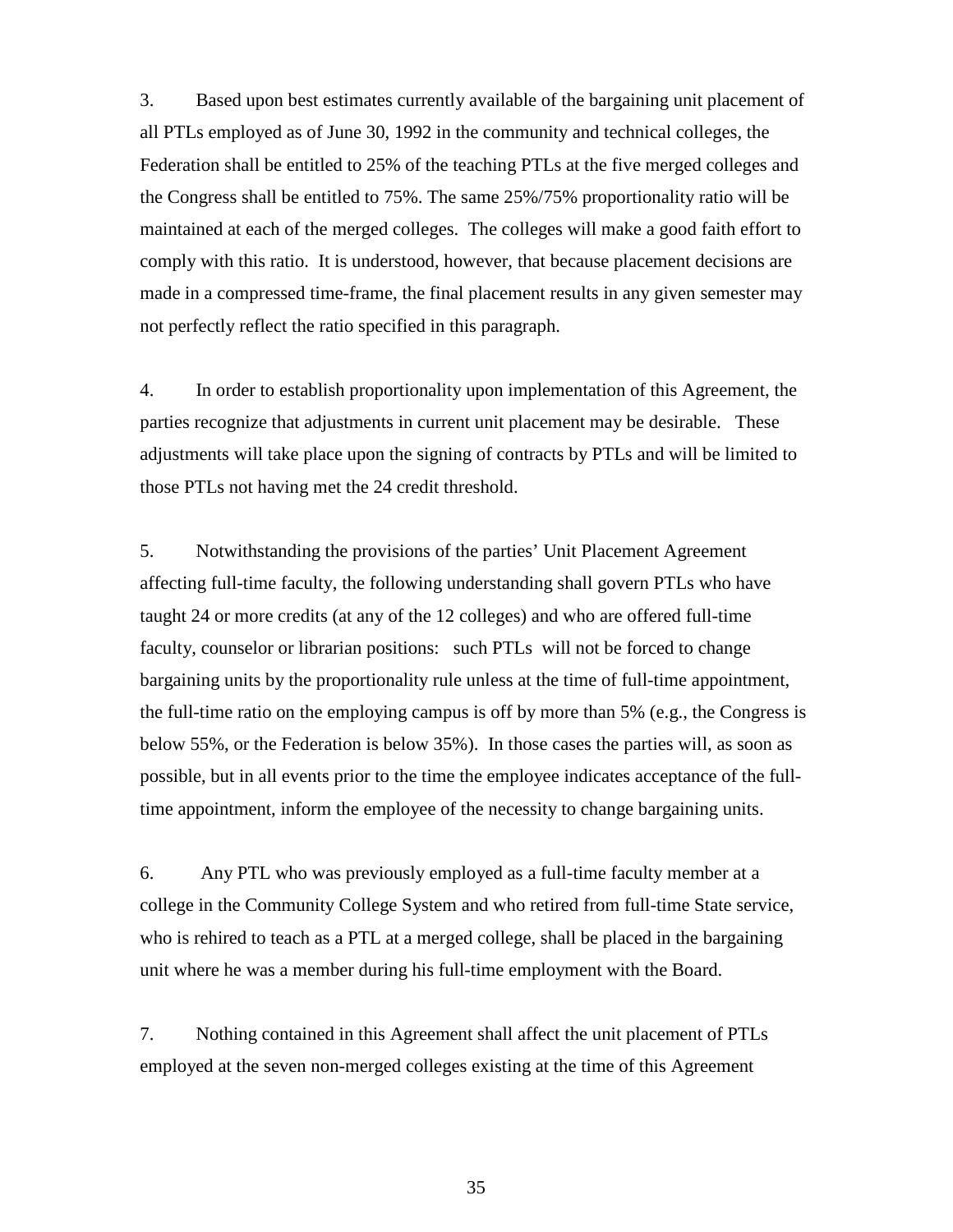(Asnuntuck, Housatonic, Manchester, Middlesex, Northwestern, Quinebaug Valley, Tunxis).

8. This Agreement will be administered at the college level. The Board will issue guidelines to facilitate consistent administration of this Agreement.

1. All Part Time Clinical Nursing Faculty shall be governed by the AFT Full-Time CBA.

10. Unit placement decisions shall not be subject to the grievance and arbitration process. Claimed violations of this settlement agreement may be raised with the State of Board of Labor Relations.

#### **APPENDIX K**

#### **SIDE LETTER RE: CONTRACT FUNDS**

It is the intent of the Employer to provide the Federation with quarterly updates of its reports concerning the status of contract accounts. Best efforts shall be employed to issue updates in accordance with the following schedule:

- For the first quarter (July through September), approximately the last week of October;
- For the second quarter (October through December), approximately the last week of January;
- For the third quarter (January through March), approximately the last week of April; and
- For the fourth quarter (April through June), approximately the last week of July.

Updates of reports on the status of contract accounts shall include credits and expenditures for the fiscal year to date, including rollout and cash, as appropriate. If, at the end of a fiscal year, fewer than all of the current year's allotted dollars in a given account have been spent, the parties shall meet at the request of either of them to discuss the disposition of said unspent funds. It is understood that unspent contract funds shall